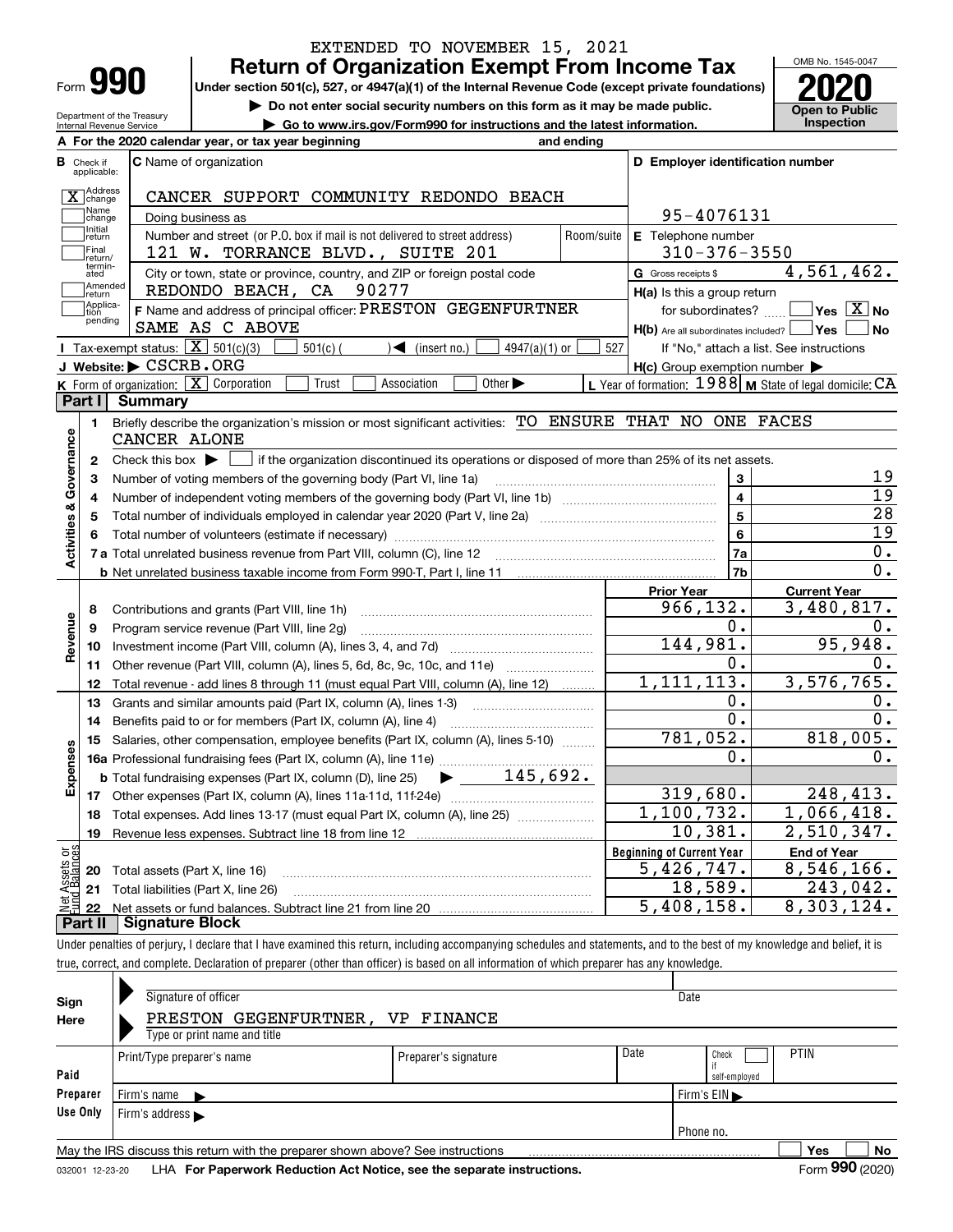|              | 95-4076131<br>CANCER SUPPORT COMMUNITY REDONDO BEACH<br>Page 2<br>Form 990 (2020)                                                                                                                   |
|--------------|-----------------------------------------------------------------------------------------------------------------------------------------------------------------------------------------------------|
|              | <b>Part III   Statement of Program Service Accomplishments</b>                                                                                                                                      |
|              |                                                                                                                                                                                                     |
| 1            | Briefly describe the organization's mission:<br>TO ENSURE THAT ALL PEOPLE IMPACTED BY CANCER ARE EMPOWERED BY                                                                                       |
|              | KNOWLEDGE, STRENGTHENED BY ACTION, AND SUSTAINED BY COMMUNITY SO NO                                                                                                                                 |
|              | ONE FACES CANCER ALONE.                                                                                                                                                                             |
| $\mathbf{2}$ | Did the organization undertake any significant program services during the year which were not listed on the<br>$Yes \ \boxed{X}$ No<br>prior Form 990 or 990-EZ?                                   |
|              | If "Yes," describe these new services on Schedule O.                                                                                                                                                |
| 3            | $Yes \ \overline{X}$ No<br>Did the organization cease conducting, or make significant changes in how it conducts, any program services?<br>If "Yes," describe these changes on Schedule O.          |
| 4            | Describe the organization's program service accomplishments for each of its three largest program services, as measured by expenses.                                                                |
|              | Section 501(c)(3) and 501(c)(4) organizations are required to report the amount of grants and allocations to others, the total expenses, and<br>revenue, if any, for each program service reported. |
| 4a           | 748,785. including grants of \$<br>(Code:<br>(Expenses \$<br>) (Revenue \$                                                                                                                          |
|              | CANCER SUPPORT COMMUNITY REDONDO BEACH (THE "COMMUNITY", FORMERLY KNOWN                                                                                                                             |
|              | AS THE WELLNESS COMMUNITY SOUTH BAY CITIES) OFFERS A FREE PROGRAM FOR                                                                                                                               |
|              | CANCER PATIENTS, AND THEIR FAMILIES AND LOVED ONES.<br>THE COMMUNITY'S                                                                                                                              |
|              | GOAL IS TO HELP AS MANY CANCER PATIENTS AS POSSIBLE RECOVER FROM THE                                                                                                                                |
|              | PHYSICAL AND EMOTIONAL EFFECTS OF CANCER TO THE GREATEST EXTENT                                                                                                                                     |
|              | THE PSYCHOLOGICAL SUPPORT AND EDUCATIONAL PROGRAMS ARE<br>POSSIBLE.                                                                                                                                 |
|              | DESIGNED TO ADDRESS THE LOSS OF CONTROL, HOPELESSNESS, AND SOCIAL                                                                                                                                   |
|              | ISOLOTION THAT CANCER PATIENTS AND THEIR FAMILIES OFTEN EXPERIENCE.                                                                                                                                 |
|              | SUCH PROGRAMS INCLUDE GROUP SESSSIONS, COUNSELING LED BY LICENSED                                                                                                                                   |
|              | THERAPISTS, EDUCATION, AND SOCIAL SERVICES FOR PATIENTS AND THEIR LOVED                                                                                                                             |
|              | DURING 2020 THE COMMUNITY RECEIVED 15,500 VISITS FROM OVER 1,200<br>ONES.                                                                                                                           |
|              | PARTICIPANTS.                                                                                                                                                                                       |
| 4b           | including grants of \$<br>) (Revenue \$<br>) (Expenses \$<br>(Code:                                                                                                                                 |
|              |                                                                                                                                                                                                     |
|              |                                                                                                                                                                                                     |
|              |                                                                                                                                                                                                     |
|              |                                                                                                                                                                                                     |
|              |                                                                                                                                                                                                     |
|              |                                                                                                                                                                                                     |
|              |                                                                                                                                                                                                     |
|              |                                                                                                                                                                                                     |
|              |                                                                                                                                                                                                     |
|              |                                                                                                                                                                                                     |
|              |                                                                                                                                                                                                     |
| 4с           | and the set of \$<br>) (Revenue \$<br>(Code: ) (Expenses \$                                                                                                                                         |
|              |                                                                                                                                                                                                     |
|              |                                                                                                                                                                                                     |
|              |                                                                                                                                                                                                     |
|              |                                                                                                                                                                                                     |
|              |                                                                                                                                                                                                     |
|              |                                                                                                                                                                                                     |
|              |                                                                                                                                                                                                     |
|              |                                                                                                                                                                                                     |
|              |                                                                                                                                                                                                     |
|              |                                                                                                                                                                                                     |
|              |                                                                                                                                                                                                     |
| 4d           | Other program services (Describe on Schedule O.)                                                                                                                                                    |
|              | (Expenses \$<br>(Revenue \$<br>including grants of \$                                                                                                                                               |
| 4е           | 748,785.<br>Total program service expenses                                                                                                                                                          |
|              | Form 990 (2020)                                                                                                                                                                                     |
|              | 032002 12-23-20<br>3                                                                                                                                                                                |

19371107 251666 CAN-8000 2020.05000 CANCER SUPPORT COMMUNITY CAN-8001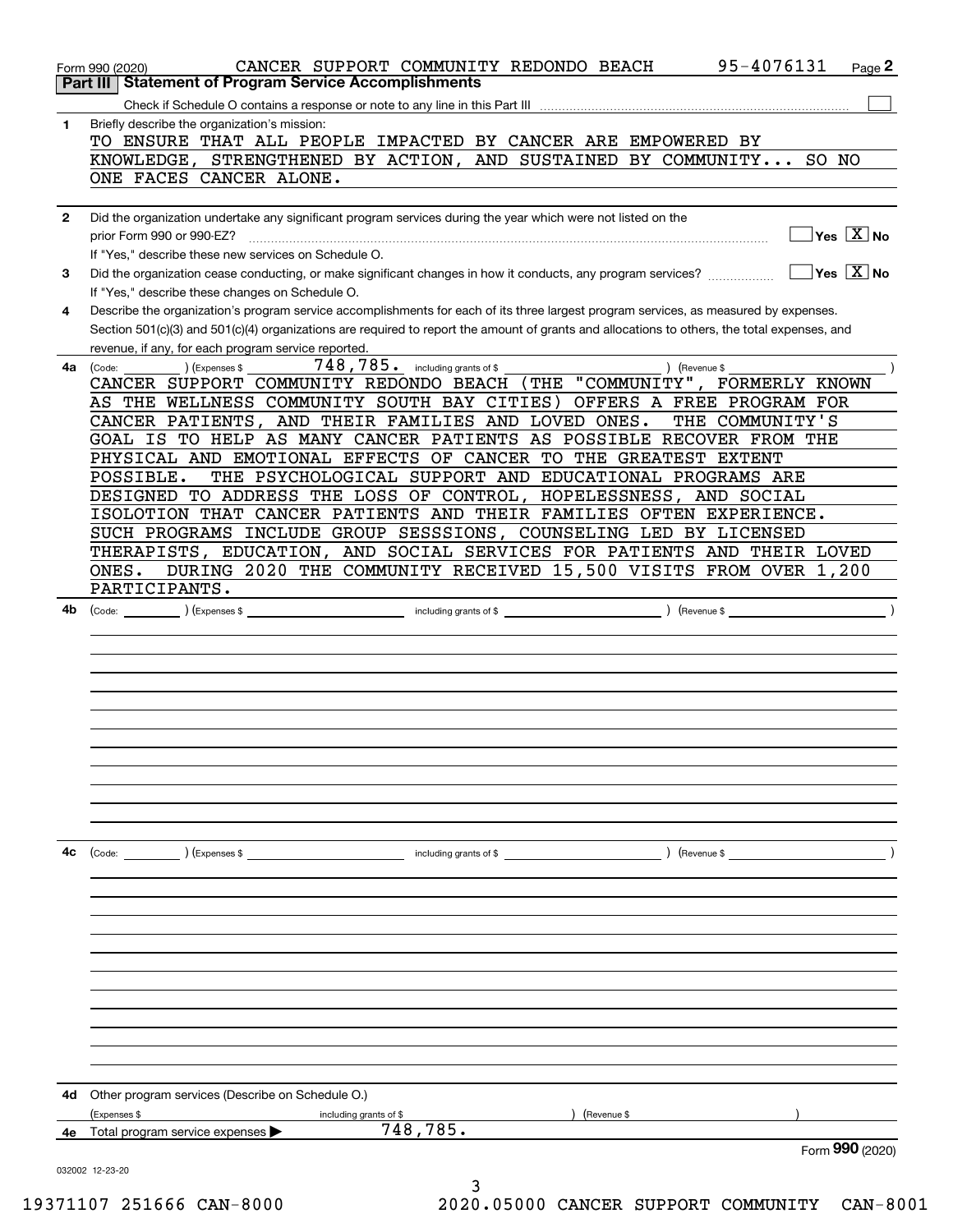|  | Form 990 (2020) |
|--|-----------------|

|     |                                                                                                                                  |                 | Yes   No                |                         |
|-----|----------------------------------------------------------------------------------------------------------------------------------|-----------------|-------------------------|-------------------------|
| 1.  | Is the organization described in section $501(c)(3)$ or $4947(a)(1)$ (other than a private foundation)?                          |                 |                         |                         |
|     |                                                                                                                                  | 1.              | X                       |                         |
| 2   |                                                                                                                                  | $\overline{2}$  | $\overline{\mathbf{x}}$ |                         |
| 3   | Did the organization engage in direct or indirect political campaign activities on behalf of or in opposition to candidates for  |                 |                         |                         |
|     |                                                                                                                                  | 3               |                         | x                       |
| 4   | Section 501(c)(3) organizations. Did the organization engage in lobbying activities, or have a section 501(h) election in effect |                 |                         |                         |
|     |                                                                                                                                  | 4               |                         | X                       |
| 5   | Is the organization a section 501(c)(4), 501(c)(5), or 501(c)(6) organization that receives membership dues, assessments, or     |                 |                         |                         |
|     |                                                                                                                                  | 5               |                         | X                       |
| 6   | Did the organization maintain any donor advised funds or any similar funds or accounts for which donors have the right to        |                 |                         |                         |
|     | provide advice on the distribution or investment of amounts in such funds or accounts? If "Yes," complete Schedule D, Part I     | 6               |                         | X                       |
| 7   | Did the organization receive or hold a conservation easement, including easements to preserve open space,                        |                 |                         | X                       |
|     |                                                                                                                                  | $\overline{7}$  |                         |                         |
| 8   | Did the organization maintain collections of works of art, historical treasures, or other similar assets? If "Yes," complete     |                 |                         | X                       |
|     |                                                                                                                                  | 8               |                         |                         |
| 9   | Did the organization report an amount in Part X, line 21, for escrow or custodial account liability, serve as a custodian for    |                 |                         |                         |
|     | amounts not listed in Part X; or provide credit counseling, debt management, credit repair, or debt negotiation services?        | 9               |                         | X                       |
|     |                                                                                                                                  |                 |                         |                         |
| 10  | Did the organization, directly or through a related organization, hold assets in donor-restricted endowments                     | 10              |                         | х                       |
| 11  | If the organization's answer to any of the following questions is "Yes," then complete Schedule D, Parts VI, VII, VIII, IX, or X |                 |                         |                         |
|     | as applicable.                                                                                                                   |                 |                         |                         |
| a   | Did the organization report an amount for land, buildings, and equipment in Part X, line 10? If "Yes." complete Schedule D.      |                 |                         |                         |
|     |                                                                                                                                  | 11a             | $\mathbf X$             |                         |
| b   | Did the organization report an amount for investments - other securities in Part X, line 12, that is 5% or more of its total     |                 |                         |                         |
|     |                                                                                                                                  | 11 <sub>b</sub> |                         | X                       |
| c   | Did the organization report an amount for investments - program related in Part X, line 13, that is 5% or more of its total      |                 |                         |                         |
|     |                                                                                                                                  | 11c             |                         | х                       |
|     | d Did the organization report an amount for other assets in Part X, line 15, that is 5% or more of its total assets reported in  |                 |                         |                         |
|     |                                                                                                                                  | 11d             |                         | х                       |
|     | Did the organization report an amount for other liabilities in Part X, line 25? If "Yes," complete Schedule D, Part X            | 11e             |                         | $\overline{\mathbf{X}}$ |
| f   | Did the organization's separate or consolidated financial statements for the tax year include a footnote that addresses          |                 |                         |                         |
|     | the organization's liability for uncertain tax positions under FIN 48 (ASC 740)? If "Yes," complete Schedule D, Part X           | 11f             | X                       |                         |
|     | 12a Did the organization obtain separate, independent audited financial statements for the tax year? If "Yes," complete          |                 |                         |                         |
|     |                                                                                                                                  | 12a             | X                       |                         |
|     | <b>b</b> Was the organization included in consolidated, independent audited financial statements for the tax year?               |                 |                         |                         |
|     | If "Yes," and if the organization answered "No" to line 12a, then completing Schedule D, Parts XI and XII is optional            | 12b             |                         | 4                       |
| 13  |                                                                                                                                  | 13              |                         | X                       |
| 14a | Did the organization maintain an office, employees, or agents outside of the United States?                                      | 14a             |                         | X                       |
| b   | Did the organization have aggregate revenues or expenses of more than \$10,000 from grantmaking, fundraising, business,          |                 |                         |                         |
|     | investment, and program service activities outside the United States, or aggregate foreign investments valued at \$100,000       |                 |                         |                         |
|     |                                                                                                                                  | 14b             |                         | X                       |
| 15  | Did the organization report on Part IX, column (A), line 3, more than \$5,000 of grants or other assistance to or for any        |                 |                         |                         |
|     |                                                                                                                                  | 15              |                         | X                       |
| 16  | Did the organization report on Part IX, column (A), line 3, more than \$5,000 of aggregate grants or other assistance to         |                 |                         |                         |
|     |                                                                                                                                  | 16              |                         | X                       |
| 17  | Did the organization report a total of more than \$15,000 of expenses for professional fundraising services on Part IX,          |                 |                         |                         |
|     |                                                                                                                                  | 17              |                         | X                       |
| 18  | Did the organization report more than \$15,000 total of fundraising event gross income and contributions on Part VIII, lines     |                 |                         |                         |
|     |                                                                                                                                  | 18              | X                       |                         |
| 19  | Did the organization report more than \$15,000 of gross income from gaming activities on Part VIII, line 9a? If "Yes."           |                 |                         |                         |
|     |                                                                                                                                  | 19              |                         | х                       |
| 20a |                                                                                                                                  | 20a             |                         | $\mathbf X$             |
|     | b If "Yes" to line 20a, did the organization attach a copy of its audited financial statements to this return?                   | 20 <sub>b</sub> |                         |                         |
| 21  | Did the organization report more than \$5,000 of grants or other assistance to any domestic organization or                      |                 |                         |                         |
|     |                                                                                                                                  | 21              |                         | x                       |
|     | 032003 12-23-20                                                                                                                  |                 | Form 990 (2020)         |                         |

4

032003 12-23-20

19371107 251666 CAN-8000 2020.05000 CANCER SUPPORT COMMUNITY CAN-8001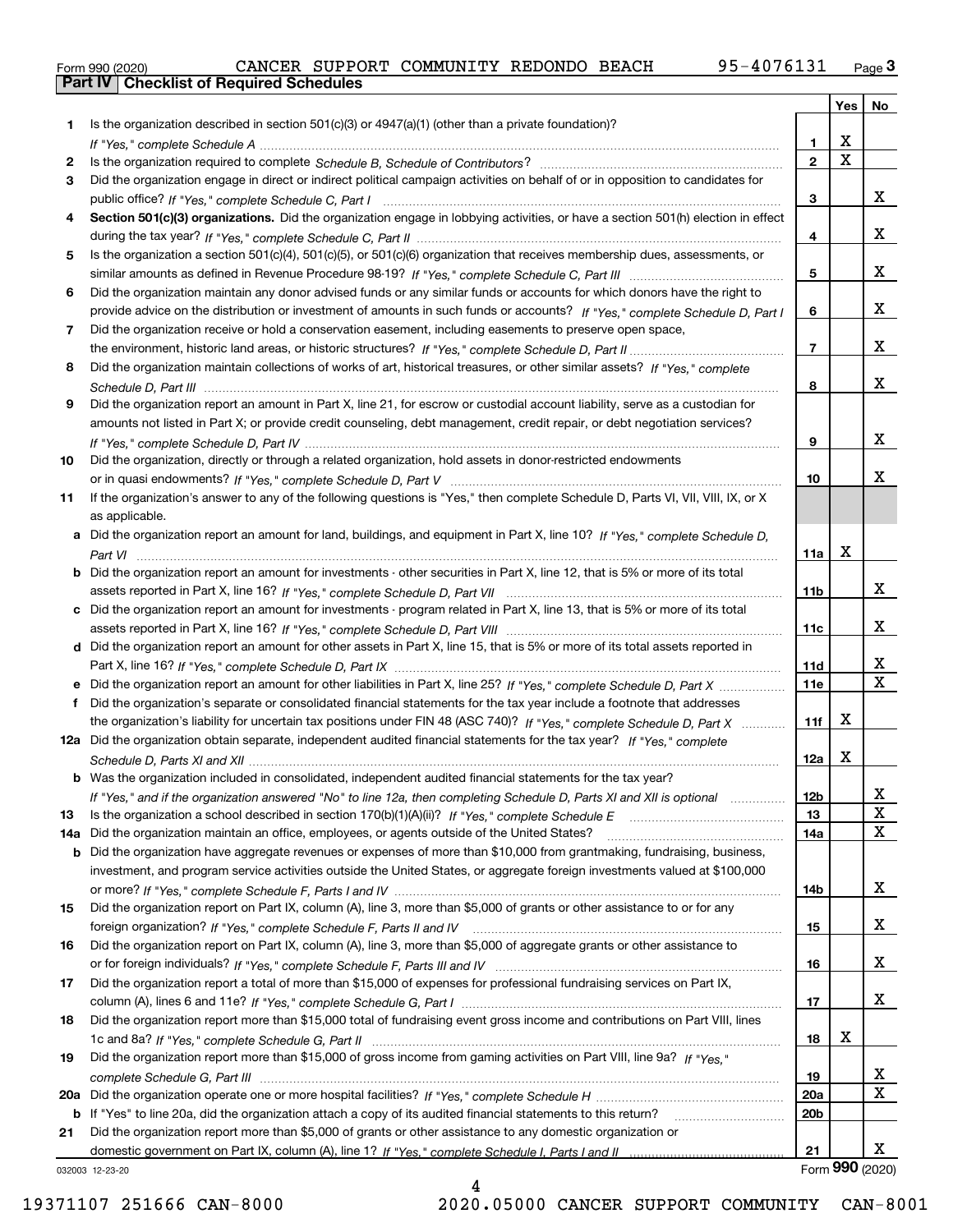|               | 95-4076131<br>CANCER SUPPORT COMMUNITY REDONDO BEACH<br>Form 990 (2020)                                                                                                                                                               |     |     | $_{\text{Page}}$ 5 |  |  |  |  |  |  |  |  |  |
|---------------|---------------------------------------------------------------------------------------------------------------------------------------------------------------------------------------------------------------------------------------|-----|-----|--------------------|--|--|--|--|--|--|--|--|--|
| <b>Part V</b> | Statements Regarding Other IRS Filings and Tax Compliance (continued)                                                                                                                                                                 |     |     |                    |  |  |  |  |  |  |  |  |  |
|               |                                                                                                                                                                                                                                       |     | Yes | No                 |  |  |  |  |  |  |  |  |  |
|               | 2a Enter the number of employees reported on Form W-3, Transmittal of Wage and Tax Statements,                                                                                                                                        |     |     |                    |  |  |  |  |  |  |  |  |  |
|               | 28<br>filed for the calendar year ending with or within the year covered by this return <i>manumumumum</i><br>2a                                                                                                                      |     |     |                    |  |  |  |  |  |  |  |  |  |
|               |                                                                                                                                                                                                                                       | 2b  | x   |                    |  |  |  |  |  |  |  |  |  |
|               |                                                                                                                                                                                                                                       |     |     |                    |  |  |  |  |  |  |  |  |  |
| За            | Did the organization have unrelated business gross income of \$1,000 or more during the year?                                                                                                                                         | 3a  |     | х                  |  |  |  |  |  |  |  |  |  |
|               |                                                                                                                                                                                                                                       | 3b  |     |                    |  |  |  |  |  |  |  |  |  |
|               | 4a At any time during the calendar year, did the organization have an interest in, or a signature or other authority over, a                                                                                                          |     |     |                    |  |  |  |  |  |  |  |  |  |
|               |                                                                                                                                                                                                                                       | 4a  |     | х                  |  |  |  |  |  |  |  |  |  |
|               | <b>b</b> If "Yes," enter the name of the foreign country $\blacktriangleright$                                                                                                                                                        |     |     |                    |  |  |  |  |  |  |  |  |  |
|               | See instructions for filing requirements for FinCEN Form 114, Report of Foreign Bank and Financial Accounts (FBAR).                                                                                                                   |     |     |                    |  |  |  |  |  |  |  |  |  |
| 5a            |                                                                                                                                                                                                                                       |     |     |                    |  |  |  |  |  |  |  |  |  |
| b             |                                                                                                                                                                                                                                       | 5b  |     | Χ                  |  |  |  |  |  |  |  |  |  |
| с             |                                                                                                                                                                                                                                       | 5c  |     |                    |  |  |  |  |  |  |  |  |  |
|               | 6a Does the organization have annual gross receipts that are normally greater than \$100,000, and did the organization solicit                                                                                                        |     |     |                    |  |  |  |  |  |  |  |  |  |
|               |                                                                                                                                                                                                                                       | 6a  |     | х                  |  |  |  |  |  |  |  |  |  |
|               | <b>b</b> If "Yes," did the organization include with every solicitation an express statement that such contributions or gifts                                                                                                         |     |     |                    |  |  |  |  |  |  |  |  |  |
|               |                                                                                                                                                                                                                                       | 6b  |     |                    |  |  |  |  |  |  |  |  |  |
| 7             | Organizations that may receive deductible contributions under section 170(c).                                                                                                                                                         |     |     |                    |  |  |  |  |  |  |  |  |  |
| а             | Did the organization receive a payment in excess of \$75 made partly as a contribution and partly for goods and services provided to the payor?                                                                                       | 7a  | х   |                    |  |  |  |  |  |  |  |  |  |
| b             | If "Yes," did the organization notify the donor of the value of the goods or services provided?                                                                                                                                       | 7b  | х   |                    |  |  |  |  |  |  |  |  |  |
| с             | Did the organization sell, exchange, or otherwise dispose of tangible personal property for which it was required                                                                                                                     |     |     |                    |  |  |  |  |  |  |  |  |  |
|               |                                                                                                                                                                                                                                       | 7c  |     | х                  |  |  |  |  |  |  |  |  |  |
|               | 7d                                                                                                                                                                                                                                    |     |     |                    |  |  |  |  |  |  |  |  |  |
| е             |                                                                                                                                                                                                                                       | 7e  |     |                    |  |  |  |  |  |  |  |  |  |
| f             | Did the organization, during the year, pay premiums, directly or indirectly, on a personal benefit contract?                                                                                                                          | 7f  |     |                    |  |  |  |  |  |  |  |  |  |
| g             | If the organization received a contribution of qualified intellectual property, did the organization file Form 8899 as required?                                                                                                      | 7g  |     |                    |  |  |  |  |  |  |  |  |  |
| h             | If the organization received a contribution of cars, boats, airplanes, or other vehicles, did the organization file a Form 1098-C?                                                                                                    | 7h  |     |                    |  |  |  |  |  |  |  |  |  |
| 8             | Sponsoring organizations maintaining donor advised funds. Did a donor advised fund maintained by the                                                                                                                                  |     |     |                    |  |  |  |  |  |  |  |  |  |
|               | sponsoring organization have excess business holdings at any time during the year?                                                                                                                                                    | 8   |     |                    |  |  |  |  |  |  |  |  |  |
| 9             | Sponsoring organizations maintaining donor advised funds.                                                                                                                                                                             |     |     |                    |  |  |  |  |  |  |  |  |  |
| а             | Did the sponsoring organization make any taxable distributions under section 4966?                                                                                                                                                    | 9а  |     |                    |  |  |  |  |  |  |  |  |  |
| b             | Did the sponsoring organization make a distribution to a donor, donor advisor, or related person?                                                                                                                                     | 9b  |     |                    |  |  |  |  |  |  |  |  |  |
| 10            | Section 501(c)(7) organizations. Enter:                                                                                                                                                                                               |     |     |                    |  |  |  |  |  |  |  |  |  |
|               | 10a<br>a Initiation fees and capital contributions included on Part VIII, line 12 [111] [12] [11] [12] [11] [12] [11] [12] [11] [12] [11] [12] [11] [12] [11] [12] [11] [12] [11] [12] [11] [12] [11] [12] [11] [12] [11] [12] [11] [ |     |     |                    |  |  |  |  |  |  |  |  |  |
|               | 10 <sub>b</sub>  <br>Gross receipts, included on Form 990, Part VIII, line 12, for public use of club facilities                                                                                                                      |     |     |                    |  |  |  |  |  |  |  |  |  |
| 11            | Section 501(c)(12) organizations. Enter:                                                                                                                                                                                              |     |     |                    |  |  |  |  |  |  |  |  |  |
| a             | 11a                                                                                                                                                                                                                                   |     |     |                    |  |  |  |  |  |  |  |  |  |
|               | b Gross income from other sources (Do not net amounts due or paid to other sources against                                                                                                                                            |     |     |                    |  |  |  |  |  |  |  |  |  |
|               | 11 <sub>b</sub>                                                                                                                                                                                                                       |     |     |                    |  |  |  |  |  |  |  |  |  |
|               | 12a Section 4947(a)(1) non-exempt charitable trusts. Is the organization filing Form 990 in lieu of Form 1041?                                                                                                                        | 12a |     |                    |  |  |  |  |  |  |  |  |  |
|               | 12b<br><b>b</b> If "Yes," enter the amount of tax-exempt interest received or accrued during the year <i>manument</i> of                                                                                                              |     |     |                    |  |  |  |  |  |  |  |  |  |
| 13            | Section 501(c)(29) qualified nonprofit health insurance issuers.                                                                                                                                                                      |     |     |                    |  |  |  |  |  |  |  |  |  |
|               | a Is the organization licensed to issue qualified health plans in more than one state?                                                                                                                                                | 13a |     |                    |  |  |  |  |  |  |  |  |  |
|               | Note: See the instructions for additional information the organization must report on Schedule O.                                                                                                                                     |     |     |                    |  |  |  |  |  |  |  |  |  |
|               | Enter the amount of reserves the organization is required to maintain by the states in which the                                                                                                                                      |     |     |                    |  |  |  |  |  |  |  |  |  |
| b             | 13 <sub>b</sub>                                                                                                                                                                                                                       |     |     |                    |  |  |  |  |  |  |  |  |  |
|               | 13 <sub>c</sub>                                                                                                                                                                                                                       |     |     |                    |  |  |  |  |  |  |  |  |  |
|               |                                                                                                                                                                                                                                       |     |     | х                  |  |  |  |  |  |  |  |  |  |
| 14a           | Did the organization receive any payments for indoor tanning services during the tax year?                                                                                                                                            | 14a |     |                    |  |  |  |  |  |  |  |  |  |
|               | <b>b</b> If "Yes," has it filed a Form 720 to report these payments? If "No," provide an explanation on Schedule O                                                                                                                    | 14b |     |                    |  |  |  |  |  |  |  |  |  |
| 15            | Is the organization subject to the section 4960 tax on payment(s) of more than \$1,000,000 in remuneration or                                                                                                                         |     |     | х                  |  |  |  |  |  |  |  |  |  |
|               |                                                                                                                                                                                                                                       | 15  |     |                    |  |  |  |  |  |  |  |  |  |
|               | If "Yes," see instructions and file Form 4720, Schedule N.                                                                                                                                                                            |     |     |                    |  |  |  |  |  |  |  |  |  |
| 16            | Is the organization an educational institution subject to the section 4968 excise tax on net investment income?                                                                                                                       | 16  |     | х                  |  |  |  |  |  |  |  |  |  |
|               | If "Yes," complete Form 4720, Schedule O.                                                                                                                                                                                             |     |     | $000 \times 000$   |  |  |  |  |  |  |  |  |  |

6

Form (2020) **990**

032005 12-23-20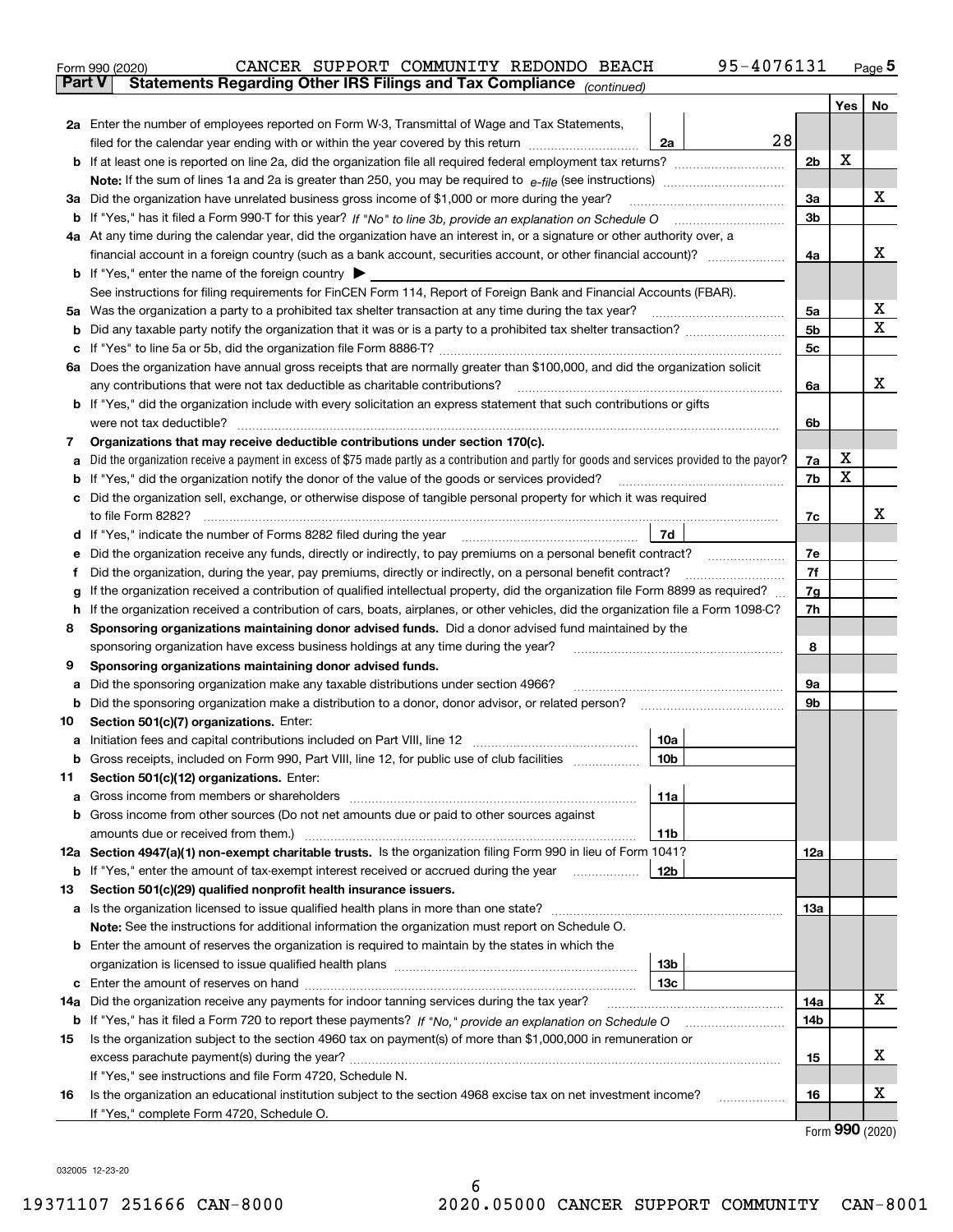| Form 990 (2020) |
|-----------------|
|-----------------|

*For each "Yes" response to lines 2 through 7b below, and for a "No" response to line 8a, 8b, or 10b below, describe the circumstances, processes, or changes on Schedule O. See instructions.* Form 990 (2020) **CANCER SUPPORT COMMUNITY REDONDO BEACH** 95-4076131 Page 6<br>**Part VI Governance, Management, and Disclosure** For each "Yes" response to lines 2 through 7b below, and for a "No" response

|                 |                                                                                                                                                                               |    |       |    |                 | Yes   No        |             |  |  |  |  |
|-----------------|-------------------------------------------------------------------------------------------------------------------------------------------------------------------------------|----|-------|----|-----------------|-----------------|-------------|--|--|--|--|
|                 | <b>1a</b> Enter the number of voting members of the governing body at the end of the tax year <i>manumum</i>                                                                  | 1a |       | 19 |                 |                 |             |  |  |  |  |
|                 | If there are material differences in voting rights among members of the governing body, or if the governing                                                                   |    |       |    |                 |                 |             |  |  |  |  |
|                 | body delegated broad authority to an executive committee or similar committee, explain on Schedule O.                                                                         |    |       |    |                 |                 |             |  |  |  |  |
|                 | <b>b</b> Enter the number of voting members included on line 1a, above, who are independent <i>manumum</i>                                                                    | 1b |       | 19 |                 |                 |             |  |  |  |  |
| $\mathbf{2}$    | Did any officer, director, trustee, or key employee have a family relationship or a business relationship with any other                                                      |    |       |    |                 |                 |             |  |  |  |  |
|                 | officer, director, trustee, or key employee?                                                                                                                                  |    |       |    | $\mathbf{2}$    |                 | X           |  |  |  |  |
| 3               | Did the organization delegate control over management duties customarily performed by or under the direct supervision                                                         |    |       |    |                 |                 |             |  |  |  |  |
|                 |                                                                                                                                                                               |    |       |    | 3               |                 | X           |  |  |  |  |
| 4               | Did the organization make any significant changes to its governing documents since the prior Form 990 was filed?                                                              |    |       |    | $\overline{4}$  |                 | $\mathbf X$ |  |  |  |  |
| 5               |                                                                                                                                                                               |    |       |    |                 |                 |             |  |  |  |  |
| 6               |                                                                                                                                                                               |    |       |    | 6               |                 | $\mathbf X$ |  |  |  |  |
| 7a              | Did the organization have members, stockholders, or other persons who had the power to elect or appoint one or                                                                |    |       |    |                 |                 |             |  |  |  |  |
|                 |                                                                                                                                                                               |    |       |    | 7a              |                 | x           |  |  |  |  |
|                 | <b>b</b> Are any governance decisions of the organization reserved to (or subject to approval by) members, stockholders, or                                                   |    |       |    |                 |                 |             |  |  |  |  |
|                 | persons other than the governing body?                                                                                                                                        |    |       |    | 7b              |                 | х           |  |  |  |  |
| 8               | Did the organization contemporaneously document the meetings held or written actions undertaken during the year by the following:                                             |    |       |    |                 |                 |             |  |  |  |  |
| a               |                                                                                                                                                                               |    |       |    | 8a              | X               |             |  |  |  |  |
|                 |                                                                                                                                                                               |    |       |    | 8b              | X               |             |  |  |  |  |
| 9               | Is there any officer, director, trustee, or key employee listed in Part VII, Section A, who cannot be reached at the                                                          |    |       |    |                 |                 |             |  |  |  |  |
|                 |                                                                                                                                                                               |    |       |    | 9               |                 | x           |  |  |  |  |
|                 | Section B. Policies (This Section B requests information about policies not required by the Internal Revenue Code.)                                                           |    |       |    |                 |                 |             |  |  |  |  |
|                 |                                                                                                                                                                               |    |       |    |                 | Yes             | No          |  |  |  |  |
|                 |                                                                                                                                                                               |    |       |    | 10a             |                 | X           |  |  |  |  |
|                 | <b>b</b> If "Yes," did the organization have written policies and procedures governing the activities of such chapters, affiliates,                                           |    |       |    |                 |                 |             |  |  |  |  |
|                 |                                                                                                                                                                               |    |       |    | 10 <sub>b</sub> |                 |             |  |  |  |  |
|                 | 11a Has the organization provided a complete copy of this Form 990 to all members of its governing body before filing the form?                                               |    |       |    | 11a             | X               |             |  |  |  |  |
|                 | <b>b</b> Describe in Schedule O the process, if any, used by the organization to review this Form 990.                                                                        |    |       |    |                 |                 |             |  |  |  |  |
|                 |                                                                                                                                                                               |    |       |    | 12a             | X               |             |  |  |  |  |
| b               |                                                                                                                                                                               |    |       |    | 12 <sub>b</sub> | X               |             |  |  |  |  |
|                 | c Did the organization regularly and consistently monitor and enforce compliance with the policy? If "Yes." describe                                                          |    |       |    |                 |                 |             |  |  |  |  |
|                 |                                                                                                                                                                               |    |       |    | 12c             | X               |             |  |  |  |  |
|                 | in Schedule O how this was done manufactured and continuum control of the Schedule O how this was done manufactured and continuum control of the Schedule O how this was done |    |       |    | 13              | X               |             |  |  |  |  |
| 13              |                                                                                                                                                                               |    |       |    | 14              | X               |             |  |  |  |  |
| 14              | Did the organization have a written document retention and destruction policy? manufactured and the organization have a written document retention and destruction policy?    |    |       |    |                 |                 |             |  |  |  |  |
| 15              | Did the process for determining compensation of the following persons include a review and approval by independent                                                            |    |       |    |                 |                 |             |  |  |  |  |
|                 | persons, comparability data, and contemporaneous substantiation of the deliberation and decision?                                                                             |    |       |    |                 | X               |             |  |  |  |  |
|                 |                                                                                                                                                                               |    |       |    | 15a             |                 | X           |  |  |  |  |
|                 |                                                                                                                                                                               |    |       |    | 15 <sub>b</sub> |                 |             |  |  |  |  |
|                 | If "Yes" to line 15a or 15b, describe the process in Schedule O (see instructions).                                                                                           |    |       |    |                 |                 |             |  |  |  |  |
|                 | 16a Did the organization invest in, contribute assets to, or participate in a joint venture or similar arrangement with a                                                     |    |       |    |                 |                 |             |  |  |  |  |
|                 | taxable entity during the year?                                                                                                                                               |    |       |    | 16a             |                 | х           |  |  |  |  |
|                 | <b>b</b> If "Yes," did the organization follow a written policy or procedure requiring the organization to evaluate its participation                                         |    |       |    |                 |                 |             |  |  |  |  |
|                 | in joint venture arrangements under applicable federal tax law, and take steps to safequard the organization's                                                                |    |       |    |                 |                 |             |  |  |  |  |
|                 | exempt status with respect to such arrangements?                                                                                                                              |    |       |    | 16 <sub>b</sub> |                 |             |  |  |  |  |
|                 | <b>Section C. Disclosure</b>                                                                                                                                                  |    |       |    |                 |                 |             |  |  |  |  |
| 17              | List the states with which a copy of this Form 990 is required to be filed $\blacktriangleright$ CA                                                                           |    |       |    |                 |                 |             |  |  |  |  |
| 18              | Section 6104 requires an organization to make its Forms 1023 (1024 or 1024-A, if applicable), 990, and 990-T (Section 501(c)(3)s only) available                              |    |       |    |                 |                 |             |  |  |  |  |
|                 | for public inspection. Indicate how you made these available. Check all that apply.                                                                                           |    |       |    |                 |                 |             |  |  |  |  |
|                 | $X$ Upon request<br>$ X $ Own website<br>$X$ Another's website<br>Other (explain on Schedule O)                                                                               |    |       |    |                 |                 |             |  |  |  |  |
| 19              | Describe on Schedule O whether (and if so, how) the organization made its governing documents, conflict of interest policy, and financial                                     |    |       |    |                 |                 |             |  |  |  |  |
|                 | statements available to the public during the tax year.                                                                                                                       |    |       |    |                 |                 |             |  |  |  |  |
| 20              | State the name, address, and telephone number of the person who possesses the organization's books and records                                                                |    |       |    |                 |                 |             |  |  |  |  |
|                 | PRESTON GEGENFURTNER - 310-376-3550                                                                                                                                           |    |       |    |                 |                 |             |  |  |  |  |
|                 | 121 W. TORRANCE BLVD., SUITE 201, REDONDO BEACH,<br>CA                                                                                                                        |    | 90277 |    |                 |                 |             |  |  |  |  |
| 032006 12-23-20 |                                                                                                                                                                               |    |       |    |                 | Form 990 (2020) |             |  |  |  |  |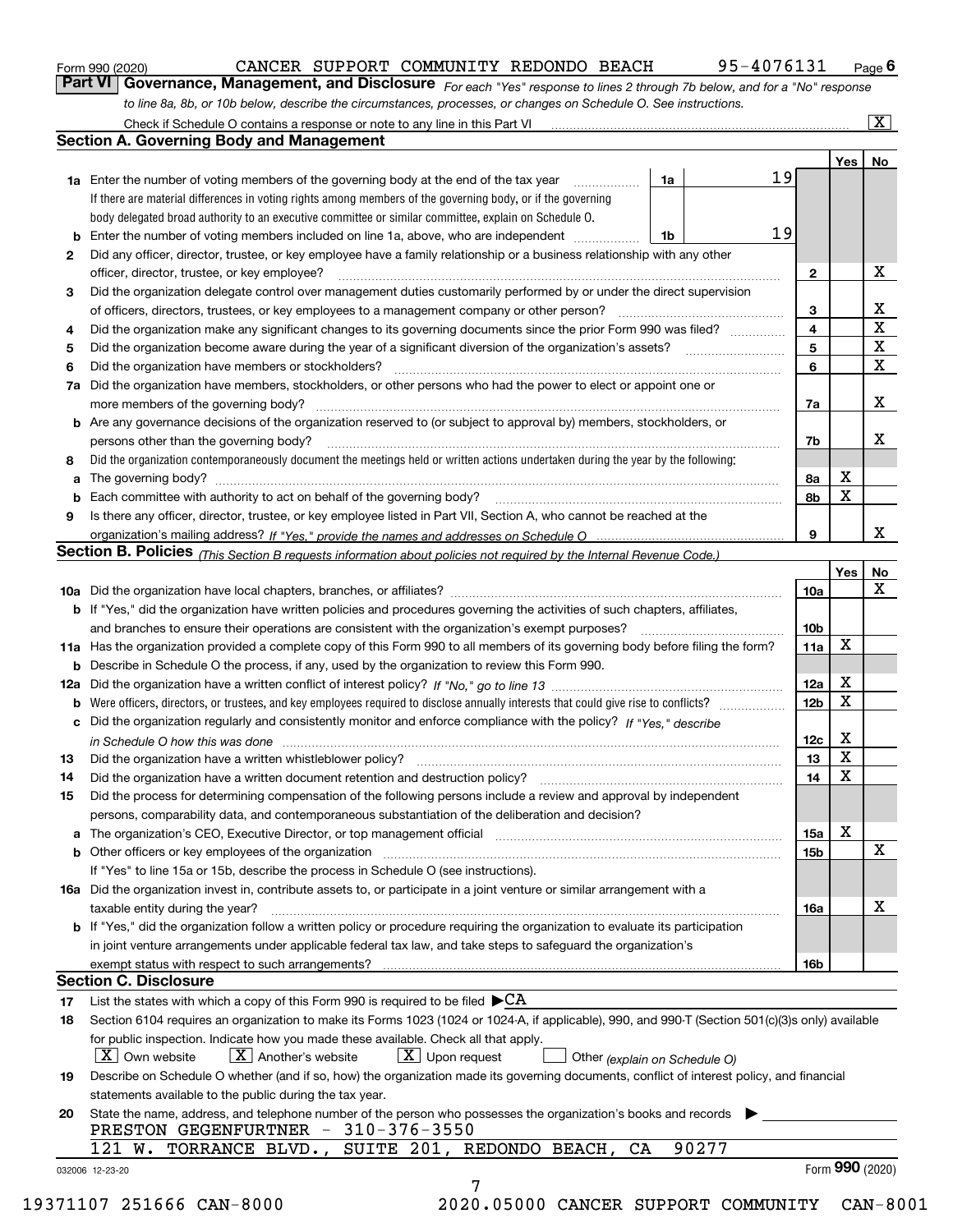$\mathcal{L}^{\text{max}}$ 

| Form 990 (2020) |                                                                                            |  | CANCER SUPPORT COMMUNITY REDONDO BEACH |  | 95-4076131 | Page $7$ |
|-----------------|--------------------------------------------------------------------------------------------|--|----------------------------------------|--|------------|----------|
|                 | Part VII Compensation of Officers, Directors, Trustees, Key Employees, Highest Compensated |  |                                        |  |            |          |
|                 | <b>Employees, and Independent Contractors</b>                                              |  |                                        |  |            |          |

Check if Schedule O contains a response or note to any line in this Part VII

**Section A. Officers, Directors, Trustees, Key Employees, and Highest Compensated Employees**

**1a**  Complete this table for all persons required to be listed. Report compensation for the calendar year ending with or within the organization's tax year. **•** List all of the organization's current officers, directors, trustees (whether individuals or organizations), regardless of amount of compensation.

Enter -0- in columns (D), (E), and (F) if no compensation was paid.

 $\bullet$  List all of the organization's  $\,$ current key employees, if any. See instructions for definition of "key employee."

**•** List the organization's five current highest compensated employees (other than an officer, director, trustee, or key employee) who received reportable compensation (Box 5 of Form W-2 and/or Box 7 of Form 1099-MISC) of more than \$100,000 from the organization and any related organizations.

**•** List all of the organization's former officers, key employees, and highest compensated employees who received more than \$100,000 of reportable compensation from the organization and any related organizations.

**former directors or trustees**  ¥ List all of the organization's that received, in the capacity as a former director or trustee of the organization, more than \$10,000 of reportable compensation from the organization and any related organizations.

See instructions for the order in which to list the persons above.

Check this box if neither the organization nor any related organization compensated any current officer, director, or trustee.  $\mathcal{L}^{\text{max}}$ 

| Name and title<br>Reportable<br>Reportable<br>Estimated<br>Average<br>(do not check more than one<br>compensation<br>amount of<br>hours per<br>compensation<br>box, unless person is both an<br>officer and a director/trustee)<br>other<br>week<br>from<br>from related<br>ndividual trustee or director<br>the<br>organizations<br>(list any<br>compensation<br>(W-2/1099-MISC)<br>hours for<br>organization<br>from the<br>Highest compensated<br> employee<br>nstitutional trustee<br>related<br>(W-2/1099-MISC)<br>organization<br>Key employee<br>organizations<br>and related<br>below<br>organizations<br>Former<br>Officer<br>line)<br>40.00<br><b>JOEY SHANAHAN</b><br>131,886.<br>$\mathbf 0$ .<br>$\mathbf X$<br>0.<br>CEO<br>5.00<br>(2)<br>GUIDO RIETDYK<br>$\mathbf X$<br>$\rm X$<br>0.<br>$\mathbf 0$ .<br>0.<br>PRESIDENT<br>5.00<br>(3)<br>DEBORAH PATRICK<br>$\overline{\mathbf{X}}$<br>$\rm X$<br>0.<br>$\mathbf 0$ .<br>$\mathbf 0$ .<br>PRESIDENT ELECT<br>5.00<br>SACHA OHARA<br>(4)<br>$\overline{\mathbf{X}}$<br>0.<br>$\mathbf 0$ .<br>$\mathbf 0$ .<br>$\mathbf X$<br>VP SECRETARY<br>5.00<br>(5) PRESTON GEGENFURTNER, CPA<br>$\mathbf 0$ .<br>$\overline{\text{X}}$<br>$\rm X$<br>0.<br>$\mathbf 0$ .<br>VP FINANCE<br>2.00<br>(6)<br>KERRY BRENTLINGER<br>$\overline{\textbf{X}}$<br>0.<br>$\mathbf 0$ .<br>$0_{.}$<br><b>DIRECTOR</b><br>2.00<br>JOSH COHEN, MFT<br>$\mathbf X$<br>0.<br>$\mathbf 0$ .<br>$\mathbf 0$ .<br><b>DIRECTOR</b><br>2.00<br>MICHAEL FIORE<br>(8)<br>$\overline{\mathbf{X}}$<br>0.<br>0.<br>$\mathbf 0$ .<br><b>DIRECTOR</b><br>2.00<br>RENE GILBERTSON, ESQ<br>(9)<br>$\mathbf X$<br>0.<br>$\mathbf 0$ .<br>$0_{.}$<br><b>DIRECTOR</b><br>2.00<br>(10) STEVEN GRISWOLD<br>$\mathbf X$<br>$\mathbf 0$ .<br>$\mathbf 0$ .<br>$0_{.}$<br><b>DIRECTOR</b><br>2.00<br>(11) MAUREEN HAZARD<br>$\overline{\mathbf{X}}$<br>0.<br>$\mathbf 0$ .<br>$\mathbf 0$ .<br><b>DIRECTOR</b><br>2.00<br>(12) TOM HIATT<br>0.<br>0.<br>$\rm X$<br>$\mathbf 0$ .<br><b>DIRECTOR</b><br>$\overline{2.00}$<br>(13) DANIEL HOVENSTINE, MD<br>$\mathbf X$<br>0.<br>0.<br>$\mathbf 0$ .<br><b>DIRECTOR</b><br>2.00<br>(14) JIM HUNTER<br>$\rm X$<br>0.<br>$\mathbf 0$ .<br>$\mathbf 0$ .<br><b>DIRECTOR</b><br>2.00<br>(15) KYLE KAZAN<br>$\overline{\mathbf{X}}$<br>0.<br>$\mathbf 0$ .<br>0.<br><b>DIRECTOR</b><br>$\overline{2.00}$<br>(16) DAVE MILAM<br>$\rm X$<br>0.<br>$\mathbf 0$ .<br>$\mathbf 0$ .<br>2.00<br>(17) WADE NISHIMOTO, MD<br>$\mathbf 0$ .<br>$\overline{\textbf{X}}$<br>0.<br>0.<br><b>DIRECTOR</b><br>$000 \text{ m}$ | (A)             | (B) | (C)      |  |  |  |  | (D) | (E) | (F) |  |
|-------------------------------------------------------------------------------------------------------------------------------------------------------------------------------------------------------------------------------------------------------------------------------------------------------------------------------------------------------------------------------------------------------------------------------------------------------------------------------------------------------------------------------------------------------------------------------------------------------------------------------------------------------------------------------------------------------------------------------------------------------------------------------------------------------------------------------------------------------------------------------------------------------------------------------------------------------------------------------------------------------------------------------------------------------------------------------------------------------------------------------------------------------------------------------------------------------------------------------------------------------------------------------------------------------------------------------------------------------------------------------------------------------------------------------------------------------------------------------------------------------------------------------------------------------------------------------------------------------------------------------------------------------------------------------------------------------------------------------------------------------------------------------------------------------------------------------------------------------------------------------------------------------------------------------------------------------------------------------------------------------------------------------------------------------------------------------------------------------------------------------------------------------------------------------------------------------------------------------------------------------------------------------------------------------------------------------------------------------------------------------------------------------------------------------------------------------------------------------------------------------------------------------------------------------------------------------|-----------------|-----|----------|--|--|--|--|-----|-----|-----|--|
|                                                                                                                                                                                                                                                                                                                                                                                                                                                                                                                                                                                                                                                                                                                                                                                                                                                                                                                                                                                                                                                                                                                                                                                                                                                                                                                                                                                                                                                                                                                                                                                                                                                                                                                                                                                                                                                                                                                                                                                                                                                                                                                                                                                                                                                                                                                                                                                                                                                                                                                                                                               |                 |     | Position |  |  |  |  |     |     |     |  |
|                                                                                                                                                                                                                                                                                                                                                                                                                                                                                                                                                                                                                                                                                                                                                                                                                                                                                                                                                                                                                                                                                                                                                                                                                                                                                                                                                                                                                                                                                                                                                                                                                                                                                                                                                                                                                                                                                                                                                                                                                                                                                                                                                                                                                                                                                                                                                                                                                                                                                                                                                                               |                 |     |          |  |  |  |  |     |     |     |  |
|                                                                                                                                                                                                                                                                                                                                                                                                                                                                                                                                                                                                                                                                                                                                                                                                                                                                                                                                                                                                                                                                                                                                                                                                                                                                                                                                                                                                                                                                                                                                                                                                                                                                                                                                                                                                                                                                                                                                                                                                                                                                                                                                                                                                                                                                                                                                                                                                                                                                                                                                                                               |                 |     |          |  |  |  |  |     |     |     |  |
|                                                                                                                                                                                                                                                                                                                                                                                                                                                                                                                                                                                                                                                                                                                                                                                                                                                                                                                                                                                                                                                                                                                                                                                                                                                                                                                                                                                                                                                                                                                                                                                                                                                                                                                                                                                                                                                                                                                                                                                                                                                                                                                                                                                                                                                                                                                                                                                                                                                                                                                                                                               |                 |     |          |  |  |  |  |     |     |     |  |
|                                                                                                                                                                                                                                                                                                                                                                                                                                                                                                                                                                                                                                                                                                                                                                                                                                                                                                                                                                                                                                                                                                                                                                                                                                                                                                                                                                                                                                                                                                                                                                                                                                                                                                                                                                                                                                                                                                                                                                                                                                                                                                                                                                                                                                                                                                                                                                                                                                                                                                                                                                               |                 |     |          |  |  |  |  |     |     |     |  |
|                                                                                                                                                                                                                                                                                                                                                                                                                                                                                                                                                                                                                                                                                                                                                                                                                                                                                                                                                                                                                                                                                                                                                                                                                                                                                                                                                                                                                                                                                                                                                                                                                                                                                                                                                                                                                                                                                                                                                                                                                                                                                                                                                                                                                                                                                                                                                                                                                                                                                                                                                                               |                 |     |          |  |  |  |  |     |     |     |  |
|                                                                                                                                                                                                                                                                                                                                                                                                                                                                                                                                                                                                                                                                                                                                                                                                                                                                                                                                                                                                                                                                                                                                                                                                                                                                                                                                                                                                                                                                                                                                                                                                                                                                                                                                                                                                                                                                                                                                                                                                                                                                                                                                                                                                                                                                                                                                                                                                                                                                                                                                                                               |                 |     |          |  |  |  |  |     |     |     |  |
|                                                                                                                                                                                                                                                                                                                                                                                                                                                                                                                                                                                                                                                                                                                                                                                                                                                                                                                                                                                                                                                                                                                                                                                                                                                                                                                                                                                                                                                                                                                                                                                                                                                                                                                                                                                                                                                                                                                                                                                                                                                                                                                                                                                                                                                                                                                                                                                                                                                                                                                                                                               |                 |     |          |  |  |  |  |     |     |     |  |
|                                                                                                                                                                                                                                                                                                                                                                                                                                                                                                                                                                                                                                                                                                                                                                                                                                                                                                                                                                                                                                                                                                                                                                                                                                                                                                                                                                                                                                                                                                                                                                                                                                                                                                                                                                                                                                                                                                                                                                                                                                                                                                                                                                                                                                                                                                                                                                                                                                                                                                                                                                               | (1)             |     |          |  |  |  |  |     |     |     |  |
|                                                                                                                                                                                                                                                                                                                                                                                                                                                                                                                                                                                                                                                                                                                                                                                                                                                                                                                                                                                                                                                                                                                                                                                                                                                                                                                                                                                                                                                                                                                                                                                                                                                                                                                                                                                                                                                                                                                                                                                                                                                                                                                                                                                                                                                                                                                                                                                                                                                                                                                                                                               |                 |     |          |  |  |  |  |     |     |     |  |
|                                                                                                                                                                                                                                                                                                                                                                                                                                                                                                                                                                                                                                                                                                                                                                                                                                                                                                                                                                                                                                                                                                                                                                                                                                                                                                                                                                                                                                                                                                                                                                                                                                                                                                                                                                                                                                                                                                                                                                                                                                                                                                                                                                                                                                                                                                                                                                                                                                                                                                                                                                               |                 |     |          |  |  |  |  |     |     |     |  |
|                                                                                                                                                                                                                                                                                                                                                                                                                                                                                                                                                                                                                                                                                                                                                                                                                                                                                                                                                                                                                                                                                                                                                                                                                                                                                                                                                                                                                                                                                                                                                                                                                                                                                                                                                                                                                                                                                                                                                                                                                                                                                                                                                                                                                                                                                                                                                                                                                                                                                                                                                                               |                 |     |          |  |  |  |  |     |     |     |  |
|                                                                                                                                                                                                                                                                                                                                                                                                                                                                                                                                                                                                                                                                                                                                                                                                                                                                                                                                                                                                                                                                                                                                                                                                                                                                                                                                                                                                                                                                                                                                                                                                                                                                                                                                                                                                                                                                                                                                                                                                                                                                                                                                                                                                                                                                                                                                                                                                                                                                                                                                                                               |                 |     |          |  |  |  |  |     |     |     |  |
|                                                                                                                                                                                                                                                                                                                                                                                                                                                                                                                                                                                                                                                                                                                                                                                                                                                                                                                                                                                                                                                                                                                                                                                                                                                                                                                                                                                                                                                                                                                                                                                                                                                                                                                                                                                                                                                                                                                                                                                                                                                                                                                                                                                                                                                                                                                                                                                                                                                                                                                                                                               |                 |     |          |  |  |  |  |     |     |     |  |
|                                                                                                                                                                                                                                                                                                                                                                                                                                                                                                                                                                                                                                                                                                                                                                                                                                                                                                                                                                                                                                                                                                                                                                                                                                                                                                                                                                                                                                                                                                                                                                                                                                                                                                                                                                                                                                                                                                                                                                                                                                                                                                                                                                                                                                                                                                                                                                                                                                                                                                                                                                               |                 |     |          |  |  |  |  |     |     |     |  |
|                                                                                                                                                                                                                                                                                                                                                                                                                                                                                                                                                                                                                                                                                                                                                                                                                                                                                                                                                                                                                                                                                                                                                                                                                                                                                                                                                                                                                                                                                                                                                                                                                                                                                                                                                                                                                                                                                                                                                                                                                                                                                                                                                                                                                                                                                                                                                                                                                                                                                                                                                                               |                 |     |          |  |  |  |  |     |     |     |  |
|                                                                                                                                                                                                                                                                                                                                                                                                                                                                                                                                                                                                                                                                                                                                                                                                                                                                                                                                                                                                                                                                                                                                                                                                                                                                                                                                                                                                                                                                                                                                                                                                                                                                                                                                                                                                                                                                                                                                                                                                                                                                                                                                                                                                                                                                                                                                                                                                                                                                                                                                                                               |                 |     |          |  |  |  |  |     |     |     |  |
|                                                                                                                                                                                                                                                                                                                                                                                                                                                                                                                                                                                                                                                                                                                                                                                                                                                                                                                                                                                                                                                                                                                                                                                                                                                                                                                                                                                                                                                                                                                                                                                                                                                                                                                                                                                                                                                                                                                                                                                                                                                                                                                                                                                                                                                                                                                                                                                                                                                                                                                                                                               |                 |     |          |  |  |  |  |     |     |     |  |
|                                                                                                                                                                                                                                                                                                                                                                                                                                                                                                                                                                                                                                                                                                                                                                                                                                                                                                                                                                                                                                                                                                                                                                                                                                                                                                                                                                                                                                                                                                                                                                                                                                                                                                                                                                                                                                                                                                                                                                                                                                                                                                                                                                                                                                                                                                                                                                                                                                                                                                                                                                               |                 |     |          |  |  |  |  |     |     |     |  |
|                                                                                                                                                                                                                                                                                                                                                                                                                                                                                                                                                                                                                                                                                                                                                                                                                                                                                                                                                                                                                                                                                                                                                                                                                                                                                                                                                                                                                                                                                                                                                                                                                                                                                                                                                                                                                                                                                                                                                                                                                                                                                                                                                                                                                                                                                                                                                                                                                                                                                                                                                                               |                 |     |          |  |  |  |  |     |     |     |  |
|                                                                                                                                                                                                                                                                                                                                                                                                                                                                                                                                                                                                                                                                                                                                                                                                                                                                                                                                                                                                                                                                                                                                                                                                                                                                                                                                                                                                                                                                                                                                                                                                                                                                                                                                                                                                                                                                                                                                                                                                                                                                                                                                                                                                                                                                                                                                                                                                                                                                                                                                                                               | (7)             |     |          |  |  |  |  |     |     |     |  |
|                                                                                                                                                                                                                                                                                                                                                                                                                                                                                                                                                                                                                                                                                                                                                                                                                                                                                                                                                                                                                                                                                                                                                                                                                                                                                                                                                                                                                                                                                                                                                                                                                                                                                                                                                                                                                                                                                                                                                                                                                                                                                                                                                                                                                                                                                                                                                                                                                                                                                                                                                                               |                 |     |          |  |  |  |  |     |     |     |  |
|                                                                                                                                                                                                                                                                                                                                                                                                                                                                                                                                                                                                                                                                                                                                                                                                                                                                                                                                                                                                                                                                                                                                                                                                                                                                                                                                                                                                                                                                                                                                                                                                                                                                                                                                                                                                                                                                                                                                                                                                                                                                                                                                                                                                                                                                                                                                                                                                                                                                                                                                                                               |                 |     |          |  |  |  |  |     |     |     |  |
|                                                                                                                                                                                                                                                                                                                                                                                                                                                                                                                                                                                                                                                                                                                                                                                                                                                                                                                                                                                                                                                                                                                                                                                                                                                                                                                                                                                                                                                                                                                                                                                                                                                                                                                                                                                                                                                                                                                                                                                                                                                                                                                                                                                                                                                                                                                                                                                                                                                                                                                                                                               |                 |     |          |  |  |  |  |     |     |     |  |
|                                                                                                                                                                                                                                                                                                                                                                                                                                                                                                                                                                                                                                                                                                                                                                                                                                                                                                                                                                                                                                                                                                                                                                                                                                                                                                                                                                                                                                                                                                                                                                                                                                                                                                                                                                                                                                                                                                                                                                                                                                                                                                                                                                                                                                                                                                                                                                                                                                                                                                                                                                               |                 |     |          |  |  |  |  |     |     |     |  |
|                                                                                                                                                                                                                                                                                                                                                                                                                                                                                                                                                                                                                                                                                                                                                                                                                                                                                                                                                                                                                                                                                                                                                                                                                                                                                                                                                                                                                                                                                                                                                                                                                                                                                                                                                                                                                                                                                                                                                                                                                                                                                                                                                                                                                                                                                                                                                                                                                                                                                                                                                                               |                 |     |          |  |  |  |  |     |     |     |  |
|                                                                                                                                                                                                                                                                                                                                                                                                                                                                                                                                                                                                                                                                                                                                                                                                                                                                                                                                                                                                                                                                                                                                                                                                                                                                                                                                                                                                                                                                                                                                                                                                                                                                                                                                                                                                                                                                                                                                                                                                                                                                                                                                                                                                                                                                                                                                                                                                                                                                                                                                                                               |                 |     |          |  |  |  |  |     |     |     |  |
|                                                                                                                                                                                                                                                                                                                                                                                                                                                                                                                                                                                                                                                                                                                                                                                                                                                                                                                                                                                                                                                                                                                                                                                                                                                                                                                                                                                                                                                                                                                                                                                                                                                                                                                                                                                                                                                                                                                                                                                                                                                                                                                                                                                                                                                                                                                                                                                                                                                                                                                                                                               |                 |     |          |  |  |  |  |     |     |     |  |
|                                                                                                                                                                                                                                                                                                                                                                                                                                                                                                                                                                                                                                                                                                                                                                                                                                                                                                                                                                                                                                                                                                                                                                                                                                                                                                                                                                                                                                                                                                                                                                                                                                                                                                                                                                                                                                                                                                                                                                                                                                                                                                                                                                                                                                                                                                                                                                                                                                                                                                                                                                               |                 |     |          |  |  |  |  |     |     |     |  |
|                                                                                                                                                                                                                                                                                                                                                                                                                                                                                                                                                                                                                                                                                                                                                                                                                                                                                                                                                                                                                                                                                                                                                                                                                                                                                                                                                                                                                                                                                                                                                                                                                                                                                                                                                                                                                                                                                                                                                                                                                                                                                                                                                                                                                                                                                                                                                                                                                                                                                                                                                                               |                 |     |          |  |  |  |  |     |     |     |  |
|                                                                                                                                                                                                                                                                                                                                                                                                                                                                                                                                                                                                                                                                                                                                                                                                                                                                                                                                                                                                                                                                                                                                                                                                                                                                                                                                                                                                                                                                                                                                                                                                                                                                                                                                                                                                                                                                                                                                                                                                                                                                                                                                                                                                                                                                                                                                                                                                                                                                                                                                                                               |                 |     |          |  |  |  |  |     |     |     |  |
|                                                                                                                                                                                                                                                                                                                                                                                                                                                                                                                                                                                                                                                                                                                                                                                                                                                                                                                                                                                                                                                                                                                                                                                                                                                                                                                                                                                                                                                                                                                                                                                                                                                                                                                                                                                                                                                                                                                                                                                                                                                                                                                                                                                                                                                                                                                                                                                                                                                                                                                                                                               |                 |     |          |  |  |  |  |     |     |     |  |
|                                                                                                                                                                                                                                                                                                                                                                                                                                                                                                                                                                                                                                                                                                                                                                                                                                                                                                                                                                                                                                                                                                                                                                                                                                                                                                                                                                                                                                                                                                                                                                                                                                                                                                                                                                                                                                                                                                                                                                                                                                                                                                                                                                                                                                                                                                                                                                                                                                                                                                                                                                               |                 |     |          |  |  |  |  |     |     |     |  |
|                                                                                                                                                                                                                                                                                                                                                                                                                                                                                                                                                                                                                                                                                                                                                                                                                                                                                                                                                                                                                                                                                                                                                                                                                                                                                                                                                                                                                                                                                                                                                                                                                                                                                                                                                                                                                                                                                                                                                                                                                                                                                                                                                                                                                                                                                                                                                                                                                                                                                                                                                                               |                 |     |          |  |  |  |  |     |     |     |  |
|                                                                                                                                                                                                                                                                                                                                                                                                                                                                                                                                                                                                                                                                                                                                                                                                                                                                                                                                                                                                                                                                                                                                                                                                                                                                                                                                                                                                                                                                                                                                                                                                                                                                                                                                                                                                                                                                                                                                                                                                                                                                                                                                                                                                                                                                                                                                                                                                                                                                                                                                                                               |                 |     |          |  |  |  |  |     |     |     |  |
|                                                                                                                                                                                                                                                                                                                                                                                                                                                                                                                                                                                                                                                                                                                                                                                                                                                                                                                                                                                                                                                                                                                                                                                                                                                                                                                                                                                                                                                                                                                                                                                                                                                                                                                                                                                                                                                                                                                                                                                                                                                                                                                                                                                                                                                                                                                                                                                                                                                                                                                                                                               |                 |     |          |  |  |  |  |     |     |     |  |
|                                                                                                                                                                                                                                                                                                                                                                                                                                                                                                                                                                                                                                                                                                                                                                                                                                                                                                                                                                                                                                                                                                                                                                                                                                                                                                                                                                                                                                                                                                                                                                                                                                                                                                                                                                                                                                                                                                                                                                                                                                                                                                                                                                                                                                                                                                                                                                                                                                                                                                                                                                               |                 |     |          |  |  |  |  |     |     |     |  |
|                                                                                                                                                                                                                                                                                                                                                                                                                                                                                                                                                                                                                                                                                                                                                                                                                                                                                                                                                                                                                                                                                                                                                                                                                                                                                                                                                                                                                                                                                                                                                                                                                                                                                                                                                                                                                                                                                                                                                                                                                                                                                                                                                                                                                                                                                                                                                                                                                                                                                                                                                                               |                 |     |          |  |  |  |  |     |     |     |  |
|                                                                                                                                                                                                                                                                                                                                                                                                                                                                                                                                                                                                                                                                                                                                                                                                                                                                                                                                                                                                                                                                                                                                                                                                                                                                                                                                                                                                                                                                                                                                                                                                                                                                                                                                                                                                                                                                                                                                                                                                                                                                                                                                                                                                                                                                                                                                                                                                                                                                                                                                                                               |                 |     |          |  |  |  |  |     |     |     |  |
|                                                                                                                                                                                                                                                                                                                                                                                                                                                                                                                                                                                                                                                                                                                                                                                                                                                                                                                                                                                                                                                                                                                                                                                                                                                                                                                                                                                                                                                                                                                                                                                                                                                                                                                                                                                                                                                                                                                                                                                                                                                                                                                                                                                                                                                                                                                                                                                                                                                                                                                                                                               | <b>DIRECTOR</b> |     |          |  |  |  |  |     |     |     |  |
|                                                                                                                                                                                                                                                                                                                                                                                                                                                                                                                                                                                                                                                                                                                                                                                                                                                                                                                                                                                                                                                                                                                                                                                                                                                                                                                                                                                                                                                                                                                                                                                                                                                                                                                                                                                                                                                                                                                                                                                                                                                                                                                                                                                                                                                                                                                                                                                                                                                                                                                                                                               |                 |     |          |  |  |  |  |     |     |     |  |
|                                                                                                                                                                                                                                                                                                                                                                                                                                                                                                                                                                                                                                                                                                                                                                                                                                                                                                                                                                                                                                                                                                                                                                                                                                                                                                                                                                                                                                                                                                                                                                                                                                                                                                                                                                                                                                                                                                                                                                                                                                                                                                                                                                                                                                                                                                                                                                                                                                                                                                                                                                               |                 |     |          |  |  |  |  |     |     |     |  |

8

032007 12-23-20

Form (2020) **990**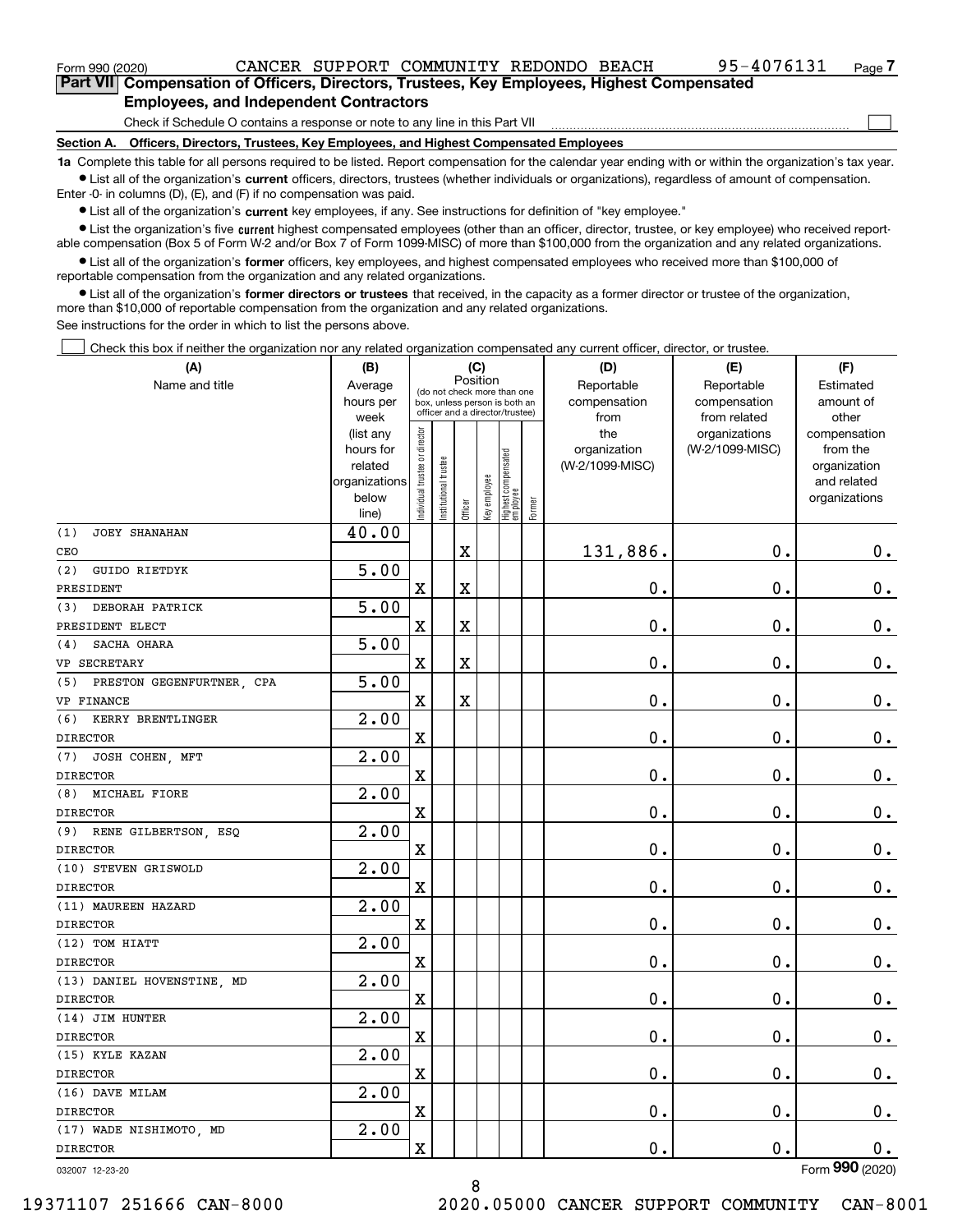|                 | Form 990 (2020)                                                                                                                                                                                                                                        |                                                                                                                                                                                 |                                |                                                                                                               |         |              |                                  |                     | CANCER SUPPORT COMMUNITY REDONDO BEACH            | 95-4076131                       |                  |                                        |                                                                          | Page 8                 |
|-----------------|--------------------------------------------------------------------------------------------------------------------------------------------------------------------------------------------------------------------------------------------------------|---------------------------------------------------------------------------------------------------------------------------------------------------------------------------------|--------------------------------|---------------------------------------------------------------------------------------------------------------|---------|--------------|----------------------------------|---------------------|---------------------------------------------------|----------------------------------|------------------|----------------------------------------|--------------------------------------------------------------------------|------------------------|
| <b>Part VII</b> | Section A. Officers, Directors, Trustees, Key Employees, and Highest Compensated Employees (continued)                                                                                                                                                 |                                                                                                                                                                                 |                                |                                                                                                               |         |              |                                  |                     |                                                   |                                  |                  |                                        |                                                                          |                        |
|                 | (A)<br>Name and title                                                                                                                                                                                                                                  | (B)<br>(C)<br>Position<br>Average<br>Reportable<br>(do not check more than one<br>hours per<br>box, unless person is both an<br>officer and a director/trustee)<br>week<br>from |                                |                                                                                                               |         |              |                                  | (D)<br>compensation | (E)<br>Reportable<br>compensation<br>from related |                                  |                  | (F)<br>Estimated<br>amount of<br>other |                                                                          |                        |
|                 |                                                                                                                                                                                                                                                        | (list any<br>hours for<br>related<br>organizations<br>below<br>line)                                                                                                            | Individual trustee or director | nstitutional trustee                                                                                          | Officer | key employee | Highest compensated<br> employee | Former              | the<br>organization<br>(W-2/1099-MISC)            | organizations<br>(W-2/1099-MISC) |                  |                                        | compensation<br>from the<br>organization<br>and related<br>organizations |                        |
|                 | (18) PATRICIA SACKS, MD                                                                                                                                                                                                                                | 2.00                                                                                                                                                                            |                                |                                                                                                               |         |              |                                  |                     |                                                   |                                  |                  |                                        |                                                                          |                        |
| <b>DIRECTOR</b> | (19) LAYTON STOGSDILL                                                                                                                                                                                                                                  | 2.00                                                                                                                                                                            | X                              |                                                                                                               |         |              |                                  |                     | 0.                                                |                                  | 0.               |                                        |                                                                          | 0.                     |
| <b>DIRECTOR</b> |                                                                                                                                                                                                                                                        |                                                                                                                                                                                 | X                              |                                                                                                               |         |              |                                  |                     | 0.                                                |                                  | 0.               |                                        |                                                                          | 0.                     |
| <b>DIRECTOR</b> | (20) KELLI VIEWEG                                                                                                                                                                                                                                      | 2.00                                                                                                                                                                            | X                              |                                                                                                               |         |              |                                  |                     | 0.                                                |                                  | 0.               |                                        |                                                                          | 0.                     |
|                 |                                                                                                                                                                                                                                                        |                                                                                                                                                                                 |                                |                                                                                                               |         |              |                                  |                     |                                                   |                                  |                  |                                        |                                                                          |                        |
|                 |                                                                                                                                                                                                                                                        |                                                                                                                                                                                 |                                |                                                                                                               |         |              |                                  |                     |                                                   |                                  |                  |                                        |                                                                          |                        |
|                 |                                                                                                                                                                                                                                                        |                                                                                                                                                                                 |                                |                                                                                                               |         |              |                                  |                     |                                                   |                                  |                  |                                        |                                                                          |                        |
|                 |                                                                                                                                                                                                                                                        |                                                                                                                                                                                 |                                |                                                                                                               |         |              |                                  |                     |                                                   |                                  |                  |                                        |                                                                          |                        |
|                 |                                                                                                                                                                                                                                                        |                                                                                                                                                                                 |                                |                                                                                                               |         |              |                                  |                     |                                                   |                                  |                  |                                        |                                                                          |                        |
|                 |                                                                                                                                                                                                                                                        |                                                                                                                                                                                 |                                |                                                                                                               |         |              |                                  |                     |                                                   |                                  |                  |                                        |                                                                          |                        |
|                 | 1b Subtotal<br>c Total from continuation sheets to Part VII, Section A                                                                                                                                                                                 |                                                                                                                                                                                 |                                | and a strategic contract of the strategic contract of the strategic contract of the strategic contract of the |         |              |                                  | ▶                   | 131,886.<br>0.                                    |                                  | 0.<br>$0$ .      |                                        |                                                                          | $0$ .<br>$\mathbf 0$ . |
| 2               | Total number of individuals (including but not limited to those listed above) who received more than \$100,000 of reportable                                                                                                                           |                                                                                                                                                                                 |                                |                                                                                                               |         |              |                                  |                     | 131,886.                                          |                                  | $\overline{0}$ . |                                        |                                                                          | $\overline{0}$ .       |
|                 | compensation from the organization $\blacktriangleright$                                                                                                                                                                                               |                                                                                                                                                                                 |                                |                                                                                                               |         |              |                                  |                     |                                                   |                                  |                  |                                        | Yes                                                                      | No                     |
| 3               | Did the organization list any former officer, director, trustee, key employee, or highest compensated employee on                                                                                                                                      |                                                                                                                                                                                 |                                |                                                                                                               |         |              |                                  |                     |                                                   |                                  |                  |                                        |                                                                          |                        |
|                 |                                                                                                                                                                                                                                                        |                                                                                                                                                                                 |                                |                                                                                                               |         |              |                                  |                     |                                                   |                                  |                  | 3                                      |                                                                          | x                      |
| 4               | For any individual listed on line 1a, is the sum of reportable compensation and other compensation from the organization                                                                                                                               |                                                                                                                                                                                 |                                |                                                                                                               |         |              |                                  |                     |                                                   |                                  |                  | 4                                      |                                                                          | x                      |
| 5               | Did any person listed on line 1a receive or accrue compensation from any unrelated organization or individual for services                                                                                                                             |                                                                                                                                                                                 |                                |                                                                                                               |         |              |                                  |                     |                                                   |                                  |                  |                                        |                                                                          |                        |
|                 | <b>Section B. Independent Contractors</b>                                                                                                                                                                                                              |                                                                                                                                                                                 |                                |                                                                                                               |         |              |                                  |                     |                                                   |                                  |                  | $\overline{\mathbf{5}}$                |                                                                          | x                      |
| 1               | Complete this table for your five highest compensated independent contractors that received more than \$100,000 of compensation from<br>the organization. Report compensation for the calendar year ending with or within the organization's tax year. |                                                                                                                                                                                 |                                |                                                                                                               |         |              |                                  |                     |                                                   |                                  |                  |                                        |                                                                          |                        |
|                 | (A)<br>Name and business address                                                                                                                                                                                                                       |                                                                                                                                                                                 |                                | <b>NONE</b>                                                                                                   |         |              |                                  |                     | (B)<br>Description of services                    |                                  |                  | (C)                                    | Compensation                                                             |                        |
|                 |                                                                                                                                                                                                                                                        |                                                                                                                                                                                 |                                |                                                                                                               |         |              |                                  |                     |                                                   |                                  |                  |                                        |                                                                          |                        |
|                 |                                                                                                                                                                                                                                                        |                                                                                                                                                                                 |                                |                                                                                                               |         |              |                                  |                     |                                                   |                                  |                  |                                        |                                                                          |                        |
|                 |                                                                                                                                                                                                                                                        |                                                                                                                                                                                 |                                |                                                                                                               |         |              |                                  |                     |                                                   |                                  |                  |                                        |                                                                          |                        |
|                 |                                                                                                                                                                                                                                                        |                                                                                                                                                                                 |                                |                                                                                                               |         |              |                                  |                     |                                                   |                                  |                  |                                        |                                                                          |                        |
| 2               | Total number of independent contractors (including but not limited to those listed above) who received more than                                                                                                                                       |                                                                                                                                                                                 |                                |                                                                                                               |         |              |                                  |                     |                                                   |                                  |                  |                                        |                                                                          |                        |
|                 | \$100,000 of compensation from the organization                                                                                                                                                                                                        |                                                                                                                                                                                 |                                |                                                                                                               |         |              |                                  |                     |                                                   |                                  |                  |                                        | ההה                                                                      |                        |

032008 12-23-20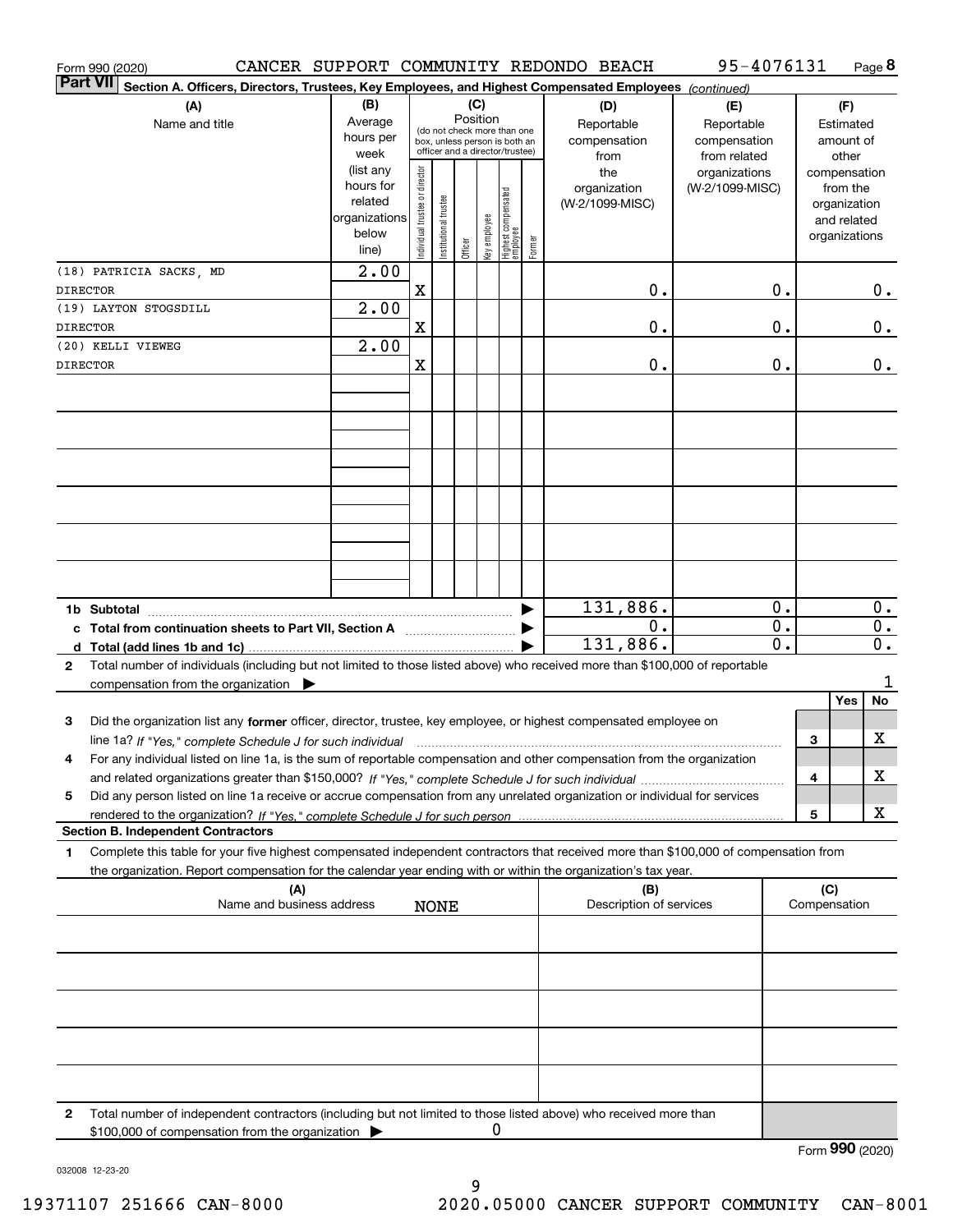|                                                           |                  |     | Form 990 (2020)                                                                                                       | CANCER SUPPORT COMMUNITY REDONDO BEACH |                      |                                  |                           | 95-4076131        | Page 9                  |
|-----------------------------------------------------------|------------------|-----|-----------------------------------------------------------------------------------------------------------------------|----------------------------------------|----------------------|----------------------------------|---------------------------|-------------------|-------------------------|
|                                                           | <b>Part VIII</b> |     | <b>Statement of Revenue</b>                                                                                           |                                        |                      |                                  |                           |                   |                         |
|                                                           |                  |     | Check if Schedule O contains a response or note to any line in this Part VIII                                         |                                        |                      |                                  | $\overline{(\mathsf{B})}$ | $\overline{(C)}$  |                         |
|                                                           |                  |     |                                                                                                                       |                                        |                      | (A)<br>Total revenue             | Related or exempt         | Unrelated         | (D)<br>Revenue excluded |
|                                                           |                  |     |                                                                                                                       |                                        |                      |                                  | function revenue          | Ibusiness revenue | from tax under          |
|                                                           |                  |     |                                                                                                                       |                                        |                      |                                  |                           |                   | sections 512 - 514      |
|                                                           |                  |     | 1 a Federated campaigns                                                                                               | 1a                                     |                      |                                  |                           |                   |                         |
| Contributions, Gifts, Grants<br>and Other Similar Amounts |                  |     | <b>b</b> Membership dues                                                                                              | 1 <sub>b</sub>                         |                      |                                  |                           |                   |                         |
|                                                           |                  |     | c Fundraising events                                                                                                  | 1 <sub>c</sub>                         | 219,636.             |                                  |                           |                   |                         |
|                                                           |                  |     | d Related organizations                                                                                               | 1 <sub>d</sub>                         |                      |                                  |                           |                   |                         |
|                                                           |                  |     | e Government grants (contributions)                                                                                   | 1e                                     |                      |                                  |                           |                   |                         |
|                                                           |                  |     | f All other contributions, gifts, grants, and                                                                         |                                        |                      |                                  |                           |                   |                         |
|                                                           |                  |     | similar amounts not included above                                                                                    | 1f                                     | 3, 261, 181.         |                                  |                           |                   |                         |
|                                                           |                  |     | g Noncash contributions included in lines 1a-1f                                                                       | $1g$ \$                                |                      |                                  |                           |                   |                         |
|                                                           |                  |     |                                                                                                                       |                                        |                      | $\blacktriangleright$ 3,480,817. |                           |                   |                         |
|                                                           |                  |     |                                                                                                                       |                                        | <b>Business Code</b> |                                  |                           |                   |                         |
|                                                           |                  | 2 a | <u> 1989 - Johann Barbara, martxa eta idazlea (h. 1989).</u>                                                          |                                        |                      |                                  |                           |                   |                         |
|                                                           |                  | b   | <u> 1989 - Johann Stein, marwolaethau a bhann an t-Amhainn an t-Amhainn an t-Amhainn an t-Amhainn an t-Amhainn an</u> |                                        |                      |                                  |                           |                   |                         |
|                                                           |                  | c   | <u> 1989 - Johann Stein, mars an deutscher Stein († 1958)</u>                                                         |                                        |                      |                                  |                           |                   |                         |
|                                                           |                  | d   | the control of the control of the control of the control of the control of the control of                             |                                        |                      |                                  |                           |                   |                         |
| Program Service<br>Revenue                                |                  | е   |                                                                                                                       |                                        |                      |                                  |                           |                   |                         |
|                                                           |                  |     | f All other program service revenue                                                                                   |                                        |                      |                                  |                           |                   |                         |
|                                                           |                  |     |                                                                                                                       |                                        |                      |                                  |                           |                   |                         |
|                                                           | З                |     | Investment income (including dividends, interest, and                                                                 |                                        |                      |                                  |                           |                   |                         |
|                                                           |                  |     |                                                                                                                       |                                        |                      | 169,787.                         |                           |                   | 169,787.                |
|                                                           | 4                |     | Income from investment of tax-exempt bond proceeds                                                                    |                                        |                      |                                  |                           |                   |                         |
|                                                           | 5                |     |                                                                                                                       | (i) Real                               |                      |                                  |                           |                   |                         |
|                                                           |                  |     |                                                                                                                       |                                        | (ii) Personal        |                                  |                           |                   |                         |
|                                                           |                  |     | 6 a Gross rents                                                                                                       | 6а                                     |                      |                                  |                           |                   |                         |
|                                                           |                  |     | <b>b</b> Less: rental expenses                                                                                        | 6 <sub>b</sub>                         |                      |                                  |                           |                   |                         |
|                                                           |                  |     | c Rental income or (loss)                                                                                             | 6c                                     |                      |                                  |                           |                   |                         |
|                                                           |                  |     | d Net rental income or (loss)                                                                                         | (i) Securities                         | (ii) Other           |                                  |                           |                   |                         |
|                                                           |                  |     | 7 a Gross amount from sales of                                                                                        | 7a885,720.                             |                      |                                  |                           |                   |                         |
|                                                           |                  |     | assets other than inventory<br><b>b</b> Less: cost or other basis                                                     |                                        |                      |                                  |                           |                   |                         |
|                                                           |                  |     |                                                                                                                       | $7b$ 959,559.                          |                      |                                  |                           |                   |                         |
| wenue                                                     |                  |     | and sales expenses                                                                                                    | $ 7c $ 73,839.                         |                      |                                  |                           |                   |                         |
|                                                           |                  |     | <b>c</b> Gain or (loss)                                                                                               |                                        |                      | $-73,839.$                       |                           |                   | $-73,839.$              |
| Other R                                                   |                  |     | 8 a Gross income from fundraising events (not                                                                         |                                        |                      |                                  |                           |                   |                         |
|                                                           |                  |     | including $$219,636.$ of                                                                                              |                                        |                      |                                  |                           |                   |                         |
|                                                           |                  |     | contributions reported on line 1c). See                                                                               |                                        |                      |                                  |                           |                   |                         |
|                                                           |                  |     |                                                                                                                       |                                        | $ 8a $ 25, 138.      |                                  |                           |                   |                         |
|                                                           |                  |     | <b>b</b> Less: direct expenses <b>constants b</b>                                                                     |                                        | $ 8b $ 25, 138.      |                                  |                           |                   |                         |
|                                                           |                  |     | c Net income or (loss) from fundraising events                                                                        |                                        |                      | 0.                               |                           |                   |                         |
|                                                           |                  |     | 9 a Gross income from gaming activities. See                                                                          |                                        |                      |                                  |                           |                   |                         |
|                                                           |                  |     |                                                                                                                       | 9a                                     |                      |                                  |                           |                   |                         |
|                                                           |                  |     | <b>b</b> Less: direct expenses <b>manually</b>                                                                        | 9b                                     |                      |                                  |                           |                   |                         |
|                                                           |                  |     | c Net income or (loss) from gaming activities                                                                         |                                        |                      |                                  |                           |                   |                         |
|                                                           |                  |     | 10 a Gross sales of inventory, less returns                                                                           |                                        |                      |                                  |                           |                   |                         |
|                                                           |                  |     |                                                                                                                       | 10a                                    |                      |                                  |                           |                   |                         |
|                                                           |                  |     |                                                                                                                       | 10 <sub>b</sub>                        |                      |                                  |                           |                   |                         |
|                                                           |                  |     | c Net income or (loss) from sales of inventory                                                                        |                                        |                      |                                  |                           |                   |                         |
|                                                           |                  |     |                                                                                                                       |                                        | <b>Business Code</b> |                                  |                           |                   |                         |
| Miscellaneous<br>Revenue                                  | 11 a             |     |                                                                                                                       |                                        |                      |                                  |                           |                   |                         |
|                                                           |                  | b   |                                                                                                                       |                                        |                      |                                  |                           |                   |                         |
|                                                           |                  | c   |                                                                                                                       |                                        |                      |                                  |                           |                   |                         |
|                                                           |                  |     |                                                                                                                       |                                        |                      |                                  |                           |                   |                         |
|                                                           |                  |     |                                                                                                                       |                                        |                      |                                  |                           |                   |                         |
|                                                           | 12               |     |                                                                                                                       |                                        |                      | $\blacktriangleright$ 3,576,765. | 0.                        | 0.                | 95,948.                 |
| 032009 12-23-20                                           |                  |     |                                                                                                                       |                                        |                      |                                  |                           |                   | Form 990 (2020)         |

032009 12-23-20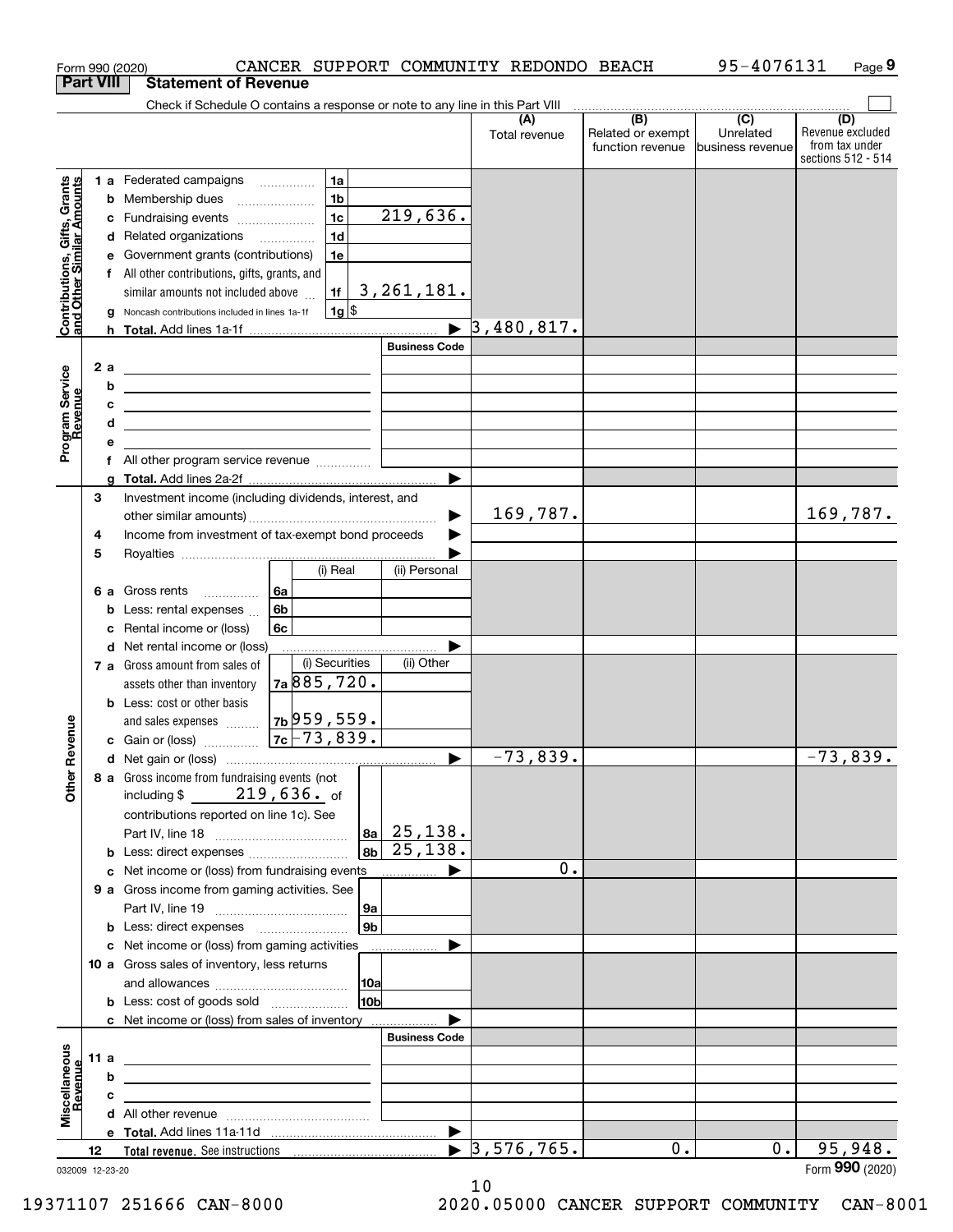**Part IX Statement of Functional Expenses**

|                  | Section 501(c)(3) and 501(c)(4) organizations must complete all columns. All other organizations must complete column (A).                                                                                 |                       |                                    |                                                      |                                |
|------------------|------------------------------------------------------------------------------------------------------------------------------------------------------------------------------------------------------------|-----------------------|------------------------------------|------------------------------------------------------|--------------------------------|
|                  | Check if Schedule O contains a response or note to any line in this Part IX                                                                                                                                |                       |                                    |                                                      |                                |
|                  | Do not include amounts reported on lines 6b,<br>7b, 8b, 9b, and 10b of Part VIII.                                                                                                                          | (A)<br>Total expenses | (B)<br>Program service<br>expenses | $\overline{C}$<br>Management and<br>general expenses | (D)<br>Fundraising<br>expenses |
| 1.               | Grants and other assistance to domestic organizations                                                                                                                                                      |                       |                                    |                                                      |                                |
|                  | and domestic governments. See Part IV, line 21                                                                                                                                                             |                       |                                    |                                                      |                                |
| $\mathbf{2}$     | Grants and other assistance to domestic                                                                                                                                                                    |                       |                                    |                                                      |                                |
|                  | individuals. See Part IV, line 22<br>.                                                                                                                                                                     |                       |                                    |                                                      |                                |
| 3                | Grants and other assistance to foreign                                                                                                                                                                     |                       |                                    |                                                      |                                |
|                  | organizations, foreign governments, and foreign                                                                                                                                                            |                       |                                    |                                                      |                                |
|                  | individuals. See Part IV, lines 15 and 16                                                                                                                                                                  |                       |                                    |                                                      |                                |
| 4                | Benefits paid to or for members                                                                                                                                                                            |                       |                                    |                                                      |                                |
| 5                | Compensation of current officers, directors,                                                                                                                                                               |                       |                                    |                                                      |                                |
|                  |                                                                                                                                                                                                            | 131,886.              | 76,842.                            | 27,522.                                              | 27,522.                        |
| 6                | Compensation not included above to disqualified                                                                                                                                                            |                       |                                    |                                                      |                                |
|                  | persons (as defined under section 4958(f)(1)) and                                                                                                                                                          |                       |                                    |                                                      |                                |
|                  | persons described in section 4958(c)(3)(B)                                                                                                                                                                 |                       |                                    |                                                      |                                |
| 7                |                                                                                                                                                                                                            | 593, 193.             | 425,551.                           | 85,272.                                              | 82,370.                        |
| 8                | Pension plan accruals and contributions (include                                                                                                                                                           |                       |                                    |                                                      |                                |
|                  | section 401(k) and 403(b) employer contributions)                                                                                                                                                          | 16,615.               | 11,513.                            | 2,584.                                               | $\frac{2,518}{2,750}$          |
| 9                |                                                                                                                                                                                                            | 18, 149.              | 12,575.                            | $\overline{2,824}$ .                                 |                                |
| 10               |                                                                                                                                                                                                            | 58, 162.              | 40,299.                            | 9,048.                                               | 8,815.                         |
| 11               | Fees for services (nonemployees):                                                                                                                                                                          |                       |                                    |                                                      |                                |
| а                |                                                                                                                                                                                                            |                       |                                    |                                                      |                                |
| b                |                                                                                                                                                                                                            |                       |                                    |                                                      |                                |
| c                |                                                                                                                                                                                                            |                       |                                    |                                                      |                                |
| d                |                                                                                                                                                                                                            |                       |                                    |                                                      |                                |
| е                | Professional fundraising services. See Part IV, line 17                                                                                                                                                    |                       |                                    |                                                      |                                |
| f                | Investment management fees                                                                                                                                                                                 | 27,120.               |                                    | 27,120.                                              |                                |
| g                | Other. (If line 11g amount exceeds 10% of line 25,                                                                                                                                                         |                       |                                    |                                                      |                                |
|                  | column (A) amount, list line 11g expenses on Sch 0.)                                                                                                                                                       | 18,101.               | 8,410.                             | 2,611.                                               | 7,080.                         |
| 12 <sup>12</sup> |                                                                                                                                                                                                            |                       |                                    |                                                      |                                |
| 13               |                                                                                                                                                                                                            | 9,690.                | 6, 249.                            | 2,916.                                               | $\overline{525}$ .             |
| 14               |                                                                                                                                                                                                            | 17,368.               | 13,026.                            | $\overline{2,605}$ .                                 | 1,737.                         |
| 15               |                                                                                                                                                                                                            |                       |                                    |                                                      |                                |
| 16               |                                                                                                                                                                                                            | 104,006.              | 97,459.                            | 1,928.                                               | 4,619.                         |
| 17               |                                                                                                                                                                                                            |                       |                                    |                                                      |                                |
| 18               | Payments of travel or entertainment expenses                                                                                                                                                               |                       |                                    |                                                      |                                |
|                  | for any federal, state, or local public officials                                                                                                                                                          |                       |                                    |                                                      |                                |
| 19               | Conferences, conventions, and meetings                                                                                                                                                                     | 3,703.                | 3,703.                             |                                                      |                                |
| 20               | Interest                                                                                                                                                                                                   |                       |                                    |                                                      |                                |
| 21               |                                                                                                                                                                                                            | 13,172.               | 13,172.                            |                                                      |                                |
| 22               | Depreciation, depletion, and amortization                                                                                                                                                                  | $\overline{11,324}$ . | 7,847.                             | 1,761.                                               | 1,716.                         |
| 23               | Insurance                                                                                                                                                                                                  | 8,607.                | 6,455.                             | 2,152.                                               |                                |
| 24               | Other expenses. Itemize expenses not covered<br>above (List miscellaneous expenses on line 24e. If<br>line 24e amount exceeds 10% of line 25, column (A)<br>amount, list line 24e expenses on Schedule O.) |                       |                                    |                                                      |                                |
|                  | a BANK AND PAYROLL COSTS                                                                                                                                                                                   | 7,910.                | 3,955.                             | 1,978.                                               | 1,977.                         |
| b                | <b>TELEPHONE</b>                                                                                                                                                                                           | 6, 254.               | 5,004.                             | 625.                                                 | 625.                           |
| c                | PRINTING                                                                                                                                                                                                   | 5,841.                | 4,614.                             | 409.                                                 | 818.                           |
| d                | EQUIPMENT                                                                                                                                                                                                  | 4,864.                | 4,558.                             | 90.                                                  | 216.                           |
|                  | e All other expenses                                                                                                                                                                                       | 10,453.               | 7,553.                             | 496.                                                 | 2,404.                         |
| 25               | Total functional expenses. Add lines 1 through 24e                                                                                                                                                         | 1,066,418.            | 748,785.                           | 171,941.                                             | 145,692.                       |
| 26               | <b>Joint costs.</b> Complete this line only if the organization                                                                                                                                            |                       |                                    |                                                      |                                |
|                  | reported in column (B) joint costs from a combined                                                                                                                                                         |                       |                                    |                                                      |                                |
|                  | educational campaign and fundraising solicitation.                                                                                                                                                         |                       |                                    |                                                      |                                |
|                  | Check here $\blacktriangleright$<br>if following SOP 98-2 (ASC 958-720)                                                                                                                                    |                       |                                    |                                                      |                                |

11

032010 12-23-20

Form (2020) **990**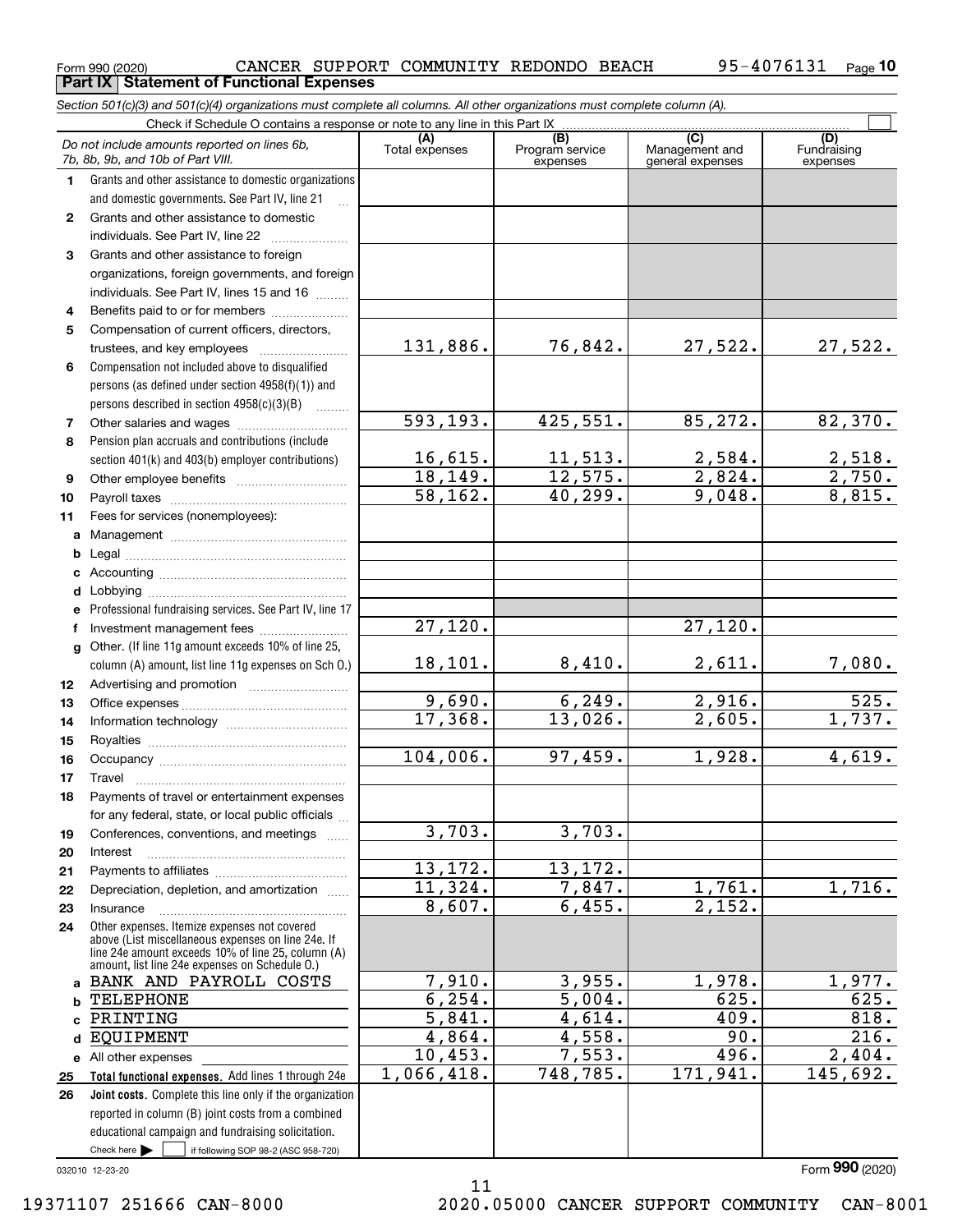Total liabilities and net assets/fund balances

**Net Assets or Fund Balances**

ğ

Assets or Fund Balances

**33**

Form (2020) **990**

**678910a**Land, buildings, and equipment: cost or other **1112131415161718192021222324252627285678911121314151617181920212223242526b** Less: accumulated depreciation  $\ldots$  **10b** basis. Complete Part VI of Schedule D will aller **Total assets.**  Add lines 1 through 15 (must equal line 33) **Total liabilities.**  Add lines 17 through 25 **Organizations that follow FASB ASC 958, check here** | X **and complete lines 27, 28, 32, and 33. 2728Organizations that do not follow FASB ASC 958, check here** | **and complete lines 29 through 33.** trustee, key employee, creator or founder, substantial contributor, or 35% controlled entity or family member of any of these persons ............................ Loans and other receivables from other disqualified persons (as defined under section  $4958(f)(1)$ , and persons described in section  $4958(c)(3)(B)$ Notes and loans receivable, net ~~~~~~~~~~~~~~~~~~~~~~~Inventories for sale or use ~~~~~~~~~~~~~~~~~~~~~~~~~~ Prepaid expenses and deferred charges ~~~~~~~~~~~~~~~~~~ Investments - publicly traded securities ~~~~~~~~~~~~~~~~~~~ Investments - other securities. See Part IV, line 11 ~~~~~~~~~~~~~~ Investments - program-related. See Part IV, line 11 ~~~~~~~~~~~~~Intangible assets ~~~~~~~~~~~~~~~~~~~~~~~~~~~~~~ Other assets. See Part IV, line 11 ~~~~~~~~~~~~~~~~~~~~~~ Accounts payable and accrued expenses ~~~~~~~~~~~~~~~~~~ Grants payable ~~~~~~~~~~~~~~~~~~~~~~~~~~~~~~~ Deferred revenue ~~~~~~~~~~~~~~~~~~~~~~~~~~~~~~ Tax-exempt bond liabilities …………………………………………………………… Escrow or custodial account liability. Complete Part IV of Schedule D Loans and other payables to any current or former officer, director, trustee, key employee, creator or founder, substantial contributor, or 35% controlled entity or family member of any of these persons ~~~~~~~~~Secured mortgages and notes payable to unrelated third parties Unsecured notes and loans payable to unrelated third parties ~~~~~~~~ Other liabilities (including federal income tax, payables to related third parties, and other liabilities not included on lines 17-24). Complete Part X of Schedule D ~~~~~~~~~~~~~~~~~~~~~~~~~~~~~~~ Net assets without donor restrictions ~~~~~~~~~~~~~~~~~~~~ Net assets with donor restrictions ~~~~~~~~~~~~~~~~~~~~~~ 109,365.

Form 990 (2020) CANCER SUPPORT COMMUNITY REDONDO BEACH 95-4076131 <sub>Page</sub> **Part X** Balance Sheet

**3** Pledges and grants receivable, net  $\ldots$  **multimes contained and grants receivable**, net **multimes contained and grants receivable**, net **multimes contained and grants receivable** 

Cash - non-interest-bearing ~~~~~~~~~~~~~~~~~~~~~~~~~ Savings and temporary cash investments ~~~~~~~~~~~~~~~~~~

Accounts receivable, net ~~~~~~~~~~~~~~~~~~~~~~~~~~

Check if Schedule O contains a response or note to any line in this Part X

**5**Loans and other receivables from any current or former officer, director,

95-4076131 <sub>Page</sub> 11

 $\mathcal{L}^{\text{max}}$ 

8,000.

**(B)**

 $246, 445. \mid 1 \mid 478, 245.$ 

 $611,883.$  2,126,746.

Beginning of year  $\begin{vmatrix} 1 & 1 \\ 1 & 1 \end{vmatrix}$  End of year

**(A)**

**10c**54,639. 57,690. 54,726. **29303132**Capital stock or trust principal, or current funds ~~~~~~~~~~~~~~~Paid-in or capital surplus, or land, building, or equipment fund www.commun.com Retained earnings, endowment, accumulated income, or other funds Total net assets or fund balances ~~~~~~~~~~~~~~~~~~~~~~  $4,506,660.$  11 5,874,755.  $2,937.$   $15$   $2,562.$  $\overline{5,426,747.}$  16 8,546,166.  $18,589$ .  $17$  96,042.  $18,589. |26| 243,042.$  $5,408,158.$   $\sqrt{27}$  8,303,124.  $5,408,158.$   $32 \mid 8,303,124.$  $5,426,747.$  33 8,546,166.  $1,132.$   $12$   $1,132.$ 147,000.

**12**

**4**

**Assets**

**Liabilities**

iabilities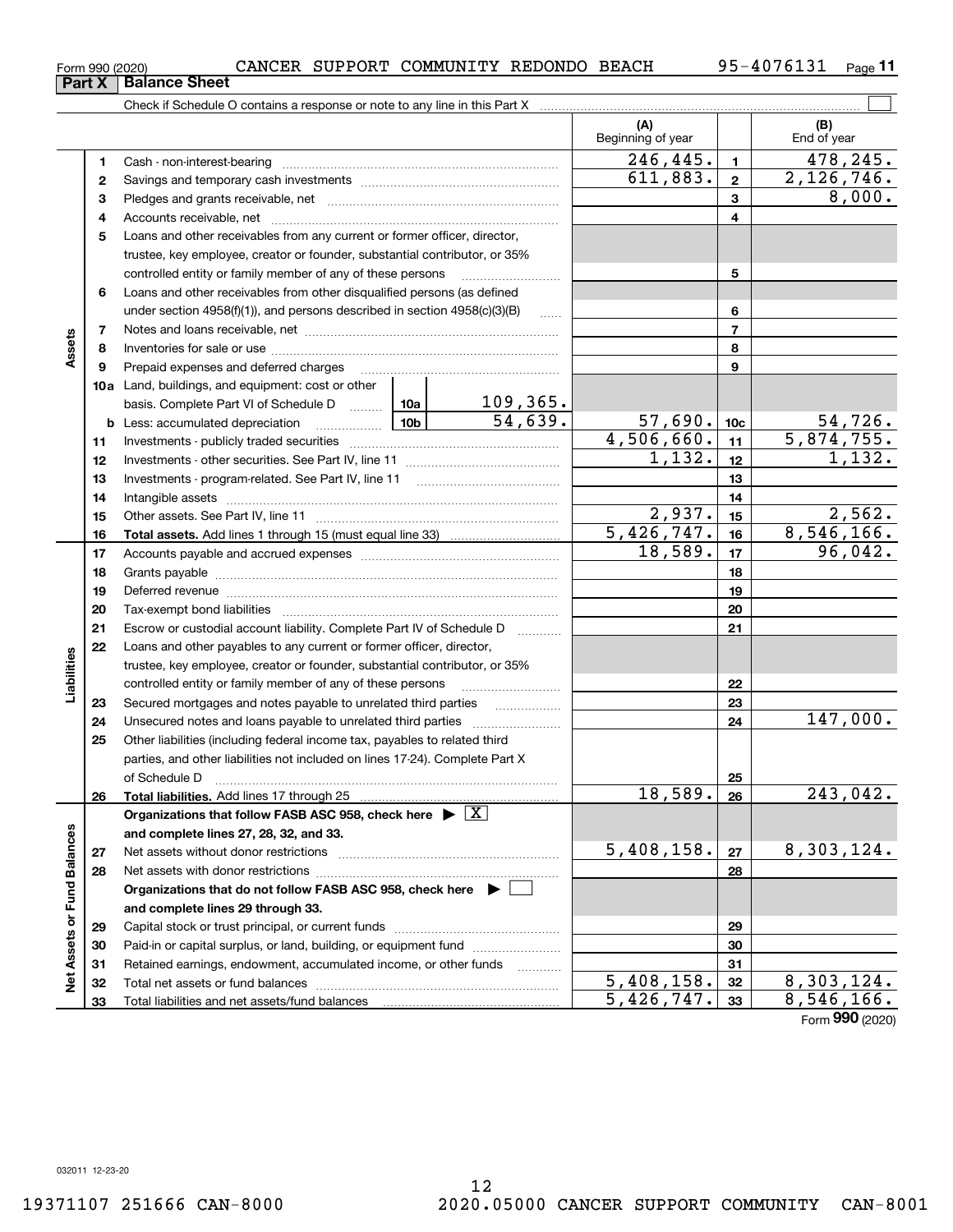|    | CANCER SUPPORT COMMUNITY REDONDO BEACH<br>Form 990 (2020)                                                                                                                                                                      |                         | 95-4076131     |     | Page 12 |
|----|--------------------------------------------------------------------------------------------------------------------------------------------------------------------------------------------------------------------------------|-------------------------|----------------|-----|---------|
|    | <b>Reconciliation of Net Assets</b><br>Part XI                                                                                                                                                                                 |                         |                |     |         |
|    |                                                                                                                                                                                                                                |                         |                |     |         |
|    |                                                                                                                                                                                                                                |                         |                |     |         |
| 1  | Total revenue (must equal Part VIII, column (A), line 12)                                                                                                                                                                      | $\mathbf{1}$            | 3,576,765.     |     |         |
| 2  | Total expenses (must equal Part IX, column (A), line 25)                                                                                                                                                                       | $\mathbf{2}$            | 1,066,418.     |     |         |
| 3  | Revenue less expenses. Subtract line 2 from line 1                                                                                                                                                                             | 3                       | 2,510,347.     |     |         |
| 4  |                                                                                                                                                                                                                                | $\overline{\mathbf{4}}$ | 5,408,158.     |     |         |
| 5  | Net unrealized gains (losses) on investments [11] matter contracts and the state of the state of the state of the state of the state of the state of the state of the state of the state of the state of the state of the stat | 5                       | 384,619.       |     |         |
| 6  | Donated services and use of facilities [111] Donated and the service of facilities [11] Donated services and use of facilities [11] Donated and the service of the service of the service of the service of the service of the | 6                       |                |     |         |
| 7  | Investment expenses www.communication.com/www.communication.com/www.communication.com/www.communication.com                                                                                                                    | $\overline{7}$          |                |     |         |
| 8  | Prior period adjustments                                                                                                                                                                                                       | 8                       |                |     |         |
| 9  | Other changes in net assets or fund balances (explain on Schedule O)                                                                                                                                                           | 9                       |                |     | 0.      |
| 10 | Net assets or fund balances at end of year. Combine lines 3 through 9 (must equal Part X, line 32,                                                                                                                             |                         |                |     |         |
|    |                                                                                                                                                                                                                                | 10                      | 8,303,124.     |     |         |
|    | Part XII Financial Statements and Reporting                                                                                                                                                                                    |                         |                |     |         |
|    |                                                                                                                                                                                                                                |                         |                |     |         |
|    |                                                                                                                                                                                                                                |                         |                | Yes | No      |
| 1  | $\boxed{\mathbf{X}}$ Accrual<br>Accounting method used to prepare the Form 990: <u>June</u> Cash<br>Other                                                                                                                      |                         |                |     |         |
|    | If the organization changed its method of accounting from a prior year or checked "Other," explain in Schedule O.                                                                                                              |                         |                |     |         |
|    | 2a Were the organization's financial statements compiled or reviewed by an independent accountant?                                                                                                                             |                         | 2a             |     | x       |
|    | If "Yes," check a box below to indicate whether the financial statements for the year were compiled or reviewed on a                                                                                                           |                         |                |     |         |
|    | separate basis, consolidated basis, or both:                                                                                                                                                                                   |                         |                |     |         |
|    | Separate basis<br><b>Consolidated basis</b><br>Both consolidated and separate basis                                                                                                                                            |                         |                |     |         |
|    | <b>b</b> Were the organization's financial statements audited by an independent accountant?                                                                                                                                    |                         | 2 <sub>b</sub> | Х   |         |
|    | If "Yes," check a box below to indicate whether the financial statements for the year were audited on a separate basis,                                                                                                        |                         |                |     |         |
|    | consolidated basis, or both:                                                                                                                                                                                                   |                         |                |     |         |
|    | $\vert X \vert$ Separate basis<br>Consolidated basis<br>Both consolidated and separate basis                                                                                                                                   |                         |                |     |         |
|    | c If "Yes" to line 2a or 2b, does the organization have a committee that assumes responsibility for oversight of the audit,                                                                                                    |                         |                |     |         |
|    |                                                                                                                                                                                                                                |                         | 2c             | х   |         |
|    | If the organization changed either its oversight process or selection process during the tax year, explain on Schedule O.                                                                                                      |                         |                |     |         |
|    | 3a As a result of a federal award, was the organization required to undergo an audit or audits as set forth in the Single Audit                                                                                                |                         |                |     |         |
|    |                                                                                                                                                                                                                                |                         | 3a             |     | Χ       |
|    | b If "Yes," did the organization undergo the required audit or audits? If the organization did not undergo the required audit                                                                                                  |                         |                |     |         |
|    | or audits, explain why on Schedule O and describe any steps taken to undergo such audits [11] contains the school of audits [11] or audits [11] or audits [11] or audits [11] or audits [11] or audits [11] or audits [11] or  |                         | 3b             |     |         |

Form (2020) **990**

032012 12-23-20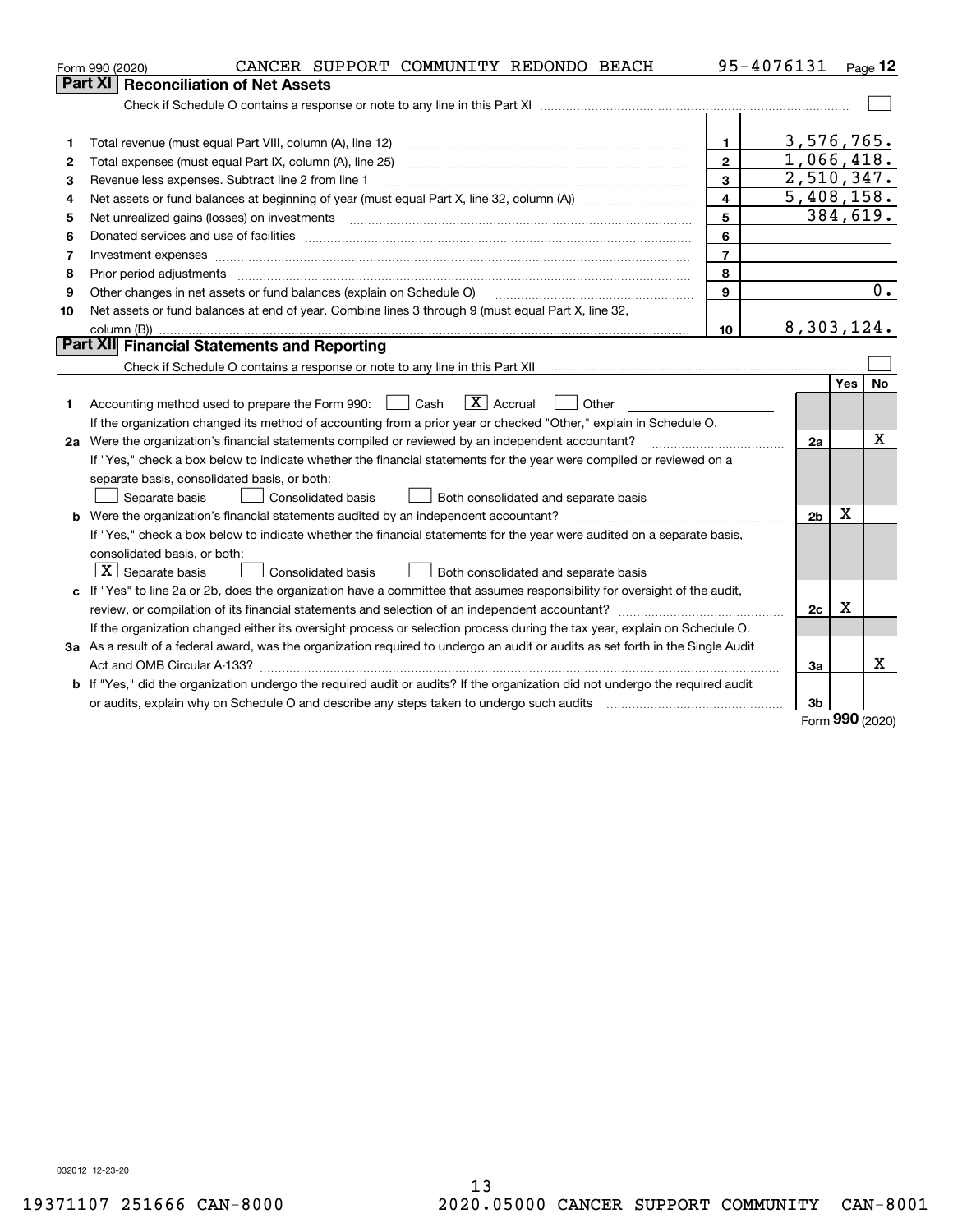| <b>SCHEDULE A</b> |
|-------------------|
|-------------------|

**(Form 990 or 990-EZ)**

# **Public Charity Status and Public Support**

**Complete if the organization is a section 501(c)(3) organization or a section 4947(a)(1) nonexempt charitable trust. | Attach to Form 990 or Form 990-EZ.** 

| OMB No. 1545-0047     |
|-----------------------|
| 2020                  |
| <b>Open to Public</b> |

 $\overline{\phantom{a}}$ 

|        | Department of the Treasury<br>Internal Revenue Service |                                               |                                                                                    | Attach to Form 990 or Form 990-EZ.                                                                                                           |     |                                 |                            | <b>Open to Public</b><br>Inspection   |
|--------|--------------------------------------------------------|-----------------------------------------------|------------------------------------------------------------------------------------|----------------------------------------------------------------------------------------------------------------------------------------------|-----|---------------------------------|----------------------------|---------------------------------------|
|        | Name of the organization                               |                                               |                                                                                    | $\blacktriangleright$ Go to www.irs.gov/Form990 for instructions and the latest information.                                                 |     |                                 |                            | <b>Employer identification number</b> |
|        |                                                        |                                               |                                                                                    | CANCER SUPPORT COMMUNITY REDONDO BEACH                                                                                                       |     |                                 |                            | 95-4076131                            |
| Part I |                                                        |                                               |                                                                                    | Reason for Public Charity Status. (All organizations must complete this part.) See instructions.                                             |     |                                 |                            |                                       |
|        |                                                        |                                               |                                                                                    |                                                                                                                                              |     |                                 |                            |                                       |
|        |                                                        |                                               |                                                                                    | The organization is not a private foundation because it is: (For lines 1 through 12, check only one box.)                                    |     |                                 |                            |                                       |
| 1      |                                                        |                                               |                                                                                    | A church, convention of churches, or association of churches described in section 170(b)(1)(A)(i).                                           |     |                                 |                            |                                       |
| 2      |                                                        |                                               |                                                                                    | A school described in section 170(b)(1)(A)(ii). (Attach Schedule E (Form 990 or 990-EZ).)                                                    |     |                                 |                            |                                       |
| з      |                                                        |                                               |                                                                                    | A hospital or a cooperative hospital service organization described in section 170(b)(1)(A)(iii).                                            |     |                                 |                            |                                       |
| 4      |                                                        |                                               |                                                                                    | A medical research organization operated in conjunction with a hospital described in section 170(b)(1)(A)(iii). Enter the hospital's name,   |     |                                 |                            |                                       |
|        | city, and state:                                       |                                               |                                                                                    | An organization operated for the benefit of a college or university owned or operated by a governmental unit described in                    |     |                                 |                            |                                       |
| 5      |                                                        |                                               | section 170(b)(1)(A)(iv). (Complete Part II.)                                      |                                                                                                                                              |     |                                 |                            |                                       |
| 6      |                                                        |                                               |                                                                                    | A federal, state, or local government or governmental unit described in section 170(b)(1)(A)(v).                                             |     |                                 |                            |                                       |
| 7   X  |                                                        |                                               |                                                                                    | An organization that normally receives a substantial part of its support from a governmental unit or from the general public described in    |     |                                 |                            |                                       |
|        |                                                        |                                               | section 170(b)(1)(A)(vi). (Complete Part II.)                                      |                                                                                                                                              |     |                                 |                            |                                       |
| 8      |                                                        |                                               |                                                                                    | A community trust described in section 170(b)(1)(A)(vi). (Complete Part II.)                                                                 |     |                                 |                            |                                       |
| 9      |                                                        |                                               |                                                                                    | An agricultural research organization described in section 170(b)(1)(A)(ix) operated in conjunction with a land-grant college                |     |                                 |                            |                                       |
|        |                                                        |                                               |                                                                                    | or university or a non-land-grant college of agriculture (see instructions). Enter the name, city, and state of the college or               |     |                                 |                            |                                       |
|        | university:                                            |                                               |                                                                                    |                                                                                                                                              |     |                                 |                            |                                       |
| 10     |                                                        |                                               |                                                                                    | An organization that normally receives (1) more than 33 1/3% of its support from contributions, membership fees, and gross receipts from     |     |                                 |                            |                                       |
|        |                                                        |                                               |                                                                                    | activities related to its exempt functions, subject to certain exceptions; and (2) no more than 33 1/3% of its support from gross investment |     |                                 |                            |                                       |
|        |                                                        |                                               |                                                                                    | income and unrelated business taxable income (less section 511 tax) from businesses acquired by the organization after June 30, 1975.        |     |                                 |                            |                                       |
|        |                                                        |                                               | See section 509(a)(2). (Complete Part III.)                                        |                                                                                                                                              |     |                                 |                            |                                       |
| 11     |                                                        |                                               |                                                                                    | An organization organized and operated exclusively to test for public safety. See section 509(a)(4).                                         |     |                                 |                            |                                       |
| 12     |                                                        |                                               |                                                                                    | An organization organized and operated exclusively for the benefit of, to perform the functions of, or to carry out the purposes of one or   |     |                                 |                            |                                       |
|        |                                                        |                                               |                                                                                    | more publicly supported organizations described in section 509(a)(1) or section 509(a)(2). See section 509(a)(3). Check the box in           |     |                                 |                            |                                       |
|        |                                                        |                                               |                                                                                    | lines 12a through 12d that describes the type of supporting organization and complete lines 12e, 12f, and 12g.                               |     |                                 |                            |                                       |
| а      |                                                        |                                               |                                                                                    | Type I. A supporting organization operated, supervised, or controlled by its supported organization(s), typically by giving                  |     |                                 |                            |                                       |
|        |                                                        |                                               |                                                                                    | the supported organization(s) the power to regularly appoint or elect a majority of the directors or trustees of the supporting              |     |                                 |                            |                                       |
|        |                                                        |                                               | organization. You must complete Part IV, Sections A and B.                         |                                                                                                                                              |     |                                 |                            |                                       |
| b      |                                                        |                                               |                                                                                    | Type II. A supporting organization supervised or controlled in connection with its supported organization(s), by having                      |     |                                 |                            |                                       |
|        |                                                        |                                               |                                                                                    | control or management of the supporting organization vested in the same persons that control or manage the supported                         |     |                                 |                            |                                       |
|        |                                                        |                                               | organization(s). You must complete Part IV, Sections A and C.                      |                                                                                                                                              |     |                                 |                            |                                       |
| с      |                                                        |                                               |                                                                                    | Type III functionally integrated. A supporting organization operated in connection with, and functionally integrated with,                   |     |                                 |                            |                                       |
|        |                                                        |                                               |                                                                                    | its supported organization(s) (see instructions). You must complete Part IV, Sections A, D, and E.                                           |     |                                 |                            |                                       |
| d      |                                                        |                                               |                                                                                    | Type III non-functionally integrated. A supporting organization operated in connection with its supported organization(s)                    |     |                                 |                            |                                       |
|        |                                                        |                                               |                                                                                    | that is not functionally integrated. The organization generally must satisfy a distribution requirement and an attentiveness                 |     |                                 |                            |                                       |
|        |                                                        |                                               |                                                                                    | requirement (see instructions). You must complete Part IV, Sections A and D, and Part V.                                                     |     |                                 |                            |                                       |
| е      |                                                        |                                               |                                                                                    | Check this box if the organization received a written determination from the IRS that it is a Type I, Type II, Type III                      |     |                                 |                            |                                       |
|        |                                                        |                                               |                                                                                    | functionally integrated, or Type III non-functionally integrated supporting organization.                                                    |     |                                 |                            |                                       |
|        |                                                        | f Enter the number of supported organizations |                                                                                    |                                                                                                                                              |     |                                 |                            |                                       |
| a      | (i) Name of supported                                  |                                               | Provide the following information about the supported organization(s).<br>(ii) EIN | (iii) Type of organization                                                                                                                   |     | (iv) Is the organization listed | (v) Amount of monetary     | (vi) Amount of other                  |
|        | organization                                           |                                               |                                                                                    | (described on lines 1-10                                                                                                                     |     | in your governing document?     | support (see instructions) | support (see instructions)            |
|        |                                                        |                                               |                                                                                    | above (see instructions))                                                                                                                    | Yes | No                              |                            |                                       |
|        |                                                        |                                               |                                                                                    |                                                                                                                                              |     |                                 |                            |                                       |
|        |                                                        |                                               |                                                                                    |                                                                                                                                              |     |                                 |                            |                                       |
|        |                                                        |                                               |                                                                                    |                                                                                                                                              |     |                                 |                            |                                       |
|        |                                                        |                                               |                                                                                    |                                                                                                                                              |     |                                 |                            |                                       |
|        |                                                        |                                               |                                                                                    |                                                                                                                                              |     |                                 |                            |                                       |
|        |                                                        |                                               |                                                                                    |                                                                                                                                              |     |                                 |                            |                                       |
|        |                                                        |                                               |                                                                                    |                                                                                                                                              |     |                                 |                            |                                       |
|        |                                                        |                                               |                                                                                    |                                                                                                                                              |     |                                 |                            |                                       |
|        |                                                        |                                               |                                                                                    |                                                                                                                                              |     |                                 |                            |                                       |
| Total  |                                                        |                                               |                                                                                    |                                                                                                                                              |     |                                 |                            |                                       |

LHA For Paperwork Reduction Act Notice, see the Instructions for Form 990 or 990-EZ. <sub>032021</sub> o1-25-21 Schedule A (Form 990 or 990-EZ) 2020 14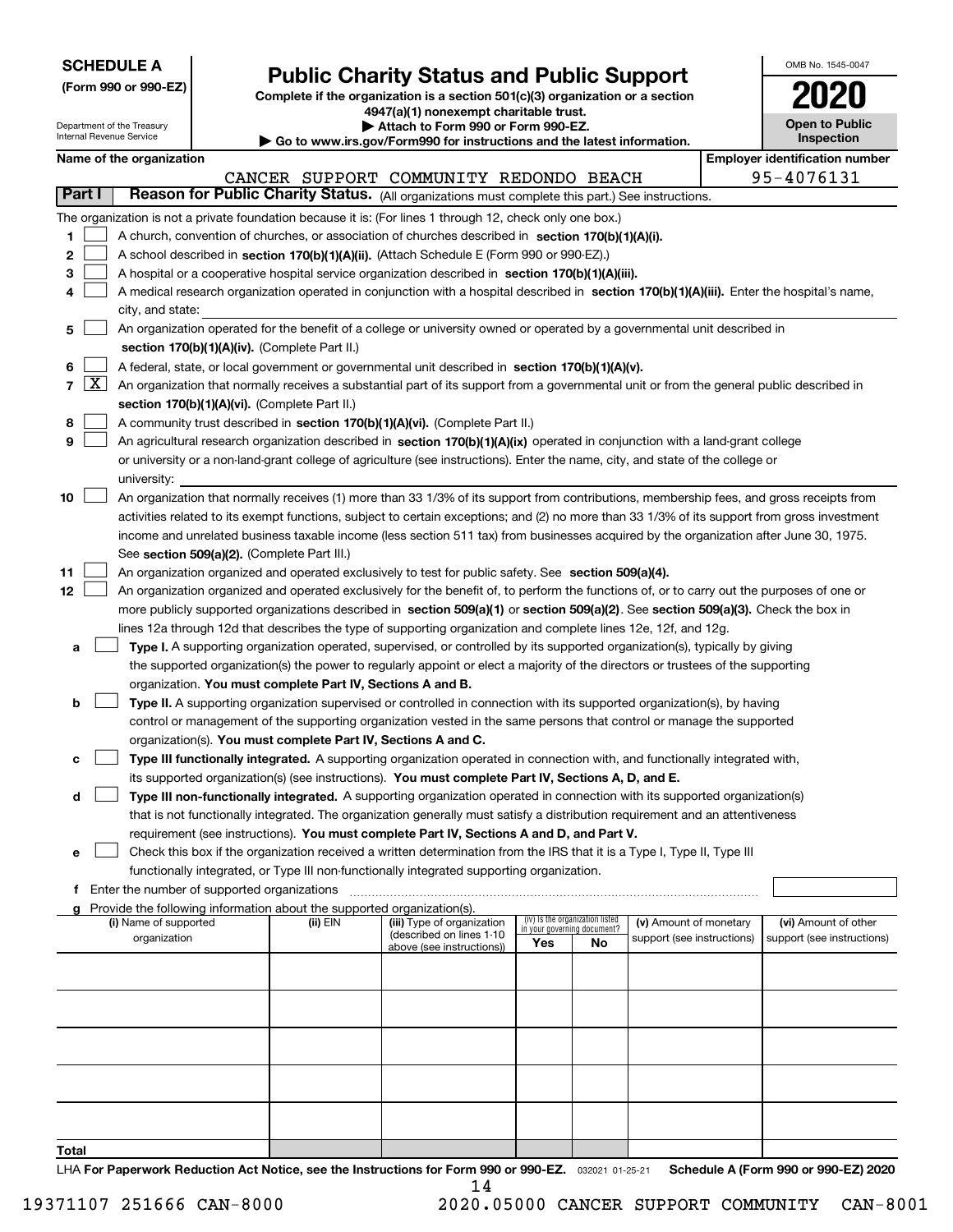#### 95-4076131 Page 2 Schedule A (Form 990 or 990-EZ) 2020  $\,$  CANCER  $\,$  SUPPORT  $\,$  COMMUNITY  $\,$  REDONDO  $\,$  BEACH  $\,$   $\,$  95 –  $4\,0\,7\,6\,1\,3\,1$   $\,$   $\,$  Page **Part II Support Schedule for Organizations Described in Sections 170(b)(1)(A)(iv) and 170(b)(1)(A)(vi)**

(Complete only if you checked the box on line 5, 7, or 8 of Part I or if the organization failed to qualify under Part III. If the organization fails to qualify under the tests listed below, please complete Part III.)

| <b>Section A. Public Support</b>                                                                                                                                                                                                    |           |          |                         |            |                                      |                                          |
|-------------------------------------------------------------------------------------------------------------------------------------------------------------------------------------------------------------------------------------|-----------|----------|-------------------------|------------|--------------------------------------|------------------------------------------|
| Calendar year (or fiscal year beginning in) $\blacktriangleright$                                                                                                                                                                   | (a) 2016  | (b) 2017 | $(c)$ 2018              | $(d)$ 2019 | (e) 2020                             | (f) Total                                |
| <b>1</b> Gifts, grants, contributions, and<br>membership fees received. (Do not                                                                                                                                                     |           |          |                         |            |                                      |                                          |
| include any "unusual grants.")                                                                                                                                                                                                      | 912, 513. | 1002995. | 978, 327.               | 966, 132.  | 689,927.                             | 4549894.                                 |
| 2 Tax revenues levied for the organ-<br>ization's benefit and either paid to<br>or expended on its behalf                                                                                                                           |           |          |                         |            |                                      |                                          |
| 3 The value of services or facilities<br>furnished by a governmental unit to<br>the organization without charge                                                                                                                     |           |          |                         |            |                                      |                                          |
| 4 Total. Add lines 1 through 3                                                                                                                                                                                                      | 912,513.  | 1002995. | 978,327.                | 966, 132.  | 689,927.                             | 4549894.                                 |
| 5 The portion of total contributions                                                                                                                                                                                                |           |          |                         |            |                                      |                                          |
| by each person (other than a                                                                                                                                                                                                        |           |          |                         |            |                                      |                                          |
| governmental unit or publicly                                                                                                                                                                                                       |           |          |                         |            |                                      |                                          |
| supported organization) included                                                                                                                                                                                                    |           |          |                         |            |                                      |                                          |
| on line 1 that exceeds 2% of the                                                                                                                                                                                                    |           |          |                         |            |                                      |                                          |
| amount shown on line 11,                                                                                                                                                                                                            |           |          |                         |            |                                      |                                          |
| column (f)                                                                                                                                                                                                                          |           |          |                         |            |                                      | <u>2,621.</u>                            |
| 6 Public support. Subtract line 5 from line 4.                                                                                                                                                                                      |           |          |                         |            |                                      | 4547273.                                 |
| <b>Section B. Total Support</b>                                                                                                                                                                                                     |           |          |                         |            |                                      |                                          |
| Calendar year (or fiscal year beginning in)                                                                                                                                                                                         | (a) 2016  | (b) 2017 | $(c)$ 2018              | $(d)$ 2019 | (e) 2020                             | (f) Total                                |
| <b>7</b> Amounts from line 4                                                                                                                                                                                                        | 912,513.  | 1002995. | $\overline{978, 327}$ . | 966, 132.  | 689,927.                             | 4549894.                                 |
| 8 Gross income from interest,                                                                                                                                                                                                       |           |          |                         |            |                                      |                                          |
| dividends, payments received on                                                                                                                                                                                                     |           |          |                         |            |                                      |                                          |
| securities loans, rents, royalties,                                                                                                                                                                                                 |           |          |                         |            |                                      |                                          |
| and income from similar sources                                                                                                                                                                                                     | 29,307.   |          | $117, 241.$ 166, 166.   | 160,576.   | 95,748.                              | 569,038.                                 |
| 9 Net income from unrelated business                                                                                                                                                                                                |           |          |                         |            |                                      |                                          |
| activities, whether or not the                                                                                                                                                                                                      |           |          |                         |            |                                      |                                          |
| business is regularly carried on                                                                                                                                                                                                    |           |          |                         |            |                                      |                                          |
| <b>10</b> Other income. Do not include gain                                                                                                                                                                                         |           |          |                         |            |                                      |                                          |
| or loss from the sale of capital                                                                                                                                                                                                    |           |          |                         |            |                                      |                                          |
| assets (Explain in Part VI.)                                                                                                                                                                                                        |           |          |                         |            |                                      |                                          |
| 11 Total support. Add lines 7 through 10                                                                                                                                                                                            |           |          |                         |            |                                      | $\overline{51}18932.$                    |
| <b>12</b> Gross receipts from related activities, etc. (see instructions)                                                                                                                                                           |           |          |                         |            | 12                                   |                                          |
| 13 First 5 years. If the Form 990 is for the organization's first, second, third, fourth, or fifth tax year as a section 501(c)(3)                                                                                                  |           |          |                         |            |                                      |                                          |
| organization, check this box and <b>stop here</b> manual content content content to the content of the content of the content of the content of the content of the content of the content of the content of the content of the cont |           |          |                         |            |                                      |                                          |
| <b>Section C. Computation of Public Support Percentage</b>                                                                                                                                                                          |           |          |                         |            |                                      |                                          |
| 14 Public support percentage for 2020 (line 6, column (f), divided by line 11, column (f) <i>mummumumum</i>                                                                                                                         |           |          |                         |            | 14                                   | 88.83<br>%                               |
|                                                                                                                                                                                                                                     |           |          |                         |            | 15                                   | 90.75<br>%                               |
| 16a 33 1/3% support test - 2020. If the organization did not check the box on line 13, and line 14 is 33 1/3% or more, check this box and                                                                                           |           |          |                         |            |                                      |                                          |
| stop here. The organization qualifies as a publicly supported organization                                                                                                                                                          |           |          |                         |            |                                      | $\blacktriangleright$ $\boxed{\text{X}}$ |
| b 33 1/3% support test - 2019. If the organization did not check a box on line 13 or 16a, and line 15 is 33 1/3% or more, check this box                                                                                            |           |          |                         |            |                                      |                                          |
| and stop here. The organization qualifies as a publicly supported organization                                                                                                                                                      |           |          |                         |            |                                      |                                          |
| 17a 10% -facts-and-circumstances test - 2020. If the organization did not check a box on line 13, 16a, or 16b, and line 14 is 10% or more,                                                                                          |           |          |                         |            |                                      |                                          |
| and if the organization meets the facts and circumstances test, check this box and stop here. Explain in Part VI how the organization                                                                                               |           |          |                         |            |                                      |                                          |
| meets the facts-and-circumstances test. The organization qualifies as a publicly supported organization                                                                                                                             |           |          |                         |            |                                      |                                          |
| <b>b 10% -facts-and-circumstances test - 2019.</b> If the organization did not check a box on line 13, 16a, 16b, or 17a, and line 15 is 10% or                                                                                      |           |          |                         |            |                                      |                                          |
| more, and if the organization meets the facts-and-circumstances test, check this box and stop here. Explain in Part VI how the                                                                                                      |           |          |                         |            |                                      |                                          |
| organization meets the facts-and-circumstances test. The organization qualifies as a publicly supported organization                                                                                                                |           |          |                         |            |                                      |                                          |
| 18 Private foundation. If the organization did not check a box on line 13, 16a, 16b, 17a, or 17b, check this box and see instructions                                                                                               |           |          |                         |            |                                      |                                          |
|                                                                                                                                                                                                                                     |           |          |                         |            | Schedule A (Form 990 or 990-EZ) 2020 |                                          |

032022 01-25-21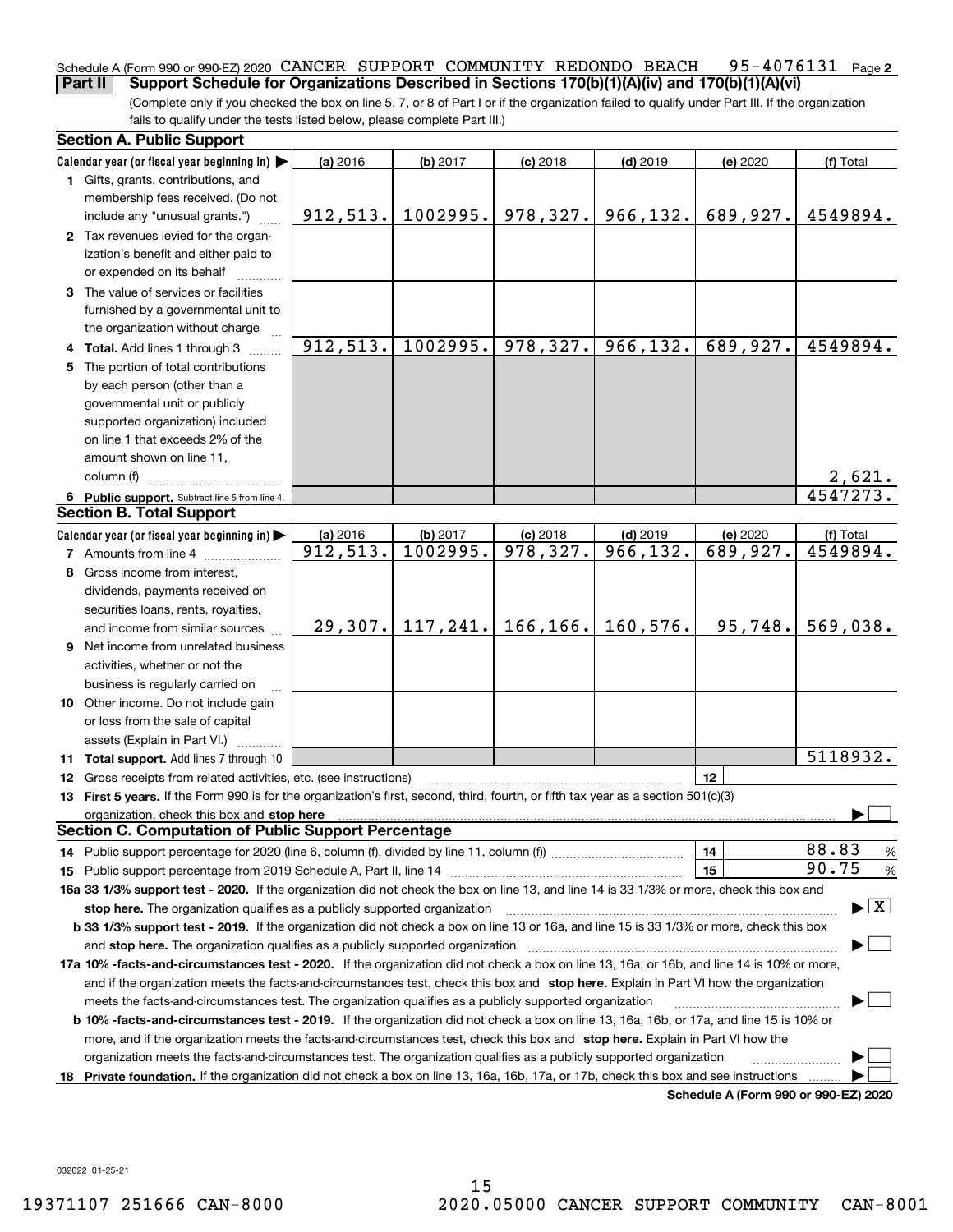### Schedule A (Form 990 or 990-EZ) 2020 CANCER SUPPORT COMMUNITY REDONDO BEACH 95-4076131 <sub>Page 3</sub> **Part III Support Schedule for Organizations Described in Section 509(a)(2)**

(Complete only if you checked the box on line 10 of Part I or if the organization failed to qualify under Part II. If the organization fails to qualify under the tests listed below, please complete Part II.)

|    | <b>Section A. Public Support</b>                                                                                                                                                                                                      |          |          |            |            |                                      |           |
|----|---------------------------------------------------------------------------------------------------------------------------------------------------------------------------------------------------------------------------------------|----------|----------|------------|------------|--------------------------------------|-----------|
|    | Calendar year (or fiscal year beginning in) $\blacktriangleright$                                                                                                                                                                     | (a) 2016 | (b) 2017 | $(c)$ 2018 | $(d)$ 2019 | (e) 2020                             | (f) Total |
|    | 1 Gifts, grants, contributions, and                                                                                                                                                                                                   |          |          |            |            |                                      |           |
|    | membership fees received. (Do not                                                                                                                                                                                                     |          |          |            |            |                                      |           |
|    | include any "unusual grants.")                                                                                                                                                                                                        |          |          |            |            |                                      |           |
|    | 2 Gross receipts from admissions,<br>merchandise sold or services per-<br>formed, or facilities furnished in<br>any activity that is related to the<br>organization's tax-exempt purpose                                              |          |          |            |            |                                      |           |
|    | 3 Gross receipts from activities that<br>are not an unrelated trade or bus-<br>iness under section 513                                                                                                                                |          |          |            |            |                                      |           |
|    | 4 Tax revenues levied for the organ-<br>ization's benefit and either paid to                                                                                                                                                          |          |          |            |            |                                      |           |
|    | or expended on its behalf<br>.                                                                                                                                                                                                        |          |          |            |            |                                      |           |
|    | 5 The value of services or facilities                                                                                                                                                                                                 |          |          |            |            |                                      |           |
|    | furnished by a governmental unit to                                                                                                                                                                                                   |          |          |            |            |                                      |           |
|    | the organization without charge                                                                                                                                                                                                       |          |          |            |            |                                      |           |
|    | <b>6 Total.</b> Add lines 1 through 5                                                                                                                                                                                                 |          |          |            |            |                                      |           |
|    | 7a Amounts included on lines 1, 2, and                                                                                                                                                                                                |          |          |            |            |                                      |           |
|    | 3 received from disqualified persons<br><b>b</b> Amounts included on lines 2 and 3 received                                                                                                                                           |          |          |            |            |                                      |           |
|    | from other than disqualified persons that                                                                                                                                                                                             |          |          |            |            |                                      |           |
|    | exceed the greater of \$5,000 or 1% of the<br>amount on line 13 for the year                                                                                                                                                          |          |          |            |            |                                      |           |
|    | c Add lines 7a and 7b                                                                                                                                                                                                                 |          |          |            |            |                                      |           |
|    | 8 Public support. (Subtract line 7c from line 6.)                                                                                                                                                                                     |          |          |            |            |                                      |           |
|    | <b>Section B. Total Support</b>                                                                                                                                                                                                       |          |          |            |            |                                      |           |
|    | Calendar year (or fiscal year beginning in) $\blacktriangleright$                                                                                                                                                                     | (a) 2016 | (b) 2017 | $(c)$ 2018 | $(d)$ 2019 | (e) 2020                             | (f) Total |
|    | 9 Amounts from line 6                                                                                                                                                                                                                 |          |          |            |            |                                      |           |
|    | 10a Gross income from interest,<br>dividends, payments received on<br>securities loans, rents, royalties,<br>and income from similar sources                                                                                          |          |          |            |            |                                      |           |
|    | <b>b</b> Unrelated business taxable income                                                                                                                                                                                            |          |          |            |            |                                      |           |
|    | (less section 511 taxes) from businesses                                                                                                                                                                                              |          |          |            |            |                                      |           |
|    | acquired after June 30, 1975                                                                                                                                                                                                          |          |          |            |            |                                      |           |
|    | c Add lines 10a and 10b<br>11 Net income from unrelated business<br>activities not included in line 10b,<br>whether or not the business is<br>regularly carried on                                                                    |          |          |            |            |                                      |           |
|    | <b>12</b> Other income. Do not include gain<br>or loss from the sale of capital<br>assets (Explain in Part VI.)                                                                                                                       |          |          |            |            |                                      |           |
|    | <b>13</b> Total support. (Add lines 9, 10c, 11, and 12.)                                                                                                                                                                              |          |          |            |            |                                      |           |
|    | 14 First 5 years. If the Form 990 is for the organization's first, second, third, fourth, or fifth tax year as a section 501(c)(3) organization,                                                                                      |          |          |            |            |                                      |           |
|    | check this box and stop here with the continuum control to the change of the state of the state of the change of the state of the change of the change of the state of the change of the change of the change of the change of        |          |          |            |            |                                      |           |
|    | <b>Section C. Computation of Public Support Percentage</b>                                                                                                                                                                            |          |          |            |            |                                      |           |
|    | 15 Public support percentage for 2020 (line 8, column (f), divided by line 13, column (f))                                                                                                                                            |          |          |            |            | 15                                   | %         |
|    | 16 Public support percentage from 2019 Schedule A, Part III, line 15<br><b>Section D. Computation of Investment Income Percentage</b>                                                                                                 |          |          |            |            | 16                                   | %         |
|    |                                                                                                                                                                                                                                       |          |          |            |            | 17                                   |           |
|    | 17 Investment income percentage for 2020 (line 10c, column (f), divided by line 13, column (f))                                                                                                                                       |          |          |            |            | 18                                   | %         |
|    | <b>18</b> Investment income percentage from <b>2019</b> Schedule A, Part III, line 17<br>19a 33 1/3% support tests - 2020. If the organization did not check the box on line 14, and line 15 is more than 33 1/3%, and line 17 is not |          |          |            |            |                                      | %         |
|    | more than 33 1/3%, check this box and stop here. The organization qualifies as a publicly supported organization                                                                                                                      |          |          |            |            |                                      | ▶         |
|    | b 33 1/3% support tests - 2019. If the organization did not check a box on line 14 or line 19a, and line 16 is more than 33 1/3%, and                                                                                                 |          |          |            |            |                                      |           |
|    | line 18 is not more than 33 1/3%, check this box and stop here. The organization qualifies as a publicly supported organization                                                                                                       |          |          |            |            |                                      |           |
| 20 | Private foundation. If the organization did not check a box on line 14, 19a, or 19b, check this box and see instructions                                                                                                              |          |          |            |            | .                                    |           |
|    | 032023 01-25-21                                                                                                                                                                                                                       |          |          |            |            | Schedule A (Form 990 or 990-EZ) 2020 |           |

16

 <sup>19371107 251666</sup> CAN-8000 2020.05000 CANCER SUPPORT COMMUNITY CAN-8001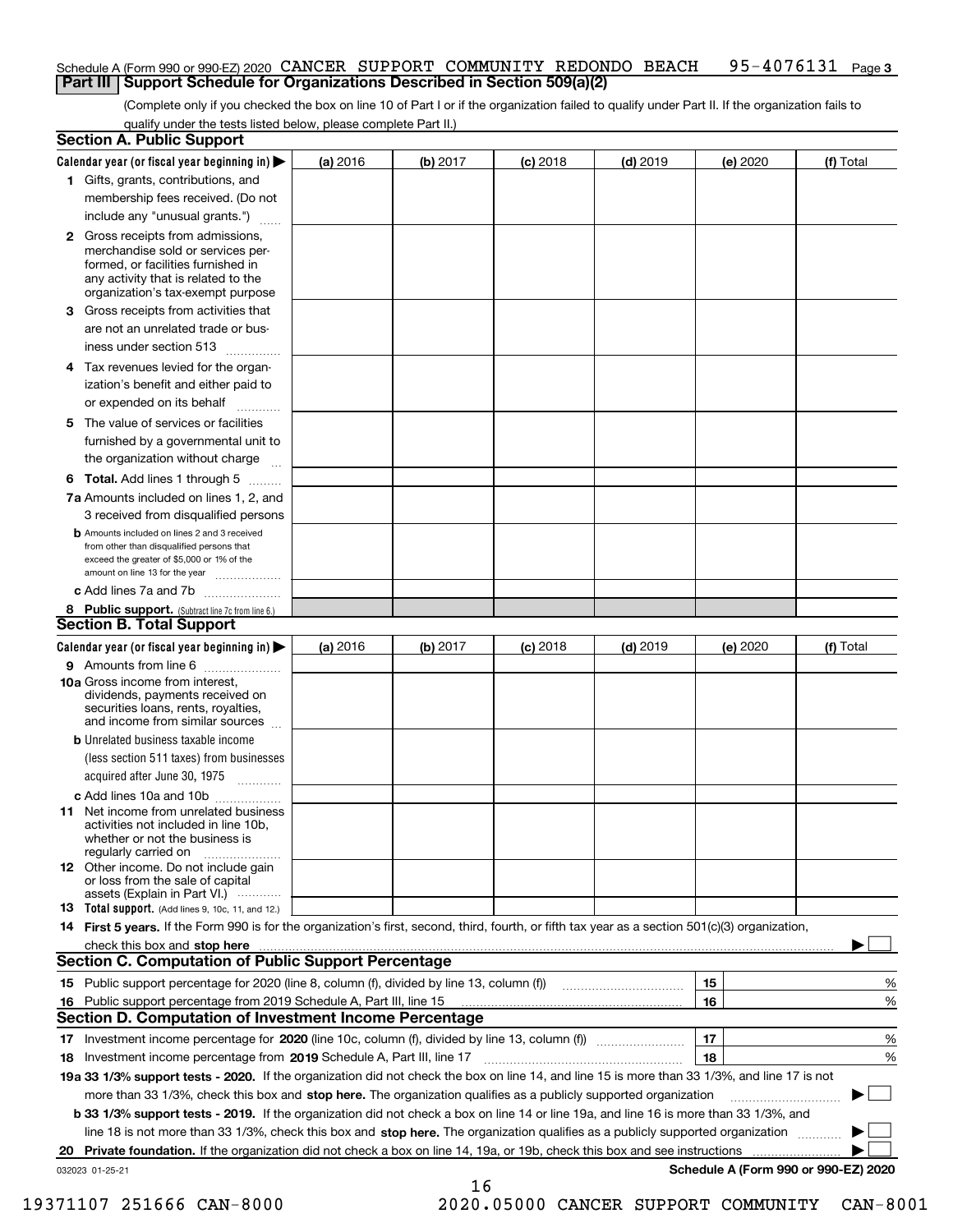#### $95 - 4076131$  Page 4 Schedule A (Form 990 or 990-EZ) 2020  $\,$  CANCER  $\,$  SUPPORT  $\,$  COMMUNITY  $\,$  REDONDO  $\,$  BEACH  $\,$   $\,$  95 –  $4\,0\,7\,6\,1\,3\,1$   $\,$   $\,$  Page

# **Part IV Supporting Organizations**

(Complete only if you checked a box in line 12 on Part I. If you checked box 12a, Part I, complete Sections A and B. If you checked box 12b, Part I, complete Sections A and C. If you checked box 12c, Part I, complete Sections A, D, and E. If you checked box 12d, Part I, complete Sections A and D, and complete Part V.)

### **Section A. All Supporting Organizations**

- **1** Are all of the organization's supported organizations listed by name in the organization's governing documents? If "No," describe in **Part VI** how the supported organizations are designated. If designated by *class or purpose, describe the designation. If historic and continuing relationship, explain.*
- **2** Did the organization have any supported organization that does not have an IRS determination of status under section 509(a)(1) or (2)? If "Yes," explain in Part VI how the organization determined that the supported *organization was described in section 509(a)(1) or (2).*
- **3a** Did the organization have a supported organization described in section 501(c)(4), (5), or (6)? If "Yes," answer *lines 3b and 3c below.*
- **b** Did the organization confirm that each supported organization qualified under section 501(c)(4), (5), or (6) and satisfied the public support tests under section 509(a)(2)? If "Yes," describe in **Part VI** when and how the *organization made the determination.*
- **c**Did the organization ensure that all support to such organizations was used exclusively for section 170(c)(2)(B) purposes? If "Yes," explain in **Part VI** what controls the organization put in place to ensure such use.
- **4a***If* Was any supported organization not organized in the United States ("foreign supported organization")? *"Yes," and if you checked box 12a or 12b in Part I, answer lines 4b and 4c below.*
- **b** Did the organization have ultimate control and discretion in deciding whether to make grants to the foreign supported organization? If "Yes," describe in **Part VI** how the organization had such control and discretion *despite being controlled or supervised by or in connection with its supported organizations.*
- **c** Did the organization support any foreign supported organization that does not have an IRS determination under sections 501(c)(3) and 509(a)(1) or (2)? If "Yes," explain in **Part VI** what controls the organization used *to ensure that all support to the foreign supported organization was used exclusively for section 170(c)(2)(B) purposes.*
- **5a** Did the organization add, substitute, or remove any supported organizations during the tax year? If "Yes," answer lines 5b and 5c below (if applicable). Also, provide detail in **Part VI,** including (i) the names and EIN *numbers of the supported organizations added, substituted, or removed; (ii) the reasons for each such action; (iii) the authority under the organization's organizing document authorizing such action; and (iv) how the action was accomplished (such as by amendment to the organizing document).*
- **b** Type I or Type II only. Was any added or substituted supported organization part of a class already designated in the organization's organizing document?
- **cSubstitutions only.**  Was the substitution the result of an event beyond the organization's control?
- **6** Did the organization provide support (whether in the form of grants or the provision of services or facilities) to **Part VI.** *If "Yes," provide detail in* support or benefit one or more of the filing organization's supported organizations? anyone other than (i) its supported organizations, (ii) individuals that are part of the charitable class benefited by one or more of its supported organizations, or (iii) other supporting organizations that also
- **7**Did the organization provide a grant, loan, compensation, or other similar payment to a substantial contributor *If "Yes," complete Part I of Schedule L (Form 990 or 990-EZ).* regard to a substantial contributor? (as defined in section 4958(c)(3)(C)), a family member of a substantial contributor, or a 35% controlled entity with
- **8** Did the organization make a loan to a disqualified person (as defined in section 4958) not described in line 7? *If "Yes," complete Part I of Schedule L (Form 990 or 990-EZ).*
- **9a** Was the organization controlled directly or indirectly at any time during the tax year by one or more in section 509(a)(1) or (2))? If "Yes," *provide detail in* <code>Part VI.</code> disqualified persons, as defined in section 4946 (other than foundation managers and organizations described
- **b** Did one or more disqualified persons (as defined in line 9a) hold a controlling interest in any entity in which the supporting organization had an interest? If "Yes," provide detail in P**art VI**.
- **c**Did a disqualified person (as defined in line 9a) have an ownership interest in, or derive any personal benefit from, assets in which the supporting organization also had an interest? If "Yes," provide detail in P**art VI.**
- **10a** Was the organization subject to the excess business holdings rules of section 4943 because of section supporting organizations)? If "Yes," answer line 10b below. 4943(f) (regarding certain Type II supporting organizations, and all Type III non-functionally integrated
- **b** Did the organization have any excess business holdings in the tax year? (Use Schedule C, Form 4720, to *determine whether the organization had excess business holdings.)*

17

032024 01-25-21

**Schedule A (Form 990 or 990-EZ) 2020**

**YesNo**

**1**

**2**

**3a**

**3b**

**3c**

**4a**

**4b**

**4c**

**5a**

**5b5c**

**6**

**7**

**8**

**9a**

**9b**

**9c**

**10a**

**10b**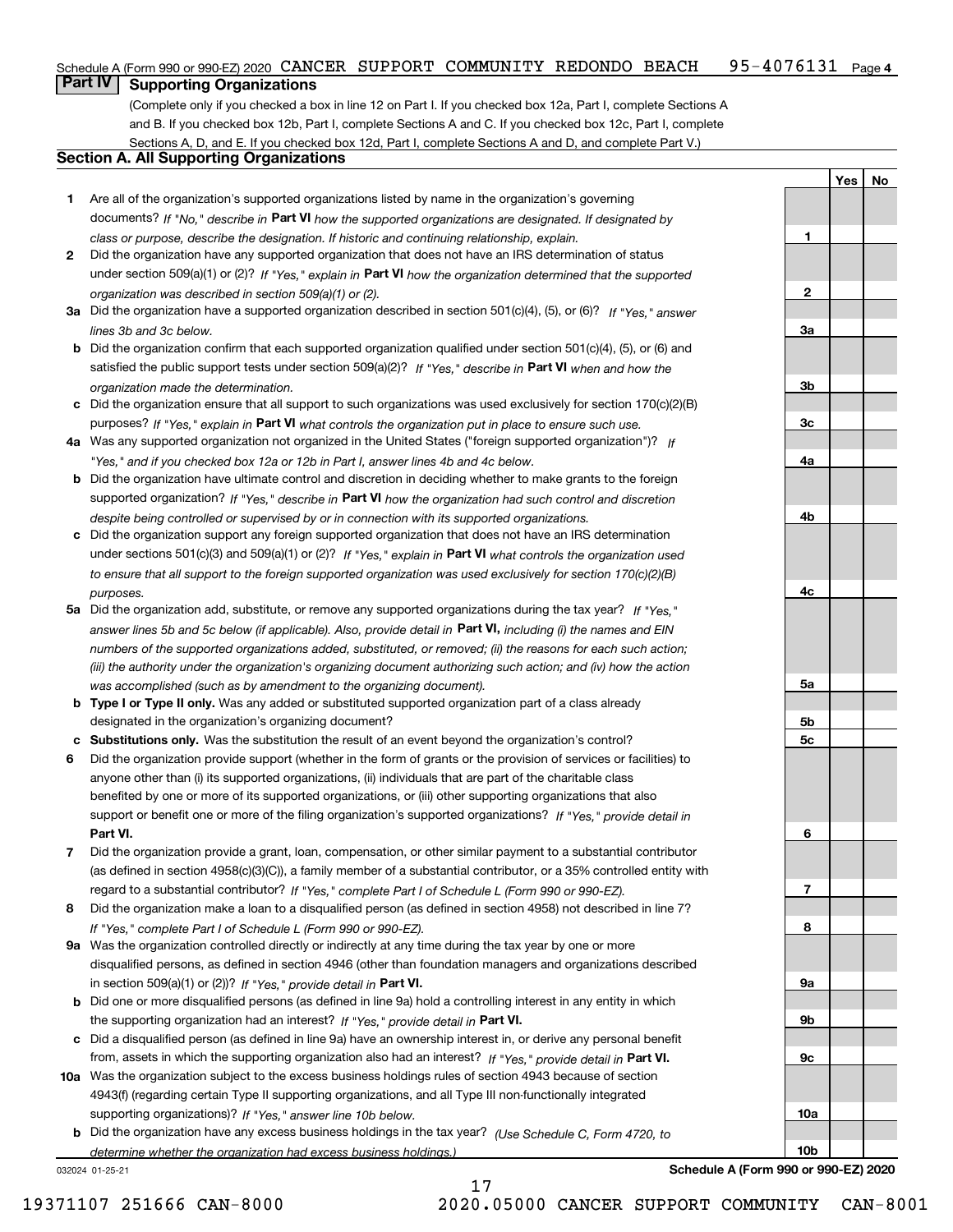#### 95-4076131 Page 5 Schedule A (Form 990 or 990-EZ) 2020  $\,$  CANCER  $\,$  SUPPORT  $\,$  COMMUNITY  $\,$  REDONDO  $\,$  BEACH  $\,$   $\,$  95 –  $4\,0\,7\,6\,1\,3\,1$   $\,$   $\,$  Page **Part IV Supporting Organizations** *(continued)*

|    |                                                                                                                                                                                                                                                             |                 | Yes | <b>No</b> |
|----|-------------------------------------------------------------------------------------------------------------------------------------------------------------------------------------------------------------------------------------------------------------|-----------------|-----|-----------|
| 11 | Has the organization accepted a gift or contribution from any of the following persons?                                                                                                                                                                     |                 |     |           |
|    | a A person who directly or indirectly controls, either alone or together with persons described in lines 11b and                                                                                                                                            |                 |     |           |
|    | 11c below, the governing body of a supported organization?                                                                                                                                                                                                  | 11a             |     |           |
|    | <b>b</b> A family member of a person described in line 11a above?                                                                                                                                                                                           | 11 <sub>b</sub> |     |           |
|    | c A 35% controlled entity of a person described in line 11a or 11b above? If "Yes" to line 11a, 11b, or 11c, provide                                                                                                                                        |                 |     |           |
|    | detail in Part VI.                                                                                                                                                                                                                                          | 11c             |     |           |
|    | <b>Section B. Type I Supporting Organizations</b>                                                                                                                                                                                                           |                 |     |           |
|    |                                                                                                                                                                                                                                                             |                 | Yes | No        |
|    | Did the governing body, members of the governing body, officers acting in their official capacity, or membership of one or<br>more supported organizations have the power to regularly appoint or elect at least a majority of the organization's officers, |                 |     |           |

|              | directors, or trustees at all times during the tax year? If "No," describe in Part VI how the supported organization(s)        |
|--------------|--------------------------------------------------------------------------------------------------------------------------------|
|              | effectively operated, supervised, or controlled the organization's activities. If the organization had more than one supported |
|              | organization, describe how the powers to appoint and/or remove officers, directors, or trustees were allocated among the       |
|              | supported organizations and what conditions or restrictions, if any, applied to such powers during the tax year.               |
| $\mathbf{2}$ | Did the organization operate for the benefit of any supported organization other than the supported                            |
|              | organization(s) that operated, supervised, or controlled the supporting organization? If "Yes," explain in                     |

**Part VI**  *how providing such benefit carried out the purposes of the supported organization(s) that operated,*

| supervised, or controlled the supporting organization. |  |
|--------------------------------------------------------|--|
| <b>Section C. Type II Supporting Organizations</b>     |  |
|                                                        |  |

**Yes No 1**or trustees of each of the organization's supported organization(s)? If "No," describe in **Part VI** how control **1***or management of the supporting organization was vested in the same persons that controlled or managed the supported organization(s).* Were a majority of the organization's directors or trustees during the tax year also a majority of the directors

| <b>Section D. All Type III Supporting Organizations</b> |  |
|---------------------------------------------------------|--|
|                                                         |  |

|              |                                                                                                                        |   | Tesi No |  |
|--------------|------------------------------------------------------------------------------------------------------------------------|---|---------|--|
|              | Did the organization provide to each of its supported organizations, by the last day of the fifth month of the         |   |         |  |
|              | organization's tax year, (i) a written notice describing the type and amount of support provided during the prior tax  |   |         |  |
|              | year, (ii) a copy of the Form 990 that was most recently filed as of the date of notification, and (iii) copies of the |   |         |  |
|              | organization's governing documents in effect on the date of notification, to the extent not previously provided?       |   |         |  |
| $\mathbf{2}$ | Were any of the organization's officers, directors, or trustees either (i) appointed or elected by the supported       |   |         |  |
|              | organization(s) or (ii) serving on the governing body of a supported organization? If "No." explain in Part VI how     |   |         |  |
|              | the organization maintained a close and continuous working relationship with the supported organization(s).            | 2 |         |  |
| 3            | By reason of the relationship described in line 2, above, did the organization's supported organizations have a        |   |         |  |
|              | significant voice in the organization's investment policies and in directing the use of the organization's             |   |         |  |
|              | income or assets at all times during the tax year? If "Yes," describe in Part VI the role the organization's           |   |         |  |
|              | supported organizations played in this regard.                                                                         | з |         |  |

# *supported organizations played in this regard.* **Section E. Type III Functionally Integrated Supporting Organizations**

- **1**Check the box next to the method that the organization used to satisfy the Integral Part Test during the year (see instructions).
- **alinupy** The organization satisfied the Activities Test. Complete line 2 below.
- **bThe organization is the parent of each of its supported organizations. Complete line 3 below.**

|  |  |  | The organization supported a governmental entity. Describe in Part VI how you supported a governmental entity (see instructions). |  |
|--|--|--|-----------------------------------------------------------------------------------------------------------------------------------|--|
|--|--|--|-----------------------------------------------------------------------------------------------------------------------------------|--|

18

- **2Answer lines 2a and 2b below. Yes No** Activities Test.
- **a** Did substantially all of the organization's activities during the tax year directly further the exempt purposes of the supported organization(s) to which the organization was responsive? If "Yes," then in **Part VI identify those supported organizations and explain**  *how these activities directly furthered their exempt purposes, how the organization was responsive to those supported organizations, and how the organization determined that these activities constituted substantially all of its activities.*
- **b** Did the activities described in line 2a, above, constitute activities that, but for the organization's involvement, **Part VI**  *the reasons for the organization's position that its supported organization(s) would have engaged in* one or more of the organization's supported organization(s) would have been engaged in? If "Yes," e*xplain in these activities but for the organization's involvement.*
- **3**Parent of Supported Organizations. Answer lines 3a and 3b below.

**a** Did the organization have the power to regularly appoint or elect a majority of the officers, directors, or trustees of each of the supported organizations? If "Yes" or "No" provide details in P**art VI.** 

032025 01-25-21 **b** Did the organization exercise a substantial degree of direction over the policies, programs, and activities of each of its supported organizations? If "Yes," describe in Part VI the role played by the organization in this regard.

**Schedule A (Form 990 or 990-EZ) 2020**

**2a**

**2b**

**3a**

**3b**

**1**

**2**

**Yes**

**No**

19371107 251666 CAN-8000 2020.05000 CANCER SUPPORT COMMUNITY CAN-8001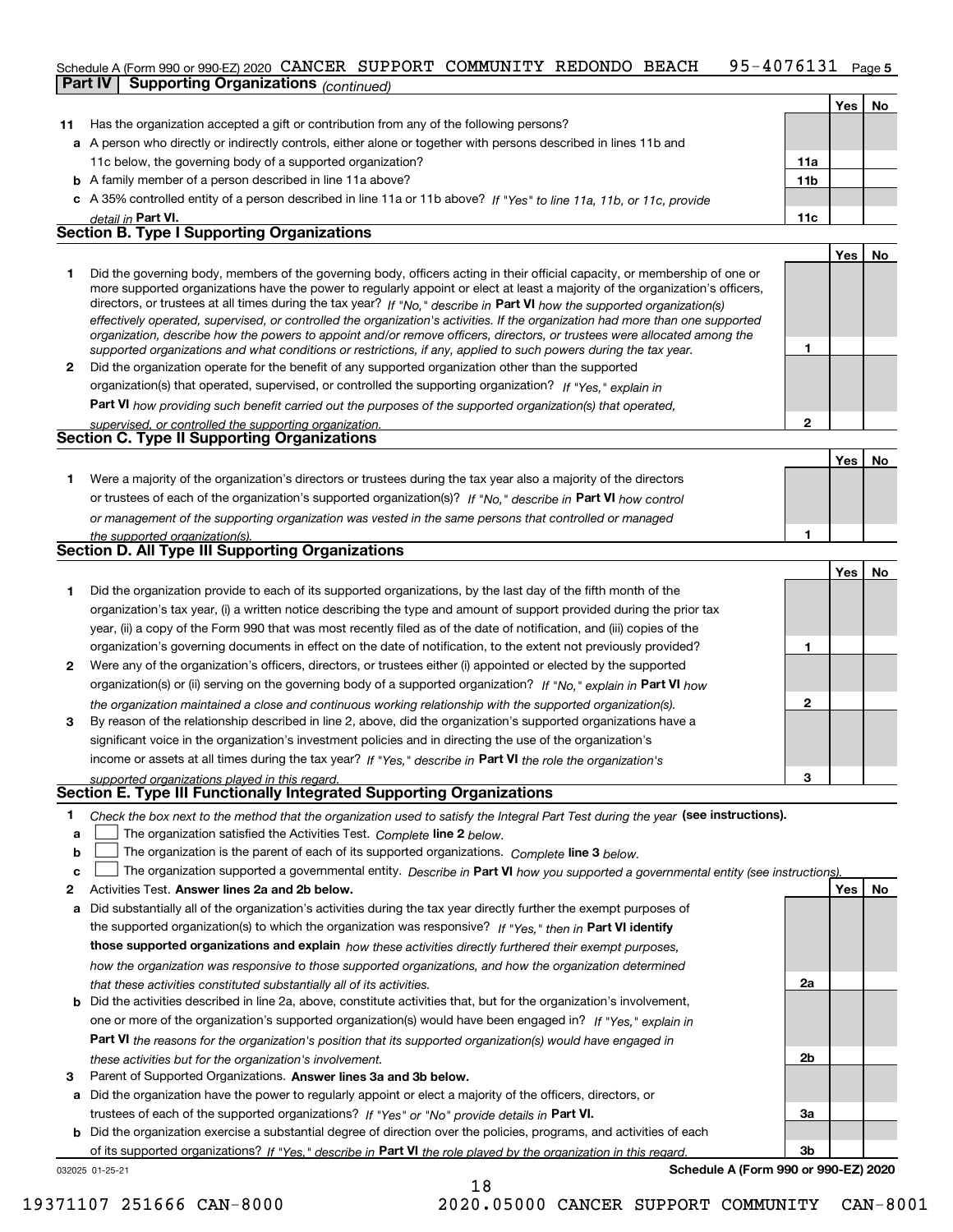|               | Schedule A (Form 990 or 990-EZ) 2020 CANCER SUPPORT COMMUNITY REDONDO BEACH                                                                                                                                                                                   |                |                | 95-4076131 Page 6              |
|---------------|---------------------------------------------------------------------------------------------------------------------------------------------------------------------------------------------------------------------------------------------------------------|----------------|----------------|--------------------------------|
| <b>Part V</b> | Type III Non-Functionally Integrated 509(a)(3) Supporting Organizations                                                                                                                                                                                       |                |                |                                |
| 1             | Check here if the organization satisfied the Integral Part Test as a qualifying trust on Nov. 20, 1970 (explain in Part VI). See instructions.<br>All other Type III non-functionally integrated supporting organizations must complete Sections A through E. |                |                |                                |
|               | <b>Section A - Adjusted Net Income</b>                                                                                                                                                                                                                        |                | (A) Prior Year | (B) Current Year<br>(optional) |
| 1             | Net short-term capital gain                                                                                                                                                                                                                                   | 1.             |                |                                |
| 2             | Recoveries of prior-year distributions                                                                                                                                                                                                                        | $\mathbf{2}$   |                |                                |
| 3             | Other gross income (see instructions)                                                                                                                                                                                                                         | 3              |                |                                |
| 4             | Add lines 1 through 3.                                                                                                                                                                                                                                        | 4              |                |                                |
| 5             | Depreciation and depletion                                                                                                                                                                                                                                    | 5              |                |                                |
| 6             | Portion of operating expenses paid or incurred for production or                                                                                                                                                                                              |                |                |                                |
|               | collection of gross income or for management, conservation, or                                                                                                                                                                                                |                |                |                                |
|               | maintenance of property held for production of income (see instructions)                                                                                                                                                                                      | 6              |                |                                |
| 7             | Other expenses (see instructions)                                                                                                                                                                                                                             | $\overline{7}$ |                |                                |
| 8             | Adjusted Net Income (subtract lines 5, 6, and 7 from line 4)                                                                                                                                                                                                  | 8              |                |                                |
|               | <b>Section B - Minimum Asset Amount</b>                                                                                                                                                                                                                       |                | (A) Prior Year | (B) Current Year<br>(optional) |
| 1             | Aggregate fair market value of all non-exempt-use assets (see                                                                                                                                                                                                 |                |                |                                |
|               | instructions for short tax year or assets held for part of year):                                                                                                                                                                                             |                |                |                                |
|               | <b>a</b> Average monthly value of securities                                                                                                                                                                                                                  | 1a             |                |                                |
|               | <b>b</b> Average monthly cash balances                                                                                                                                                                                                                        | 1b             |                |                                |
|               | c Fair market value of other non-exempt-use assets                                                                                                                                                                                                            | 1c             |                |                                |
|               | d Total (add lines 1a, 1b, and 1c)                                                                                                                                                                                                                            | 1d             |                |                                |
|               | e Discount claimed for blockage or other factors                                                                                                                                                                                                              |                |                |                                |
|               | (explain in detail in Part VI):                                                                                                                                                                                                                               |                |                |                                |
| 2             | Acquisition indebtedness applicable to non-exempt-use assets                                                                                                                                                                                                  | $\mathbf{2}$   |                |                                |
| 3             | Subtract line 2 from line 1d.                                                                                                                                                                                                                                 | 3              |                |                                |
| 4             | Cash deemed held for exempt use. Enter 0.015 of line 3 (for greater amount,                                                                                                                                                                                   |                |                |                                |
|               | see instructions).                                                                                                                                                                                                                                            | 4              |                |                                |
| 5             | Net value of non-exempt-use assets (subtract line 4 from line 3)                                                                                                                                                                                              | 5              |                |                                |
| 6             | Multiply line 5 by 0.035.                                                                                                                                                                                                                                     | 6              |                |                                |
| 7             | Recoveries of prior-year distributions                                                                                                                                                                                                                        | $\overline{7}$ |                |                                |
| 8             | Minimum Asset Amount (add line 7 to line 6)                                                                                                                                                                                                                   | 8              |                |                                |
|               | <b>Section C - Distributable Amount</b>                                                                                                                                                                                                                       |                |                | <b>Current Year</b>            |
|               | Adjusted net income for prior year (from Section A, line 8, column A)                                                                                                                                                                                         | 1              |                |                                |
|               | Enter 0.85 of line 1.                                                                                                                                                                                                                                         | 2              |                |                                |
| 3             | Minimum asset amount for prior year (from Section B, line 8, column A)                                                                                                                                                                                        | 3              |                |                                |
| 4             | Enter greater of line 2 or line 3.                                                                                                                                                                                                                            | 4              |                |                                |
| 5             | Income tax imposed in prior year                                                                                                                                                                                                                              | 5              |                |                                |
| 6             | <b>Distributable Amount.</b> Subtract line 5 from line 4, unless subject to                                                                                                                                                                                   |                |                |                                |
|               | emergency temporary reduction (see instructions).                                                                                                                                                                                                             | 6              |                |                                |
| 7             | Check here if the current year is the organization's first as a non-functionally integrated Type III supporting organization (see                                                                                                                             |                |                |                                |

instructions).

**Schedule A (Form 990 or 990-EZ) 2020**

032026 01-25-21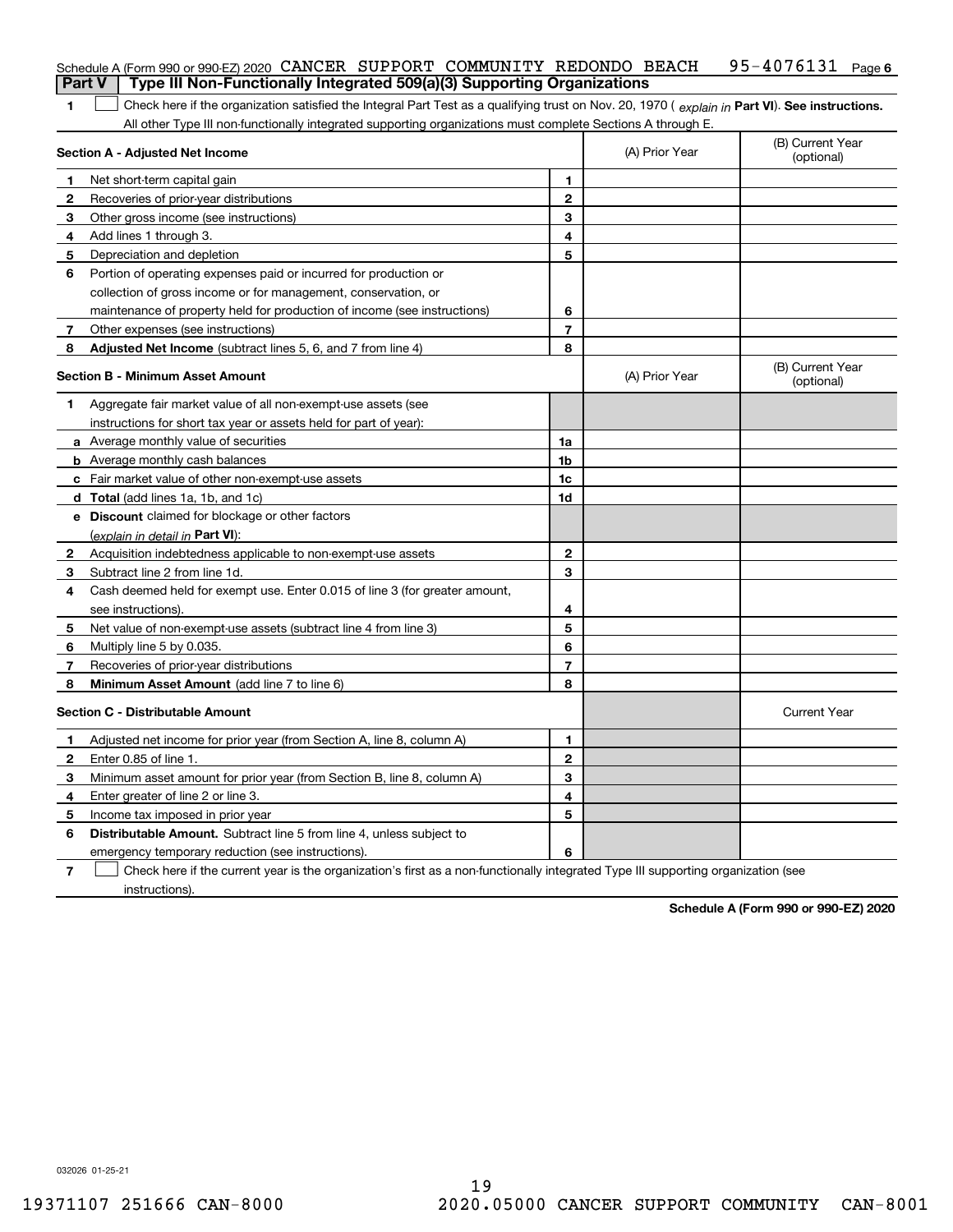## Schedule A (Form 990 or 990-EZ) 2020 CANCER SUPPORT COMMUNITY REDONDO BEACH 95-4076131 <sub>Page 7</sub>

|              | Type III Non-Functionally Integrated 509(a)(3) Supporting Organizations<br><b>Part V</b> |                                                                                            | (continued)                           |    |                                         |  |
|--------------|------------------------------------------------------------------------------------------|--------------------------------------------------------------------------------------------|---------------------------------------|----|-----------------------------------------|--|
|              | <b>Section D - Distributions</b>                                                         |                                                                                            |                                       |    | <b>Current Year</b>                     |  |
|              | Amounts paid to supported organizations to accomplish exempt purposes                    |                                                                                            |                                       | 1  |                                         |  |
| 2            | Amounts paid to perform activity that directly furthers exempt purposes of supported     |                                                                                            |                                       |    |                                         |  |
|              | organizations, in excess of income from activity                                         |                                                                                            |                                       | 2  |                                         |  |
| 3            | Administrative expenses paid to accomplish exempt purposes of supported organizations    |                                                                                            |                                       | 3  |                                         |  |
| 4            | Amounts paid to acquire exempt-use assets                                                |                                                                                            |                                       | 4  |                                         |  |
| 5            |                                                                                          | Qualified set-aside amounts (prior IRS approval required - provide details in Part VI)     |                                       |    |                                         |  |
| 6            | Other distributions ( <i>describe in</i> Part VI). See instructions.                     |                                                                                            |                                       |    |                                         |  |
| 7            | Total annual distributions. Add lines 1 through 6.                                       |                                                                                            |                                       |    |                                         |  |
| 8            |                                                                                          | Distributions to attentive supported organizations to which the organization is responsive |                                       |    |                                         |  |
|              | (provide details in Part VI). See instructions.                                          |                                                                                            |                                       | 8  |                                         |  |
| 9            | Distributable amount for 2020 from Section C, line 6                                     |                                                                                            |                                       | 9  |                                         |  |
| 10           | Line 8 amount divided by line 9 amount                                                   |                                                                                            |                                       | 10 |                                         |  |
|              |                                                                                          | (i)                                                                                        | (ii)                                  |    | (iii)                                   |  |
|              | <b>Section E - Distribution Allocations</b> (see instructions)                           | <b>Excess Distributions</b>                                                                | <b>Underdistributions</b><br>Pre-2020 |    | <b>Distributable</b><br>Amount for 2020 |  |
| 1            | Distributable amount for 2020 from Section C, line 6                                     |                                                                                            |                                       |    |                                         |  |
| $\mathbf{2}$ | Underdistributions, if any, for years prior to 2020 (reason-                             |                                                                                            |                                       |    |                                         |  |
|              | able cause required - explain in Part VI). See instructions.                             |                                                                                            |                                       |    |                                         |  |
| 3            | Excess distributions carryover, if any, to 2020                                          |                                                                                            |                                       |    |                                         |  |
|              | a From 2015                                                                              |                                                                                            |                                       |    |                                         |  |
|              | <b>b</b> From 2016                                                                       |                                                                                            |                                       |    |                                         |  |
|              | c From 2017                                                                              |                                                                                            |                                       |    |                                         |  |
|              | d From 2018                                                                              |                                                                                            |                                       |    |                                         |  |
|              | e From 2019                                                                              |                                                                                            |                                       |    |                                         |  |
|              | f Total of lines 3a through 3e                                                           |                                                                                            |                                       |    |                                         |  |
|              | g Applied to underdistributions of prior years                                           |                                                                                            |                                       |    |                                         |  |
|              | h Applied to 2020 distributable amount                                                   |                                                                                            |                                       |    |                                         |  |
|              | Carryover from 2015 not applied (see instructions)                                       |                                                                                            |                                       |    |                                         |  |
|              | Remainder. Subtract lines 3g, 3h, and 3i from line 3f.                                   |                                                                                            |                                       |    |                                         |  |
| 4            | Distributions for 2020 from Section D,                                                   |                                                                                            |                                       |    |                                         |  |
|              | line $7:$                                                                                |                                                                                            |                                       |    |                                         |  |
|              | a Applied to underdistributions of prior years                                           |                                                                                            |                                       |    |                                         |  |
|              | <b>b</b> Applied to 2020 distributable amount                                            |                                                                                            |                                       |    |                                         |  |
|              | c Remainder. Subtract lines 4a and 4b from line 4.                                       |                                                                                            |                                       |    |                                         |  |
| 5            | Remaining underdistributions for years prior to 2020, if                                 |                                                                                            |                                       |    |                                         |  |
|              | any. Subtract lines 3g and 4a from line 2. For result greater                            |                                                                                            |                                       |    |                                         |  |
|              | than zero, explain in Part VI. See instructions.                                         |                                                                                            |                                       |    |                                         |  |
| 6            | Remaining underdistributions for 2020. Subtract lines 3h                                 |                                                                                            |                                       |    |                                         |  |
|              | and 4b from line 1. For result greater than zero, explain in                             |                                                                                            |                                       |    |                                         |  |
|              | Part VI. See instructions.                                                               |                                                                                            |                                       |    |                                         |  |
| 7            | Excess distributions carryover to 2021. Add lines 3j                                     |                                                                                            |                                       |    |                                         |  |
|              | and 4c.                                                                                  |                                                                                            |                                       |    |                                         |  |
| 8            | Breakdown of line 7:                                                                     |                                                                                            |                                       |    |                                         |  |
|              | a Excess from 2016                                                                       |                                                                                            |                                       |    |                                         |  |
|              | <b>b</b> Excess from 2017                                                                |                                                                                            |                                       |    |                                         |  |
|              | c Excess from 2018                                                                       |                                                                                            |                                       |    |                                         |  |
|              | d Excess from 2019                                                                       |                                                                                            |                                       |    |                                         |  |
|              | e Excess from 2020                                                                       |                                                                                            |                                       |    |                                         |  |

**Schedule A (Form 990 or 990-EZ) 2020**

032027 01-25-21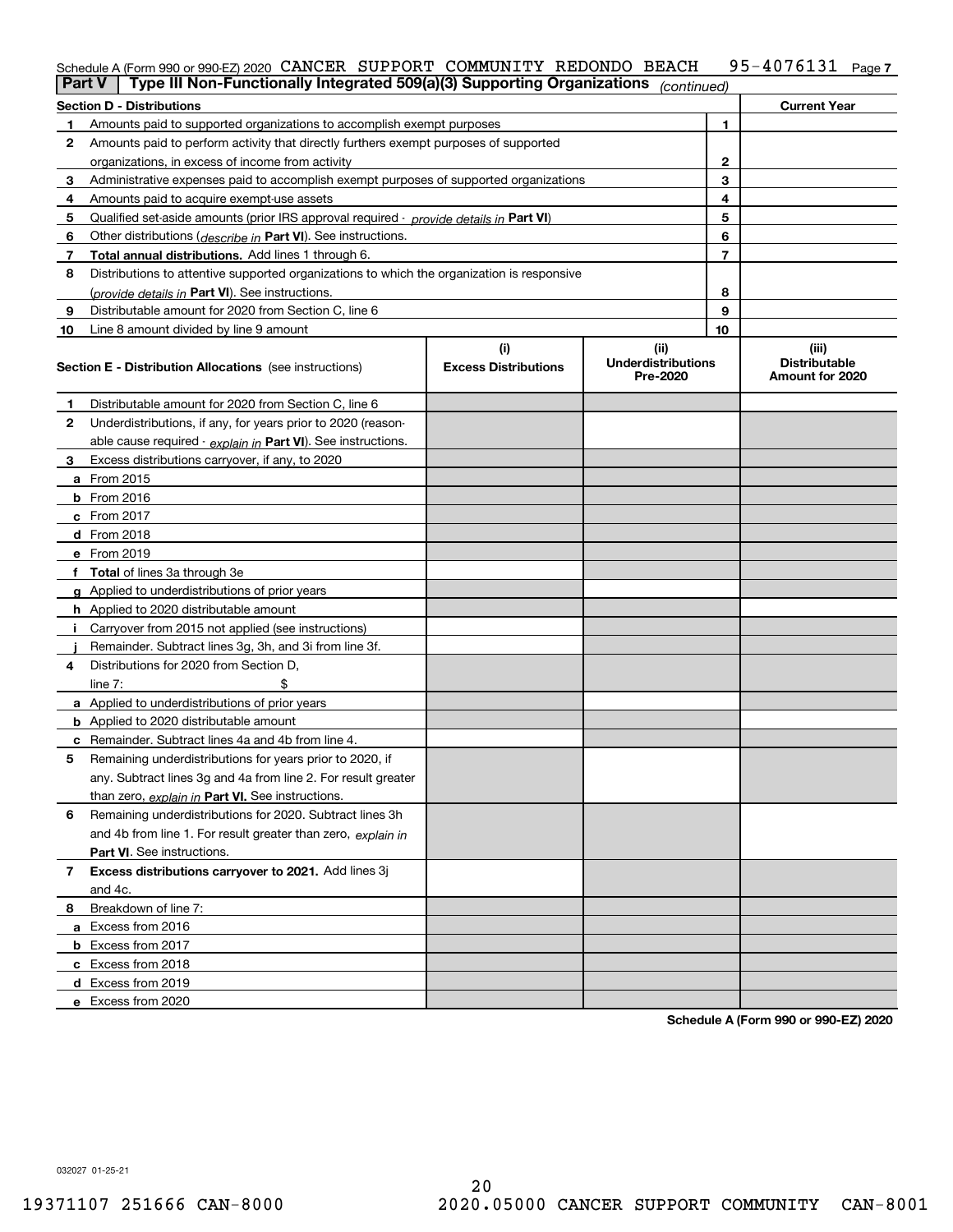| <b>SCHEDULE D</b> |  |
|-------------------|--|
|-------------------|--|

| (Form 990) |  |
|------------|--|
|------------|--|

# **Supplemental Financial Statements**

(Form 990)<br>
Pepartment of the Treasury<br>
Department of the Treasury<br>
Department of the Treasury<br>
Department of the Treasury<br> **Co to www.irs.gov/Form990 for instructions and the latest information.**<br> **Co to www.irs.gov/Form9** 



Department of the Treasury Internal Revenue Service

**Name of the organization Employer identification number**

|         | CANCER SUPPORT COMMUNITY REDONDO BEACH                                                                                                         |                         | 95-4076131                                                                                                                                                                                                                                                                                                               |
|---------|------------------------------------------------------------------------------------------------------------------------------------------------|-------------------------|--------------------------------------------------------------------------------------------------------------------------------------------------------------------------------------------------------------------------------------------------------------------------------------------------------------------------|
| Part I  | Organizations Maintaining Donor Advised Funds or Other Similar Funds or Accounts. Complete if the                                              |                         |                                                                                                                                                                                                                                                                                                                          |
|         | organization answered "Yes" on Form 990, Part IV, line 6.                                                                                      |                         |                                                                                                                                                                                                                                                                                                                          |
|         |                                                                                                                                                | (a) Donor advised funds | (b) Funds and other accounts                                                                                                                                                                                                                                                                                             |
| 1       |                                                                                                                                                |                         |                                                                                                                                                                                                                                                                                                                          |
| 2       | Aggregate value of contributions to (during year)                                                                                              |                         |                                                                                                                                                                                                                                                                                                                          |
| з       | Aggregate value of grants from (during year)                                                                                                   |                         |                                                                                                                                                                                                                                                                                                                          |
| 4       |                                                                                                                                                |                         |                                                                                                                                                                                                                                                                                                                          |
| 5       | Did the organization inform all donors and donor advisors in writing that the assets held in donor advised funds                               |                         |                                                                                                                                                                                                                                                                                                                          |
|         |                                                                                                                                                |                         | Yes<br>No                                                                                                                                                                                                                                                                                                                |
| 6       | Did the organization inform all grantees, donors, and donor advisors in writing that grant funds can be used only                              |                         |                                                                                                                                                                                                                                                                                                                          |
|         | for charitable purposes and not for the benefit of the donor or donor advisor, or for any other purpose conferring                             |                         |                                                                                                                                                                                                                                                                                                                          |
|         | impermissible private benefit?                                                                                                                 |                         | Yes<br>No                                                                                                                                                                                                                                                                                                                |
| Part II | Conservation Easements. Complete if the organization answered "Yes" on Form 990, Part IV, line 7.                                              |                         |                                                                                                                                                                                                                                                                                                                          |
| 1       | Purpose(s) of conservation easements held by the organization (check all that apply).                                                          |                         |                                                                                                                                                                                                                                                                                                                          |
|         | Preservation of land for public use (for example, recreation or education)                                                                     |                         | Preservation of a historically important land area                                                                                                                                                                                                                                                                       |
|         | Protection of natural habitat                                                                                                                  |                         | Preservation of a certified historic structure                                                                                                                                                                                                                                                                           |
|         | Preservation of open space                                                                                                                     |                         |                                                                                                                                                                                                                                                                                                                          |
| 2       | Complete lines 2a through 2d if the organization held a qualified conservation contribution in the form of a conservation easement on the last |                         |                                                                                                                                                                                                                                                                                                                          |
|         | day of the tax year.                                                                                                                           |                         | Held at the End of the Tax Year                                                                                                                                                                                                                                                                                          |
| а       |                                                                                                                                                |                         | 2a                                                                                                                                                                                                                                                                                                                       |
| b       | Total acreage restricted by conservation easements                                                                                             |                         | 2b                                                                                                                                                                                                                                                                                                                       |
| с       |                                                                                                                                                |                         | 2c                                                                                                                                                                                                                                                                                                                       |
| d       | Number of conservation easements included in (c) acquired after 7/25/06, and not on a historic structure                                       |                         |                                                                                                                                                                                                                                                                                                                          |
|         | listed in the National Register [111] March 1999 State of March 1999 State of March 1999 State of March 1999 St                                |                         | 2d                                                                                                                                                                                                                                                                                                                       |
| з       | Number of conservation easements modified, transferred, released, extinguished, or terminated by the organization during the tax               |                         |                                                                                                                                                                                                                                                                                                                          |
|         | year                                                                                                                                           |                         |                                                                                                                                                                                                                                                                                                                          |
| 4       | Number of states where property subject to conservation easement is located >                                                                  |                         |                                                                                                                                                                                                                                                                                                                          |
| 5       | Does the organization have a written policy regarding the periodic monitoring, inspection, handling of                                         |                         | Yes<br><b>No</b>                                                                                                                                                                                                                                                                                                         |
|         | violations, and enforcement of the conservation easements it holds?                                                                            |                         |                                                                                                                                                                                                                                                                                                                          |
| 6       | Staff and volunteer hours devoted to monitoring, inspecting, handling of violations, and enforcing conservation easements during the year      |                         |                                                                                                                                                                                                                                                                                                                          |
| 7       | Amount of expenses incurred in monitoring, inspecting, handling of violations, and enforcing conservation easements during the year            |                         |                                                                                                                                                                                                                                                                                                                          |
|         | $\blacktriangleright$ \$                                                                                                                       |                         |                                                                                                                                                                                                                                                                                                                          |
| 8       | Does each conservation easement reported on line 2(d) above satisfy the requirements of section 170(h)(4)(B)(i)                                |                         |                                                                                                                                                                                                                                                                                                                          |
|         |                                                                                                                                                |                         | Yes<br>No                                                                                                                                                                                                                                                                                                                |
| 9       | In Part XIII, describe how the organization reports conservation easements in its revenue and expense statement and                            |                         |                                                                                                                                                                                                                                                                                                                          |
|         | balance sheet, and include, if applicable, the text of the footnote to the organization's financial statements that describes the              |                         |                                                                                                                                                                                                                                                                                                                          |
|         | organization's accounting for conservation easements.                                                                                          |                         |                                                                                                                                                                                                                                                                                                                          |
|         | Organizations Maintaining Collections of Art, Historical Treasures, or Other Similar Assets.<br>Part III                                       |                         |                                                                                                                                                                                                                                                                                                                          |
|         | Complete if the organization answered "Yes" on Form 990, Part IV, line 8.                                                                      |                         |                                                                                                                                                                                                                                                                                                                          |
|         | 1a If the organization elected, as permitted under FASB ASC 958, not to report in its revenue statement and balance sheet works                |                         |                                                                                                                                                                                                                                                                                                                          |
|         | of art, historical treasures, or other similar assets held for public exhibition, education, or research in furtherance of public              |                         |                                                                                                                                                                                                                                                                                                                          |
|         | service, provide in Part XIII the text of the footnote to its financial statements that describes these items.                                 |                         |                                                                                                                                                                                                                                                                                                                          |
| b       | If the organization elected, as permitted under FASB ASC 958, to report in its revenue statement and balance sheet works of                    |                         |                                                                                                                                                                                                                                                                                                                          |
|         | art, historical treasures, or other similar assets held for public exhibition, education, or research in furtherance of public service,        |                         |                                                                                                                                                                                                                                                                                                                          |
|         | provide the following amounts relating to these items:                                                                                         |                         |                                                                                                                                                                                                                                                                                                                          |
|         |                                                                                                                                                |                         | $\frac{1}{2}$ $\frac{1}{2}$ $\frac{1}{2}$ $\frac{1}{2}$ $\frac{1}{2}$ $\frac{1}{2}$ $\frac{1}{2}$ $\frac{1}{2}$ $\frac{1}{2}$ $\frac{1}{2}$ $\frac{1}{2}$ $\frac{1}{2}$ $\frac{1}{2}$ $\frac{1}{2}$ $\frac{1}{2}$ $\frac{1}{2}$ $\frac{1}{2}$ $\frac{1}{2}$ $\frac{1}{2}$ $\frac{1}{2}$ $\frac{1}{2}$ $\frac{1}{2}$<br>▶ |
|         | (ii) Assets included in Form 990, Part X                                                                                                       |                         | $\blacktriangleright$ \$                                                                                                                                                                                                                                                                                                 |
| 2       | If the organization received or held works of art, historical treasures, or other similar assets for financial gain, provide                   |                         |                                                                                                                                                                                                                                                                                                                          |
|         | the following amounts required to be reported under FASB ASC 958 relating to these items:                                                      |                         |                                                                                                                                                                                                                                                                                                                          |
| a       |                                                                                                                                                |                         | - \$<br>▶                                                                                                                                                                                                                                                                                                                |
|         | <b>b</b> Assets included in Form 990, Part X                                                                                                   |                         | $\blacktriangleright$ \$                                                                                                                                                                                                                                                                                                 |
|         | LHA For Paperwork Reduction Act Notice, see the Instructions for Form 990.                                                                     |                         | Schedule D (Form 990) 2020                                                                                                                                                                                                                                                                                               |
|         | 032051 12-01-20                                                                                                                                |                         |                                                                                                                                                                                                                                                                                                                          |

| 28  |           |  |  |
|-----|-----------|--|--|
| ^ ^ | 0 F O O O |  |  |

 $\sim$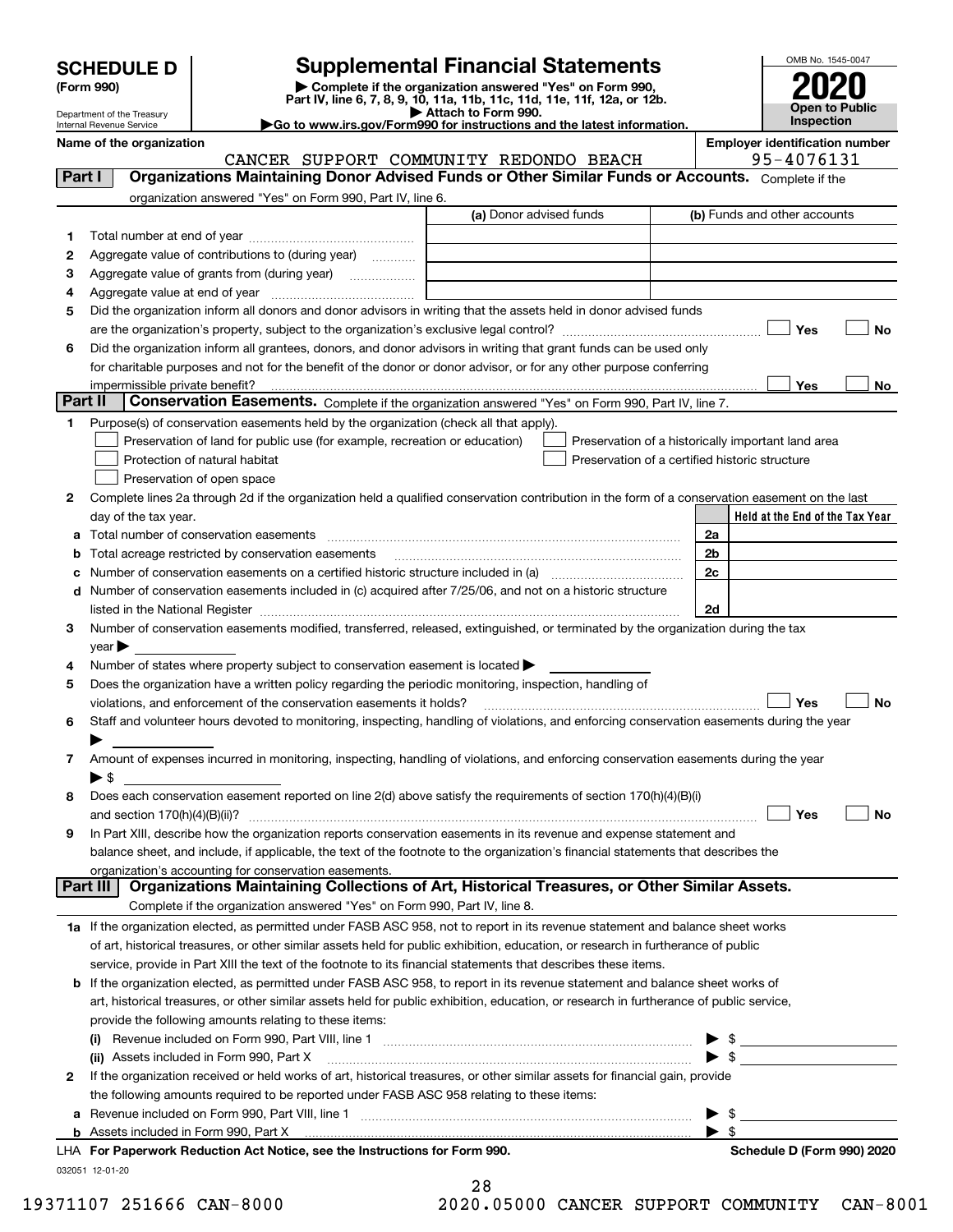|        | Schedule D (Form 990) 2020                                                                                                                                                                                                           | CANCER SUPPORT COMMUNITY REDONDO BEACH |   |                |                          |                                 | 95-4076131 Page 2                          |                |          |     |
|--------|--------------------------------------------------------------------------------------------------------------------------------------------------------------------------------------------------------------------------------------|----------------------------------------|---|----------------|--------------------------|---------------------------------|--------------------------------------------|----------------|----------|-----|
|        | Part III<br>Organizations Maintaining Collections of Art, Historical Treasures, or Other Similar Assets (continued)                                                                                                                  |                                        |   |                |                          |                                 |                                            |                |          |     |
| 3      | Using the organization's acquisition, accession, and other records, check any of the following that make significant use of its                                                                                                      |                                        |   |                |                          |                                 |                                            |                |          |     |
|        | collection items (check all that apply):                                                                                                                                                                                             |                                        |   |                |                          |                                 |                                            |                |          |     |
| a      | Public exhibition                                                                                                                                                                                                                    | d                                      |   |                | Loan or exchange program |                                 |                                            |                |          |     |
| b      | Scholarly research                                                                                                                                                                                                                   | е                                      |   |                |                          |                                 |                                            |                |          |     |
| c      | Preservation for future generations                                                                                                                                                                                                  |                                        |   |                |                          |                                 |                                            |                |          |     |
| 4      | Provide a description of the organization's collections and explain how they further the organization's exempt purpose in Part XIII.                                                                                                 |                                        |   |                |                          |                                 |                                            |                |          |     |
| 5      | During the year, did the organization solicit or receive donations of art, historical treasures, or other similar assets                                                                                                             |                                        |   |                |                          |                                 |                                            |                |          |     |
|        |                                                                                                                                                                                                                                      |                                        |   |                |                          |                                 |                                            | Yes            |          | No. |
|        | <b>Part IV</b><br>Escrow and Custodial Arrangements. Complete if the organization answered "Yes" on Form 990, Part IV, line 9, or                                                                                                    |                                        |   |                |                          |                                 |                                            |                |          |     |
|        | reported an amount on Form 990, Part X, line 21.                                                                                                                                                                                     |                                        |   |                |                          |                                 |                                            |                |          |     |
|        | 1a Is the organization an agent, trustee, custodian or other intermediary for contributions or other assets not included                                                                                                             |                                        |   |                |                          |                                 |                                            |                |          |     |
|        |                                                                                                                                                                                                                                      |                                        |   |                |                          |                                 |                                            | Yes            |          | No  |
|        | If "Yes," explain the arrangement in Part XIII and complete the following table:                                                                                                                                                     |                                        |   |                |                          |                                 |                                            |                |          |     |
|        |                                                                                                                                                                                                                                      |                                        |   |                |                          |                                 |                                            | Amount         |          |     |
| c      | Beginning balance <b>contract to the contract of the contract of the contract of the contract of the contract of the contract of the contract of the contract of the contract of the contract of the contract of the contract of</b> |                                        |   |                |                          | 1c<br>1d                        |                                            |                |          |     |
| d      | Additions during the year manufactured and an annual contract of the year manufactured and all the year manufactured and all the year manufactured and all the year manufactured and all the year manufactured and all the yea       |                                        |   |                |                          | 1e                              |                                            |                |          |     |
|        | Distributions during the year manufactured and continuum control of the year manufactured and control of the year manufactured and control of the state of the state of the state of the state of the state of the state of th       |                                        |   |                |                          | 1f                              |                                            |                |          |     |
|        | 2a Did the organization include an amount on Form 990, Part X, line 21, for escrow or custodial account liability?                                                                                                                   |                                        |   |                |                          |                                 |                                            | Yes            |          | No  |
|        | <b>b</b> If "Yes," explain the arrangement in Part XIII. Check here if the explanation has been provided on Part XIII                                                                                                                |                                        |   |                |                          |                                 |                                            |                |          |     |
| Part V | Endowment Funds. Complete if the organization answered "Yes" on Form 990, Part IV, line 10.                                                                                                                                          |                                        |   |                |                          |                                 |                                            |                |          |     |
|        |                                                                                                                                                                                                                                      | (a) Current year                       |   | (b) Prior year | (c) Two years back       |                                 | (d) Three years back   (e) Four years back |                |          |     |
| 1a     | Beginning of year balance                                                                                                                                                                                                            |                                        |   |                |                          |                                 |                                            |                |          |     |
| b      |                                                                                                                                                                                                                                      |                                        |   |                |                          |                                 |                                            |                |          |     |
|        | Net investment earnings, gains, and losses                                                                                                                                                                                           |                                        |   |                |                          |                                 |                                            |                |          |     |
| d      |                                                                                                                                                                                                                                      |                                        |   |                |                          |                                 |                                            |                |          |     |
|        | e Other expenditures for facilities                                                                                                                                                                                                  |                                        |   |                |                          |                                 |                                            |                |          |     |
|        | and programs                                                                                                                                                                                                                         |                                        |   |                |                          |                                 |                                            |                |          |     |
|        |                                                                                                                                                                                                                                      |                                        |   |                |                          |                                 |                                            |                |          |     |
| g      | End of year balance                                                                                                                                                                                                                  |                                        |   |                |                          |                                 |                                            |                |          |     |
| 2      | Provide the estimated percentage of the current year end balance (line 1g, column (a)) held as:                                                                                                                                      |                                        |   |                |                          |                                 |                                            |                |          |     |
|        | Board designated or quasi-endowment                                                                                                                                                                                                  |                                        | % |                |                          |                                 |                                            |                |          |     |
| b      | Permanent endowment > _____________                                                                                                                                                                                                  | %                                      |   |                |                          |                                 |                                            |                |          |     |
| c      | Term endowment $\blacktriangleright$                                                                                                                                                                                                 | %                                      |   |                |                          |                                 |                                            |                |          |     |
|        | The percentages on lines 2a, 2b, and 2c should equal 100%.                                                                                                                                                                           |                                        |   |                |                          |                                 |                                            |                |          |     |
|        | 3a Are there endowment funds not in the possession of the organization that are held and administered for the organization                                                                                                           |                                        |   |                |                          |                                 |                                            |                |          |     |
|        | by:                                                                                                                                                                                                                                  |                                        |   |                |                          |                                 |                                            |                | Yes      | No  |
|        | (i)                                                                                                                                                                                                                                  |                                        |   |                |                          |                                 |                                            | 3a(i)          |          |     |
|        |                                                                                                                                                                                                                                      |                                        |   |                |                          |                                 |                                            | 3a(ii)         |          |     |
|        |                                                                                                                                                                                                                                      |                                        |   |                |                          |                                 |                                            | 3b             |          |     |
|        | Describe in Part XIII the intended uses of the organization's endowment funds.<br>Land, Buildings, and Equipment.<br>Part VI                                                                                                         |                                        |   |                |                          |                                 |                                            |                |          |     |
|        |                                                                                                                                                                                                                                      |                                        |   |                |                          |                                 |                                            |                |          |     |
|        | Complete if the organization answered "Yes" on Form 990, Part IV, line 11a. See Form 990, Part X, line 10.                                                                                                                           | (a) Cost or other                      |   |                | (b) Cost or other        |                                 |                                            |                |          |     |
|        | Description of property                                                                                                                                                                                                              | basis (investment)                     |   |                | basis (other)            | (c) Accumulated<br>depreciation |                                            | (d) Book value |          |     |
|        |                                                                                                                                                                                                                                      |                                        |   |                |                          |                                 |                                            |                |          |     |
| b      |                                                                                                                                                                                                                                      |                                        |   |                |                          |                                 |                                            |                |          |     |
|        |                                                                                                                                                                                                                                      |                                        |   |                | 36,535.                  | 16,039.                         |                                            |                | 20,496.  |     |
|        |                                                                                                                                                                                                                                      |                                        |   |                | 72,830.                  | 38,600.                         |                                            |                | 34, 230. |     |
|        | e Other                                                                                                                                                                                                                              |                                        |   |                |                          |                                 |                                            |                |          |     |
|        |                                                                                                                                                                                                                                      |                                        |   |                |                          |                                 |                                            |                | 54,726.  |     |
|        |                                                                                                                                                                                                                                      |                                        |   |                |                          |                                 |                                            |                |          |     |

**Schedule D (Form 990) 2020**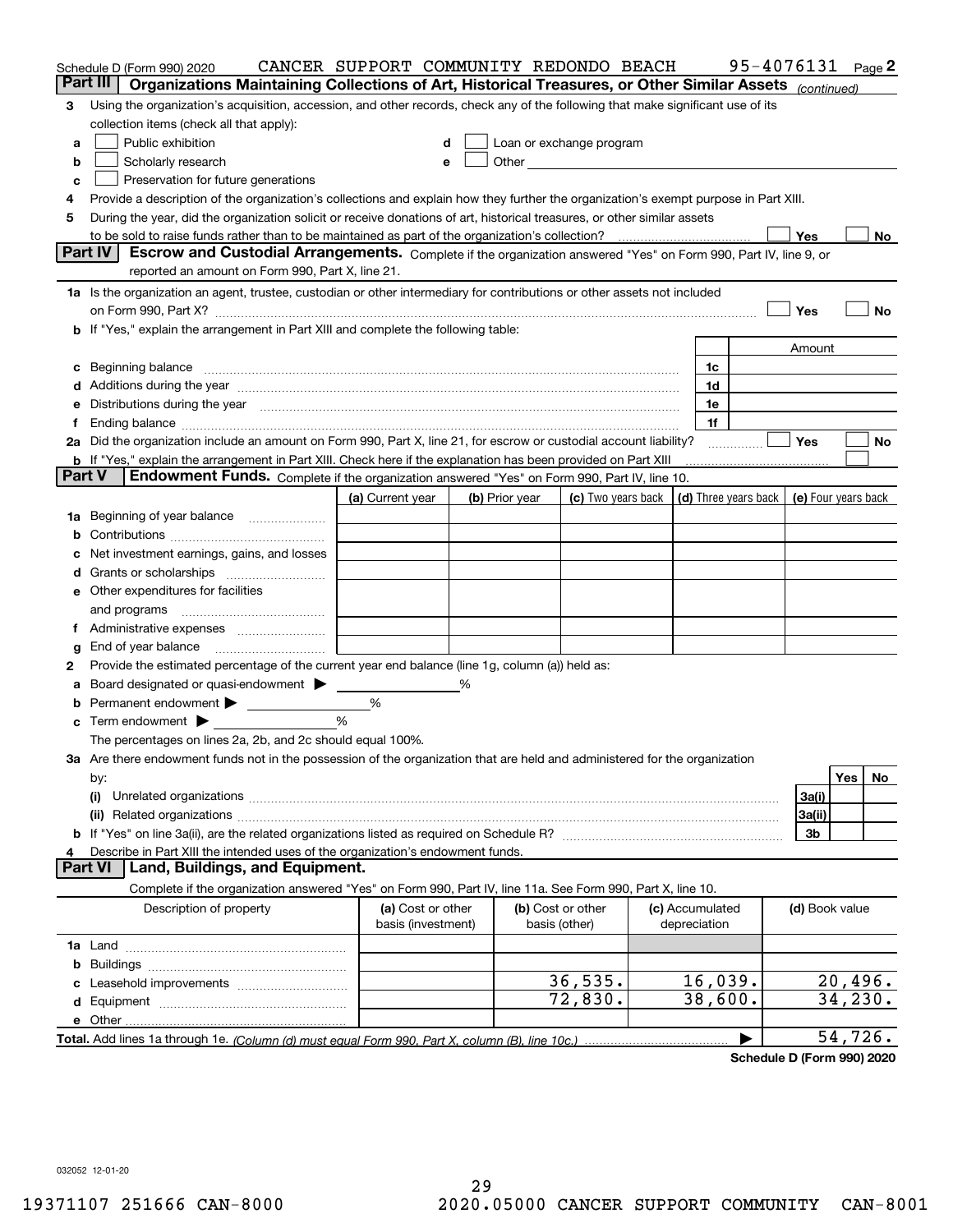| Schedule D (Form 990) 2020<br>Part VII Investments - Other Securities.                                                                               |                 | CANCER SUPPORT COMMUNITY REDONDO BEACH | 95-4076131<br>Page $3$                                    |
|------------------------------------------------------------------------------------------------------------------------------------------------------|-----------------|----------------------------------------|-----------------------------------------------------------|
| Complete if the organization answered "Yes" on Form 990, Part IV, line 11b. See Form 990, Part X, line 12.                                           |                 |                                        |                                                           |
| (a) Description of security or category (including name of security)                                                                                 | (b) Book value  |                                        | (c) Method of valuation: Cost or end-of-year market value |
| (1) Financial derivatives                                                                                                                            |                 |                                        |                                                           |
|                                                                                                                                                      |                 |                                        |                                                           |
| (3) Other                                                                                                                                            |                 |                                        |                                                           |
| (A)                                                                                                                                                  |                 |                                        |                                                           |
| (B)                                                                                                                                                  |                 |                                        |                                                           |
| (C)                                                                                                                                                  |                 |                                        |                                                           |
| (D)                                                                                                                                                  |                 |                                        |                                                           |
| (E)                                                                                                                                                  |                 |                                        |                                                           |
| (F)                                                                                                                                                  |                 |                                        |                                                           |
| (G)                                                                                                                                                  |                 |                                        |                                                           |
| (H)                                                                                                                                                  |                 |                                        |                                                           |
| Total. (Col. (b) must equal Form 990, Part X, col. (B) line 12.) $\blacktriangleright$<br>Part VIII Investments - Program Related.                   |                 |                                        |                                                           |
| Complete if the organization answered "Yes" on Form 990, Part IV, line 11c. See Form 990, Part X, line 13.                                           |                 |                                        |                                                           |
| (a) Description of investment                                                                                                                        | (b) Book value  |                                        | (c) Method of valuation: Cost or end-of-year market value |
| (1)                                                                                                                                                  |                 |                                        |                                                           |
| (2)                                                                                                                                                  |                 |                                        |                                                           |
| (3)                                                                                                                                                  |                 |                                        |                                                           |
| (4)                                                                                                                                                  |                 |                                        |                                                           |
| (5)                                                                                                                                                  |                 |                                        |                                                           |
| (6)                                                                                                                                                  |                 |                                        |                                                           |
| (7)                                                                                                                                                  |                 |                                        |                                                           |
| (8)                                                                                                                                                  |                 |                                        |                                                           |
| (9)                                                                                                                                                  |                 |                                        |                                                           |
| Total. (Col. (b) must equal Form 990, Part X, col. (B) line 13.)<br><b>Other Assets.</b><br>Part IX                                                  |                 |                                        |                                                           |
|                                                                                                                                                      |                 |                                        |                                                           |
| Complete if the organization answered "Yes" on Form 990, Part IV, line 11d. See Form 990, Part X, line 15.                                           | (a) Description |                                        | (b) Book value                                            |
| (1)                                                                                                                                                  |                 |                                        |                                                           |
| (2)                                                                                                                                                  |                 |                                        |                                                           |
| (3)                                                                                                                                                  |                 |                                        |                                                           |
| (4)                                                                                                                                                  |                 |                                        |                                                           |
| (5)                                                                                                                                                  |                 |                                        |                                                           |
| (6)                                                                                                                                                  |                 |                                        |                                                           |
| (7)                                                                                                                                                  |                 |                                        |                                                           |
| (8)                                                                                                                                                  |                 |                                        |                                                           |
| (9)                                                                                                                                                  |                 |                                        |                                                           |
| Total. (Column (b) must equal Form 990. Part X, col. (B) line 15.)                                                                                   |                 |                                        |                                                           |
| <b>Other Liabilities.</b><br>Part X                                                                                                                  |                 |                                        |                                                           |
| Complete if the organization answered "Yes" on Form 990, Part IV, line 11e or 11f. See Form 990, Part X, line 25.<br>(a) Description of liability    |                 |                                        | (b) Book value                                            |
| 1.                                                                                                                                                   |                 |                                        |                                                           |
| (1)<br>Federal income taxes                                                                                                                          |                 |                                        |                                                           |
| (2)                                                                                                                                                  |                 |                                        |                                                           |
| (3)<br>(4)                                                                                                                                           |                 |                                        |                                                           |
| (5)                                                                                                                                                  |                 |                                        |                                                           |
| (6)                                                                                                                                                  |                 |                                        |                                                           |
| (7)                                                                                                                                                  |                 |                                        |                                                           |
| (8)                                                                                                                                                  |                 |                                        |                                                           |
| (9)                                                                                                                                                  |                 |                                        |                                                           |
| Total. (Column (b) must equal Form 990. Part X, col. (B) line 25.)                                                                                   |                 |                                        |                                                           |
| 2. Liability for uncertain tax positions. In Part XIII, provide the text of the footnote to the organization's financial statements that reports the |                 |                                        |                                                           |
| organization's liability for uncertain tax positions under FASB ASC 740. Check here if the text of the footnote has been provided in Part XIII       |                 |                                        | $\mathbf{X}$                                              |

**Schedule D (Form 990) 2020**

032053 12-01-20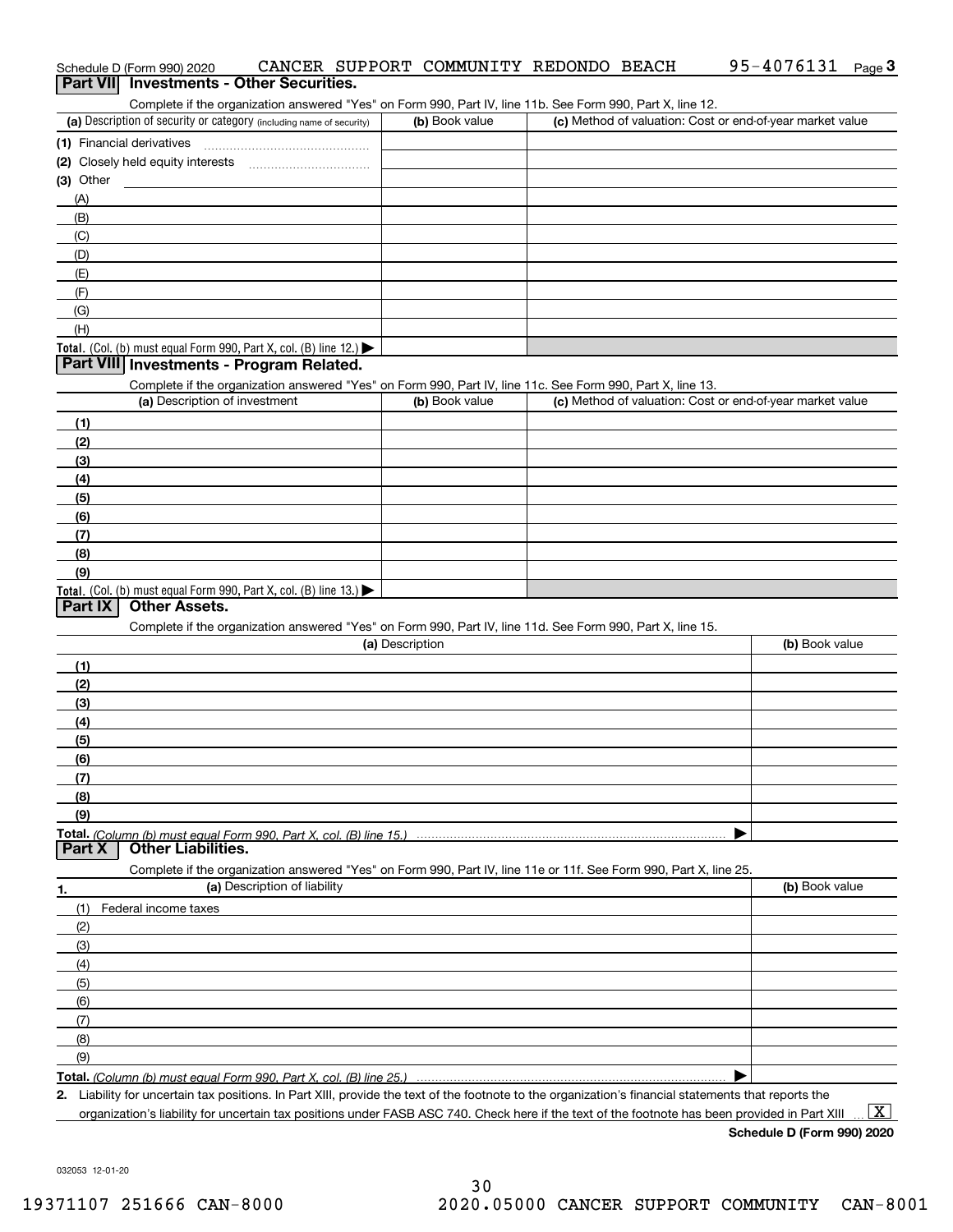| Reconciliation of Revenue per Audited Financial Statements With Revenue per Return.<br>Complete if the organization answered "Yes" on Form 990, Part IV, line 12a.<br>$\overline{3,963},364.$<br>$\blacksquare$<br>Total revenue, gains, and other support per audited financial statements<br>1<br>Amounts included on line 1 but not on Form 990, Part VIII, line 12:<br>2<br>384,619.<br>2a<br>Net unrealized gains (losses) on investments [11] matter contracts and the unrealized gains (losses) on investments<br>a<br>29,100.<br>2 <sub>b</sub><br>b<br>2c<br>2d<br>d<br><u>413,719.</u><br>Add lines 2a through 2d<br><b>2e</b><br>е<br>3,549,645.<br>$\mathbf{3}$<br>3<br>Amounts included on Form 990, Part VIII, line 12, but not on line 1:<br>4<br>27,120.<br>a<br>4 <sub>b</sub><br>27,120.<br>c Add lines 4a and 4b<br>4c<br>3,576,765.<br>$5\overline{5}$<br>Part XII   Reconciliation of Expenses per Audited Financial Statements With Expenses per Return.<br>Complete if the organization answered "Yes" on Form 990, Part IV, line 12a.<br>1,068,398.<br>$\blacksquare$<br>Total expenses and losses per audited financial statements<br>1<br>Amounts included on line 1 but not on Form 990, Part IX, line 25:<br>2<br>29,100.<br>2a<br>a<br>2 <sub>b</sub><br>b<br>2 <sub>c</sub><br>2d<br>$\frac{29,100}{1,039,298.}$<br>e Add lines 2a through 2d<br>2e<br>$\overline{3}$<br>з<br>Amounts included on Form 990, Part IX, line 25, but not on line 1:<br>4<br>27,120.<br>Investment expenses not included on Form 990, Part VIII, line 7b [1000000000000000000000000000000000<br>4a<br>a<br>4 <sub>h</sub><br>Other (Describe in Part XIII.)<br>c Add lines 4a and 4b<br>4c | CANCER SUPPORT COMMUNITY REDONDO BEACH<br>Schedule D (Form 990) 2020 |  | 95-4076131<br>Page $4$ |
|------------------------------------------------------------------------------------------------------------------------------------------------------------------------------------------------------------------------------------------------------------------------------------------------------------------------------------------------------------------------------------------------------------------------------------------------------------------------------------------------------------------------------------------------------------------------------------------------------------------------------------------------------------------------------------------------------------------------------------------------------------------------------------------------------------------------------------------------------------------------------------------------------------------------------------------------------------------------------------------------------------------------------------------------------------------------------------------------------------------------------------------------------------------------------------------------------------------------------------------------------------------------------------------------------------------------------------------------------------------------------------------------------------------------------------------------------------------------------------------------------------------------------------------------------------------------------------------------------------------------------------------------------------------------------------------------------|----------------------------------------------------------------------|--|------------------------|
|                                                                                                                                                                                                                                                                                                                                                                                                                                                                                                                                                                                                                                                                                                                                                                                                                                                                                                                                                                                                                                                                                                                                                                                                                                                                                                                                                                                                                                                                                                                                                                                                                                                                                                      | <b>Part XI</b>                                                       |  |                        |
|                                                                                                                                                                                                                                                                                                                                                                                                                                                                                                                                                                                                                                                                                                                                                                                                                                                                                                                                                                                                                                                                                                                                                                                                                                                                                                                                                                                                                                                                                                                                                                                                                                                                                                      |                                                                      |  |                        |
|                                                                                                                                                                                                                                                                                                                                                                                                                                                                                                                                                                                                                                                                                                                                                                                                                                                                                                                                                                                                                                                                                                                                                                                                                                                                                                                                                                                                                                                                                                                                                                                                                                                                                                      |                                                                      |  |                        |
|                                                                                                                                                                                                                                                                                                                                                                                                                                                                                                                                                                                                                                                                                                                                                                                                                                                                                                                                                                                                                                                                                                                                                                                                                                                                                                                                                                                                                                                                                                                                                                                                                                                                                                      |                                                                      |  |                        |
|                                                                                                                                                                                                                                                                                                                                                                                                                                                                                                                                                                                                                                                                                                                                                                                                                                                                                                                                                                                                                                                                                                                                                                                                                                                                                                                                                                                                                                                                                                                                                                                                                                                                                                      |                                                                      |  |                        |
|                                                                                                                                                                                                                                                                                                                                                                                                                                                                                                                                                                                                                                                                                                                                                                                                                                                                                                                                                                                                                                                                                                                                                                                                                                                                                                                                                                                                                                                                                                                                                                                                                                                                                                      |                                                                      |  |                        |
|                                                                                                                                                                                                                                                                                                                                                                                                                                                                                                                                                                                                                                                                                                                                                                                                                                                                                                                                                                                                                                                                                                                                                                                                                                                                                                                                                                                                                                                                                                                                                                                                                                                                                                      |                                                                      |  |                        |
|                                                                                                                                                                                                                                                                                                                                                                                                                                                                                                                                                                                                                                                                                                                                                                                                                                                                                                                                                                                                                                                                                                                                                                                                                                                                                                                                                                                                                                                                                                                                                                                                                                                                                                      |                                                                      |  |                        |
|                                                                                                                                                                                                                                                                                                                                                                                                                                                                                                                                                                                                                                                                                                                                                                                                                                                                                                                                                                                                                                                                                                                                                                                                                                                                                                                                                                                                                                                                                                                                                                                                                                                                                                      |                                                                      |  |                        |
|                                                                                                                                                                                                                                                                                                                                                                                                                                                                                                                                                                                                                                                                                                                                                                                                                                                                                                                                                                                                                                                                                                                                                                                                                                                                                                                                                                                                                                                                                                                                                                                                                                                                                                      |                                                                      |  |                        |
|                                                                                                                                                                                                                                                                                                                                                                                                                                                                                                                                                                                                                                                                                                                                                                                                                                                                                                                                                                                                                                                                                                                                                                                                                                                                                                                                                                                                                                                                                                                                                                                                                                                                                                      |                                                                      |  |                        |
|                                                                                                                                                                                                                                                                                                                                                                                                                                                                                                                                                                                                                                                                                                                                                                                                                                                                                                                                                                                                                                                                                                                                                                                                                                                                                                                                                                                                                                                                                                                                                                                                                                                                                                      |                                                                      |  |                        |
|                                                                                                                                                                                                                                                                                                                                                                                                                                                                                                                                                                                                                                                                                                                                                                                                                                                                                                                                                                                                                                                                                                                                                                                                                                                                                                                                                                                                                                                                                                                                                                                                                                                                                                      |                                                                      |  |                        |
|                                                                                                                                                                                                                                                                                                                                                                                                                                                                                                                                                                                                                                                                                                                                                                                                                                                                                                                                                                                                                                                                                                                                                                                                                                                                                                                                                                                                                                                                                                                                                                                                                                                                                                      |                                                                      |  |                        |
|                                                                                                                                                                                                                                                                                                                                                                                                                                                                                                                                                                                                                                                                                                                                                                                                                                                                                                                                                                                                                                                                                                                                                                                                                                                                                                                                                                                                                                                                                                                                                                                                                                                                                                      |                                                                      |  |                        |
|                                                                                                                                                                                                                                                                                                                                                                                                                                                                                                                                                                                                                                                                                                                                                                                                                                                                                                                                                                                                                                                                                                                                                                                                                                                                                                                                                                                                                                                                                                                                                                                                                                                                                                      |                                                                      |  |                        |
|                                                                                                                                                                                                                                                                                                                                                                                                                                                                                                                                                                                                                                                                                                                                                                                                                                                                                                                                                                                                                                                                                                                                                                                                                                                                                                                                                                                                                                                                                                                                                                                                                                                                                                      |                                                                      |  |                        |
|                                                                                                                                                                                                                                                                                                                                                                                                                                                                                                                                                                                                                                                                                                                                                                                                                                                                                                                                                                                                                                                                                                                                                                                                                                                                                                                                                                                                                                                                                                                                                                                                                                                                                                      |                                                                      |  |                        |
|                                                                                                                                                                                                                                                                                                                                                                                                                                                                                                                                                                                                                                                                                                                                                                                                                                                                                                                                                                                                                                                                                                                                                                                                                                                                                                                                                                                                                                                                                                                                                                                                                                                                                                      |                                                                      |  |                        |
|                                                                                                                                                                                                                                                                                                                                                                                                                                                                                                                                                                                                                                                                                                                                                                                                                                                                                                                                                                                                                                                                                                                                                                                                                                                                                                                                                                                                                                                                                                                                                                                                                                                                                                      |                                                                      |  |                        |
|                                                                                                                                                                                                                                                                                                                                                                                                                                                                                                                                                                                                                                                                                                                                                                                                                                                                                                                                                                                                                                                                                                                                                                                                                                                                                                                                                                                                                                                                                                                                                                                                                                                                                                      |                                                                      |  |                        |
|                                                                                                                                                                                                                                                                                                                                                                                                                                                                                                                                                                                                                                                                                                                                                                                                                                                                                                                                                                                                                                                                                                                                                                                                                                                                                                                                                                                                                                                                                                                                                                                                                                                                                                      |                                                                      |  |                        |
|                                                                                                                                                                                                                                                                                                                                                                                                                                                                                                                                                                                                                                                                                                                                                                                                                                                                                                                                                                                                                                                                                                                                                                                                                                                                                                                                                                                                                                                                                                                                                                                                                                                                                                      |                                                                      |  |                        |
|                                                                                                                                                                                                                                                                                                                                                                                                                                                                                                                                                                                                                                                                                                                                                                                                                                                                                                                                                                                                                                                                                                                                                                                                                                                                                                                                                                                                                                                                                                                                                                                                                                                                                                      |                                                                      |  |                        |
|                                                                                                                                                                                                                                                                                                                                                                                                                                                                                                                                                                                                                                                                                                                                                                                                                                                                                                                                                                                                                                                                                                                                                                                                                                                                                                                                                                                                                                                                                                                                                                                                                                                                                                      |                                                                      |  |                        |
|                                                                                                                                                                                                                                                                                                                                                                                                                                                                                                                                                                                                                                                                                                                                                                                                                                                                                                                                                                                                                                                                                                                                                                                                                                                                                                                                                                                                                                                                                                                                                                                                                                                                                                      |                                                                      |  |                        |
|                                                                                                                                                                                                                                                                                                                                                                                                                                                                                                                                                                                                                                                                                                                                                                                                                                                                                                                                                                                                                                                                                                                                                                                                                                                                                                                                                                                                                                                                                                                                                                                                                                                                                                      |                                                                      |  |                        |
|                                                                                                                                                                                                                                                                                                                                                                                                                                                                                                                                                                                                                                                                                                                                                                                                                                                                                                                                                                                                                                                                                                                                                                                                                                                                                                                                                                                                                                                                                                                                                                                                                                                                                                      |                                                                      |  |                        |
|                                                                                                                                                                                                                                                                                                                                                                                                                                                                                                                                                                                                                                                                                                                                                                                                                                                                                                                                                                                                                                                                                                                                                                                                                                                                                                                                                                                                                                                                                                                                                                                                                                                                                                      |                                                                      |  | 27,120.                |
| 1,066,418.<br>5                                                                                                                                                                                                                                                                                                                                                                                                                                                                                                                                                                                                                                                                                                                                                                                                                                                                                                                                                                                                                                                                                                                                                                                                                                                                                                                                                                                                                                                                                                                                                                                                                                                                                      |                                                                      |  |                        |
| Part XIII Supplemental Information.                                                                                                                                                                                                                                                                                                                                                                                                                                                                                                                                                                                                                                                                                                                                                                                                                                                                                                                                                                                                                                                                                                                                                                                                                                                                                                                                                                                                                                                                                                                                                                                                                                                                  |                                                                      |  |                        |

Provide the descriptions required for Part II, lines 3, 5, and 9; Part III, lines 1a and 4; Part IV, lines 1b and 2b; Part V, line 4; Part X, line 2; Part XI, lines 2d and 4b; and Part XII, lines 2d and 4b. Also complete this part to provide any additional information.

## PART X, LINE 2:

31

032054 12-01-20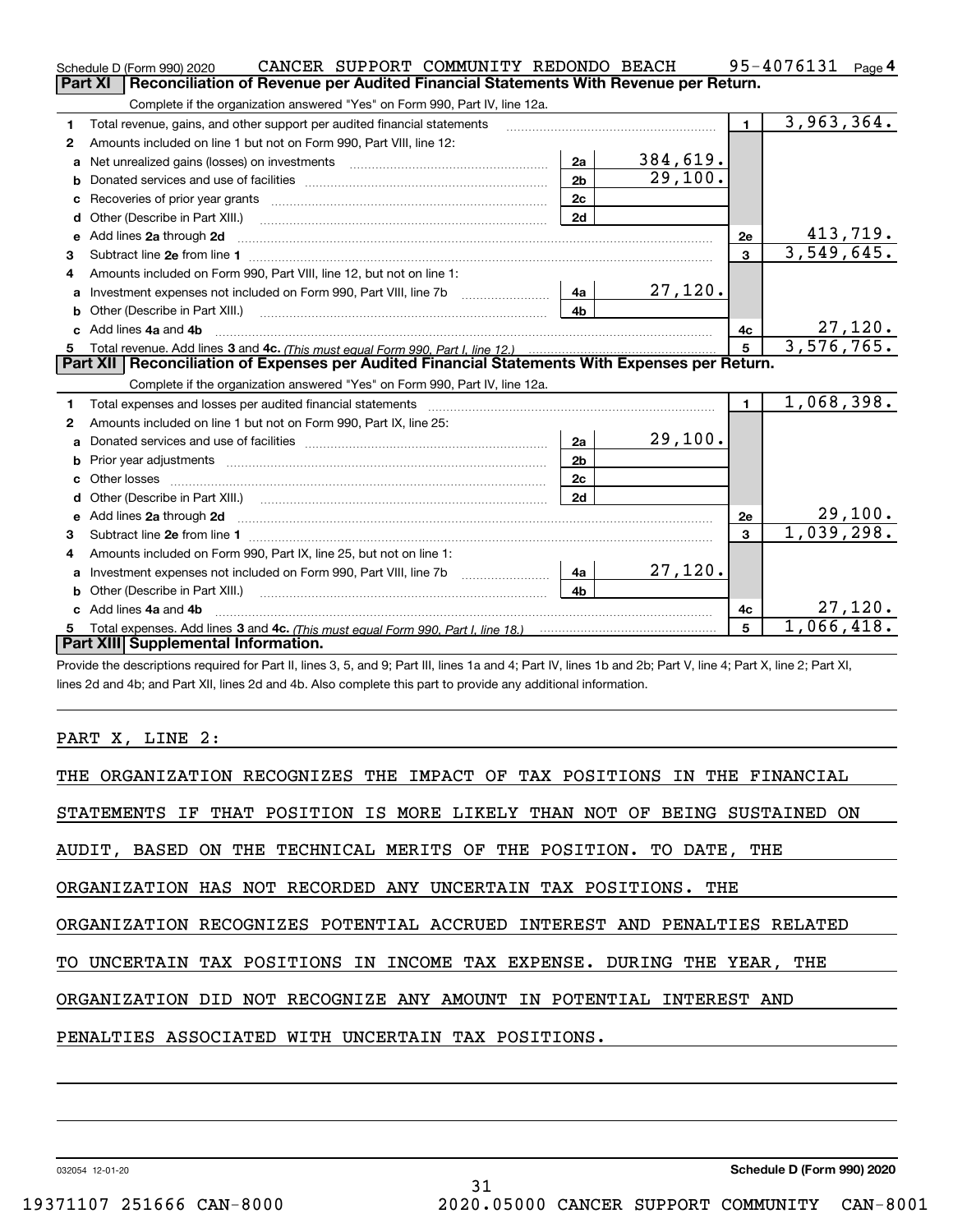| Schedule D (Form 990) 2020 CANCER SUP:<br>Part XIII Supplemental Information (continued) |  |  |                            |  |
|------------------------------------------------------------------------------------------|--|--|----------------------------|--|
|                                                                                          |  |  |                            |  |
|                                                                                          |  |  |                            |  |
|                                                                                          |  |  |                            |  |
|                                                                                          |  |  |                            |  |
|                                                                                          |  |  |                            |  |
|                                                                                          |  |  |                            |  |
|                                                                                          |  |  |                            |  |
|                                                                                          |  |  |                            |  |
|                                                                                          |  |  |                            |  |
|                                                                                          |  |  |                            |  |
|                                                                                          |  |  |                            |  |
|                                                                                          |  |  |                            |  |
|                                                                                          |  |  |                            |  |
|                                                                                          |  |  |                            |  |
|                                                                                          |  |  |                            |  |
|                                                                                          |  |  |                            |  |
|                                                                                          |  |  |                            |  |
|                                                                                          |  |  |                            |  |
|                                                                                          |  |  |                            |  |
|                                                                                          |  |  |                            |  |
|                                                                                          |  |  |                            |  |
|                                                                                          |  |  |                            |  |
|                                                                                          |  |  |                            |  |
|                                                                                          |  |  |                            |  |
|                                                                                          |  |  |                            |  |
|                                                                                          |  |  |                            |  |
|                                                                                          |  |  |                            |  |
|                                                                                          |  |  |                            |  |
|                                                                                          |  |  |                            |  |
|                                                                                          |  |  |                            |  |
|                                                                                          |  |  |                            |  |
|                                                                                          |  |  |                            |  |
|                                                                                          |  |  |                            |  |
|                                                                                          |  |  |                            |  |
|                                                                                          |  |  |                            |  |
|                                                                                          |  |  | Schedule D (Form 990) 2020 |  |

032055 12-01-20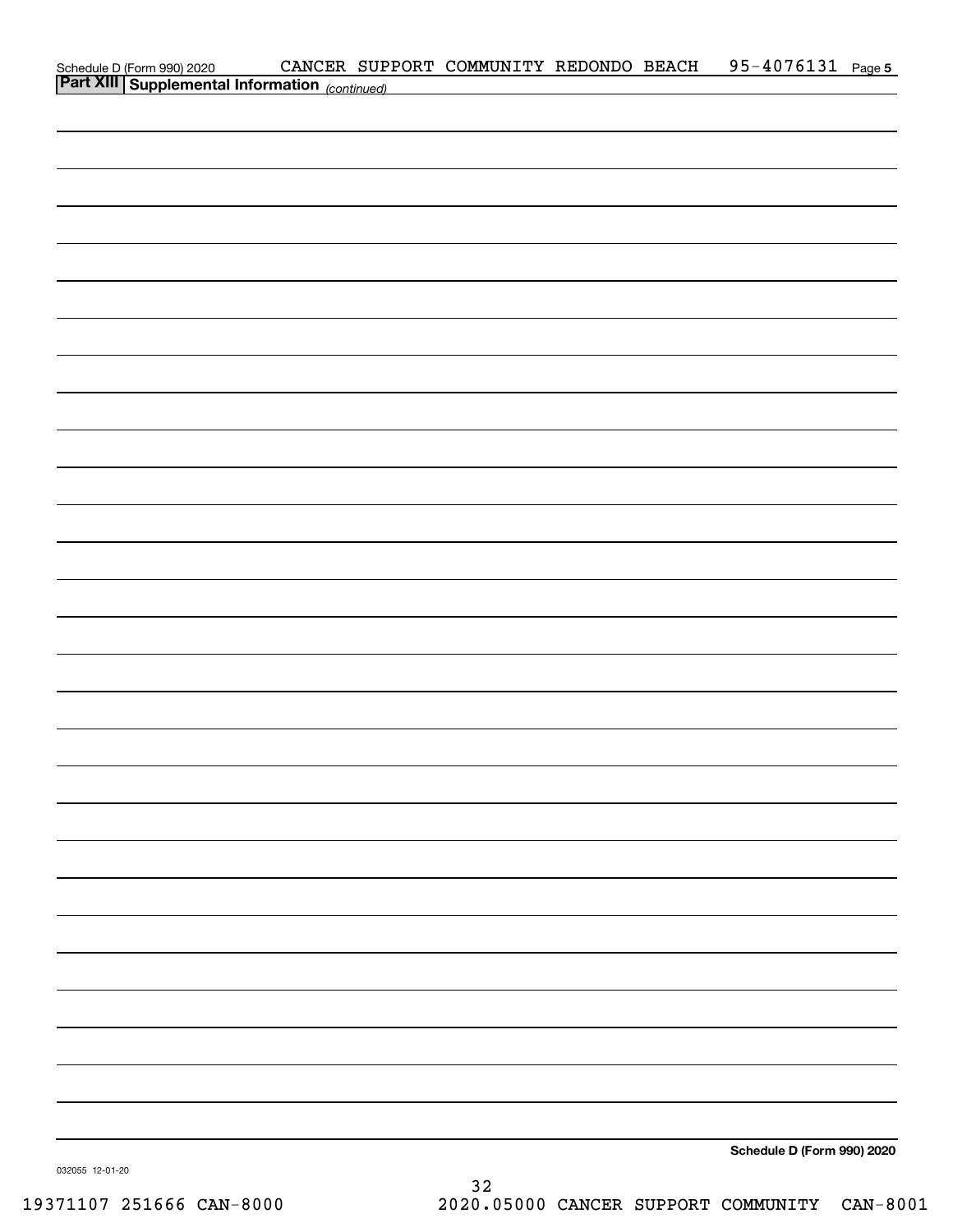| <b>SCHEDULE G</b>                                                                                                                                                                                                                                                                                                                         | <b>Supplemental Information Regarding Fundraising or Gaming Activities</b>                                                                                          |                                                                                                                                              |                                    |                                                                            |    |                                                                            |  |                                                                            | OMB No. 1545-0047                                       |  |
|-------------------------------------------------------------------------------------------------------------------------------------------------------------------------------------------------------------------------------------------------------------------------------------------------------------------------------------------|---------------------------------------------------------------------------------------------------------------------------------------------------------------------|----------------------------------------------------------------------------------------------------------------------------------------------|------------------------------------|----------------------------------------------------------------------------|----|----------------------------------------------------------------------------|--|----------------------------------------------------------------------------|---------------------------------------------------------|--|
| (Form 990 or 990-EZ)                                                                                                                                                                                                                                                                                                                      | Complete if the organization answered "Yes" on Form 990, Part IV, line 17, 18, or 19, or if the<br>organization entered more than \$15,000 on Form 990-EZ, line 6a. |                                                                                                                                              |                                    |                                                                            |    |                                                                            |  |                                                                            |                                                         |  |
| Department of the Treasury<br>Internal Revenue Service                                                                                                                                                                                                                                                                                    |                                                                                                                                                                     |                                                                                                                                              | Attach to Form 990 or Form 990-EZ. |                                                                            |    |                                                                            |  |                                                                            | <b>Open to Public</b><br>Inspection                     |  |
| Name of the organization                                                                                                                                                                                                                                                                                                                  |                                                                                                                                                                     | ► Go to www.irs.gov/Form990 for instructions and the latest information.                                                                     |                                    |                                                                            |    |                                                                            |  |                                                                            | <b>Employer identification number</b>                   |  |
|                                                                                                                                                                                                                                                                                                                                           |                                                                                                                                                                     | CANCER SUPPORT COMMUNITY REDONDO BEACH                                                                                                       |                                    |                                                                            |    |                                                                            |  | 95-4076131                                                                 |                                                         |  |
| Part I                                                                                                                                                                                                                                                                                                                                    |                                                                                                                                                                     | Fundraising Activities. Complete if the organization answered "Yes" on Form 990, Part IV, line 17. Form 990-EZ filers are not                |                                    |                                                                            |    |                                                                            |  |                                                                            |                                                         |  |
|                                                                                                                                                                                                                                                                                                                                           | required to complete this part.                                                                                                                                     |                                                                                                                                              |                                    |                                                                            |    |                                                                            |  |                                                                            |                                                         |  |
| 1 Indicate whether the organization raised funds through any of the following activities. Check all that apply.<br>Mail solicitations<br>a<br>b<br>Phone solicitations<br>c<br>In-person solicitations<br>d<br>2 a Did the organization have a written or oral agreement with any individual (including officers, directors, trustees, or | Internet and email solicitations                                                                                                                                    | e<br>f<br>g<br>key employees listed in Form 990, Part VII) or entity in connection with professional fundraising services?                   | Special fundraising events         |                                                                            |    | Solicitation of non-government grants<br>Solicitation of government grants |  | Yes                                                                        | No                                                      |  |
|                                                                                                                                                                                                                                                                                                                                           |                                                                                                                                                                     | <b>b</b> If "Yes," list the 10 highest paid individuals or entities (fundraisers) pursuant to agreements under which the fundraiser is to be |                                    |                                                                            |    |                                                                            |  |                                                                            |                                                         |  |
| compensated at least \$5,000 by the organization.                                                                                                                                                                                                                                                                                         |                                                                                                                                                                     |                                                                                                                                              |                                    |                                                                            |    |                                                                            |  |                                                                            |                                                         |  |
| (i) Name and address of individual<br>or entity (fundraiser)                                                                                                                                                                                                                                                                              |                                                                                                                                                                     | (ii) Activity                                                                                                                                |                                    | (iii) Did<br>fundraiser<br>have custody<br>or control of<br>contributions? |    | (iv) Gross receipts<br>from activity                                       |  | (v) Amount paid<br>to (or retained by)<br>fundraiser<br>listed in col. (i) | (vi) Amount paid<br>to (or retained by)<br>organization |  |
|                                                                                                                                                                                                                                                                                                                                           |                                                                                                                                                                     |                                                                                                                                              |                                    | Yes                                                                        | No |                                                                            |  |                                                                            |                                                         |  |
|                                                                                                                                                                                                                                                                                                                                           |                                                                                                                                                                     |                                                                                                                                              |                                    |                                                                            |    |                                                                            |  |                                                                            |                                                         |  |
|                                                                                                                                                                                                                                                                                                                                           |                                                                                                                                                                     |                                                                                                                                              |                                    |                                                                            |    |                                                                            |  |                                                                            |                                                         |  |
|                                                                                                                                                                                                                                                                                                                                           |                                                                                                                                                                     |                                                                                                                                              |                                    |                                                                            |    |                                                                            |  |                                                                            |                                                         |  |
|                                                                                                                                                                                                                                                                                                                                           |                                                                                                                                                                     |                                                                                                                                              |                                    |                                                                            |    |                                                                            |  |                                                                            |                                                         |  |
|                                                                                                                                                                                                                                                                                                                                           |                                                                                                                                                                     |                                                                                                                                              |                                    |                                                                            |    |                                                                            |  |                                                                            |                                                         |  |
|                                                                                                                                                                                                                                                                                                                                           |                                                                                                                                                                     |                                                                                                                                              |                                    |                                                                            |    |                                                                            |  |                                                                            |                                                         |  |
|                                                                                                                                                                                                                                                                                                                                           |                                                                                                                                                                     |                                                                                                                                              |                                    |                                                                            |    |                                                                            |  |                                                                            |                                                         |  |
|                                                                                                                                                                                                                                                                                                                                           |                                                                                                                                                                     |                                                                                                                                              |                                    |                                                                            |    |                                                                            |  |                                                                            |                                                         |  |
|                                                                                                                                                                                                                                                                                                                                           |                                                                                                                                                                     |                                                                                                                                              |                                    |                                                                            |    |                                                                            |  |                                                                            |                                                         |  |
|                                                                                                                                                                                                                                                                                                                                           |                                                                                                                                                                     |                                                                                                                                              |                                    |                                                                            |    |                                                                            |  |                                                                            |                                                         |  |
|                                                                                                                                                                                                                                                                                                                                           |                                                                                                                                                                     |                                                                                                                                              |                                    |                                                                            |    |                                                                            |  |                                                                            |                                                         |  |
|                                                                                                                                                                                                                                                                                                                                           |                                                                                                                                                                     |                                                                                                                                              |                                    |                                                                            |    |                                                                            |  |                                                                            |                                                         |  |
| Total<br>3 List all states in which the organization is registered or licensed to solicit contributions or has been notified it is exempt from registration<br>or licensing.                                                                                                                                                              |                                                                                                                                                                     |                                                                                                                                              |                                    |                                                                            |    |                                                                            |  |                                                                            |                                                         |  |
|                                                                                                                                                                                                                                                                                                                                           |                                                                                                                                                                     |                                                                                                                                              |                                    |                                                                            |    |                                                                            |  |                                                                            |                                                         |  |
|                                                                                                                                                                                                                                                                                                                                           |                                                                                                                                                                     |                                                                                                                                              |                                    |                                                                            |    |                                                                            |  |                                                                            |                                                         |  |
|                                                                                                                                                                                                                                                                                                                                           |                                                                                                                                                                     |                                                                                                                                              |                                    |                                                                            |    |                                                                            |  |                                                                            |                                                         |  |
|                                                                                                                                                                                                                                                                                                                                           |                                                                                                                                                                     |                                                                                                                                              |                                    |                                                                            |    |                                                                            |  |                                                                            |                                                         |  |
|                                                                                                                                                                                                                                                                                                                                           |                                                                                                                                                                     |                                                                                                                                              |                                    |                                                                            |    |                                                                            |  |                                                                            |                                                         |  |
|                                                                                                                                                                                                                                                                                                                                           |                                                                                                                                                                     |                                                                                                                                              |                                    |                                                                            |    |                                                                            |  |                                                                            |                                                         |  |
|                                                                                                                                                                                                                                                                                                                                           |                                                                                                                                                                     |                                                                                                                                              |                                    |                                                                            |    |                                                                            |  |                                                                            |                                                         |  |
| LHA For Paperwork Reduction Act Notice, see the Instructions for Form 990 or 990-EZ.                                                                                                                                                                                                                                                      |                                                                                                                                                                     |                                                                                                                                              |                                    |                                                                            |    |                                                                            |  |                                                                            | Schedule G (Form 990 or 990-EZ) 2020                    |  |
|                                                                                                                                                                                                                                                                                                                                           |                                                                                                                                                                     |                                                                                                                                              |                                    |                                                                            |    |                                                                            |  |                                                                            |                                                         |  |

032081 11-25-20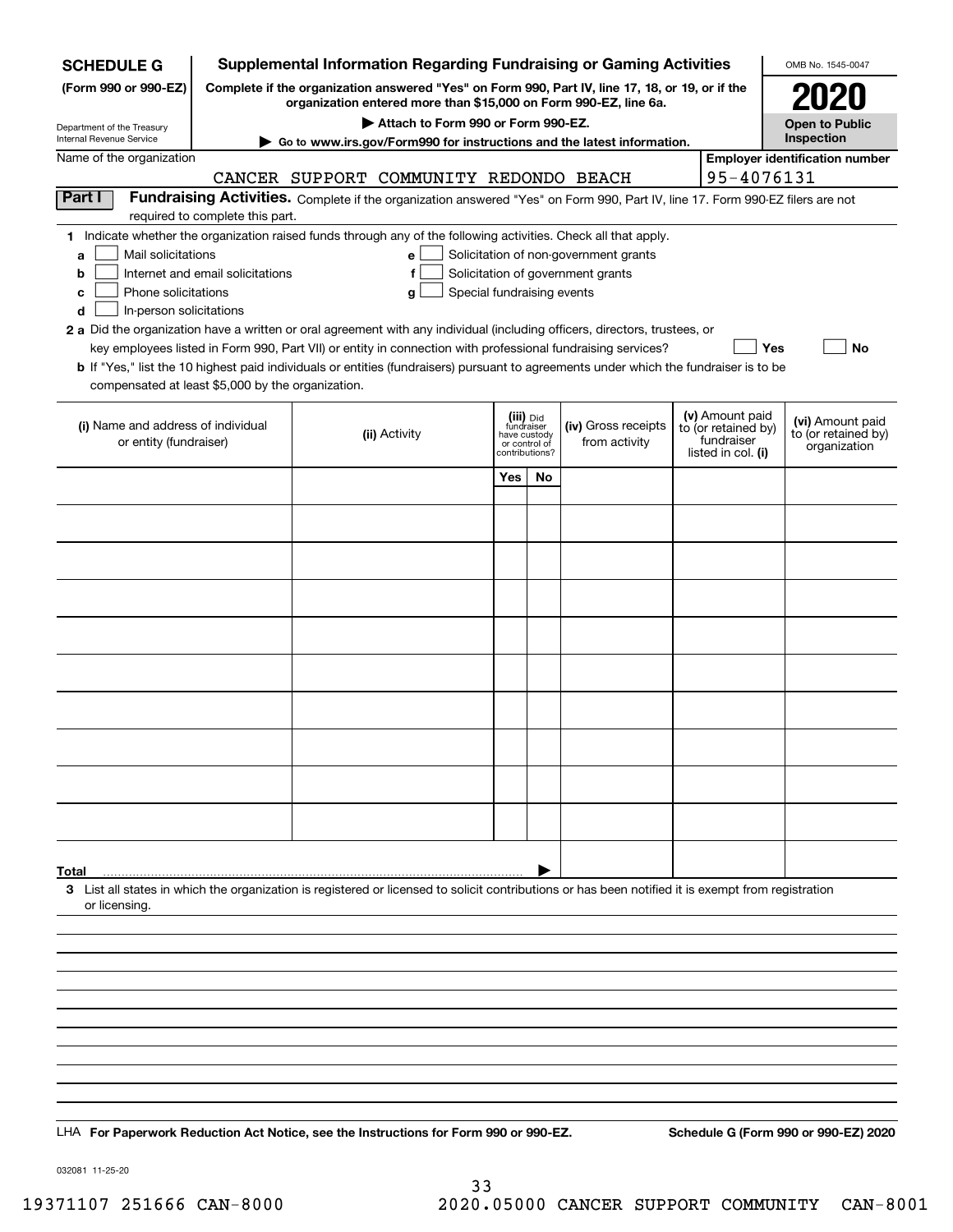Schedule G (Form 990 or 990-EZ) 2020 **CANCER SUPPORT COMMUNITY REDONDO BEACH** 95-4076131 <sub>Page</sub> 2 **Part II** | Fundraising Events. Complete if the organization answered "Yes" on Form 990, Part IV, line 18, or reported more than \$15,000

of fundraising event contributions and gross income on Form 990-EZ, lines 1 and 6b. List events with gross receipts greater than \$5,000.

|                 |                                                         | or iuridraising event contributions and gross income on Form 990-EZ, lines T and 6D. List events with gross receipts greater than \$5,000. |                  |                         |                  |                            |  |  |  |  |
|-----------------|---------------------------------------------------------|--------------------------------------------------------------------------------------------------------------------------------------------|------------------|-------------------------|------------------|----------------------------|--|--|--|--|
|                 |                                                         |                                                                                                                                            | (a) Event $#1$   | $(b)$ Event #2          | (c) Other events | (d) Total events           |  |  |  |  |
|                 |                                                         |                                                                                                                                            | SUNSET AT        |                         |                  | (add col. (a) through      |  |  |  |  |
|                 |                                                         |                                                                                                                                            | <b>THE BEACH</b> | TOUR DE PIER            | 3                | col. (c)                   |  |  |  |  |
|                 |                                                         |                                                                                                                                            | (event type)     | (event type)            | (total number)   |                            |  |  |  |  |
| Revenue         |                                                         |                                                                                                                                            |                  |                         |                  |                            |  |  |  |  |
|                 |                                                         |                                                                                                                                            | 195,119.         | 30,000.                 | 19,655.          | 244,774.                   |  |  |  |  |
|                 |                                                         |                                                                                                                                            | 170,052.         | 30,000.                 | 19,584.          | 219,636.                   |  |  |  |  |
|                 |                                                         |                                                                                                                                            |                  |                         |                  |                            |  |  |  |  |
|                 | 3                                                       | Gross income (line 1 minus line 2)                                                                                                         | 25,067.          |                         | 71.              | 25,138.                    |  |  |  |  |
|                 |                                                         |                                                                                                                                            |                  |                         |                  |                            |  |  |  |  |
|                 |                                                         |                                                                                                                                            |                  |                         |                  |                            |  |  |  |  |
|                 |                                                         |                                                                                                                                            |                  |                         |                  |                            |  |  |  |  |
|                 |                                                         |                                                                                                                                            |                  |                         |                  |                            |  |  |  |  |
| Direct Expenses |                                                         |                                                                                                                                            |                  |                         |                  |                            |  |  |  |  |
|                 |                                                         |                                                                                                                                            |                  |                         |                  |                            |  |  |  |  |
|                 |                                                         |                                                                                                                                            |                  |                         |                  |                            |  |  |  |  |
|                 | 7 Food and beverages                                    |                                                                                                                                            |                  |                         |                  |                            |  |  |  |  |
|                 | 8                                                       |                                                                                                                                            |                  |                         |                  |                            |  |  |  |  |
|                 | 9                                                       |                                                                                                                                            | 25,067.          |                         | 71.              | 25, 138.                   |  |  |  |  |
|                 |                                                         | 10 Direct expense summary. Add lines 4 through 9 in column (d)                                                                             |                  |                         |                  | 25, 138.                   |  |  |  |  |
|                 |                                                         | 11 Net income summary. Subtract line 10 from line 3, column (d)                                                                            |                  |                         |                  | 0.                         |  |  |  |  |
|                 | Part III                                                | Gaming. Complete if the organization answered "Yes" on Form 990, Part IV, line 19, or reported more than                                   |                  |                         |                  |                            |  |  |  |  |
|                 |                                                         | \$15,000 on Form 990-EZ, line 6a.                                                                                                          |                  |                         |                  |                            |  |  |  |  |
|                 |                                                         |                                                                                                                                            | (a) Bingo        | (b) Pull tabs/instant   | (c) Other gaming | (d) Total gaming (add      |  |  |  |  |
| Revenue         |                                                         |                                                                                                                                            |                  | bingo/progressive bingo |                  | col. (a) through col. (c)) |  |  |  |  |
|                 |                                                         |                                                                                                                                            |                  |                         |                  |                            |  |  |  |  |
|                 | 1.                                                      |                                                                                                                                            |                  |                         |                  |                            |  |  |  |  |
|                 |                                                         |                                                                                                                                            |                  |                         |                  |                            |  |  |  |  |
|                 |                                                         |                                                                                                                                            |                  |                         |                  |                            |  |  |  |  |
| Direct Expenses |                                                         |                                                                                                                                            |                  |                         |                  |                            |  |  |  |  |
|                 |                                                         |                                                                                                                                            |                  |                         |                  |                            |  |  |  |  |
|                 |                                                         |                                                                                                                                            |                  |                         |                  |                            |  |  |  |  |
|                 |                                                         |                                                                                                                                            |                  |                         |                  |                            |  |  |  |  |
|                 |                                                         | 5 Other direct expenses                                                                                                                    |                  |                         |                  |                            |  |  |  |  |
|                 |                                                         |                                                                                                                                            | Yes<br>%         | Yes<br>%                | Yes<br>%         |                            |  |  |  |  |
|                 | 6                                                       | Volunteer labor                                                                                                                            | No               | No                      | No               |                            |  |  |  |  |
|                 | 7                                                       | Direct expense summary. Add lines 2 through 5 in column (d)                                                                                |                  |                         |                  |                            |  |  |  |  |
|                 |                                                         |                                                                                                                                            |                  |                         |                  |                            |  |  |  |  |
|                 | 8                                                       |                                                                                                                                            |                  |                         |                  |                            |  |  |  |  |
|                 |                                                         |                                                                                                                                            |                  |                         |                  |                            |  |  |  |  |
|                 |                                                         | 9 Enter the state(s) in which the organization conducts gaming activities:                                                                 |                  |                         |                  |                            |  |  |  |  |
| Yes             |                                                         |                                                                                                                                            |                  |                         |                  |                            |  |  |  |  |
|                 |                                                         | <b>b</b> If "No," explain:                                                                                                                 |                  |                         |                  |                            |  |  |  |  |
|                 |                                                         |                                                                                                                                            |                  |                         |                  |                            |  |  |  |  |
|                 |                                                         |                                                                                                                                            |                  |                         |                  |                            |  |  |  |  |
|                 |                                                         | Yes<br>No                                                                                                                                  |                  |                         |                  |                            |  |  |  |  |
|                 | <b>b</b> If "Yes," explain: <b>b</b> If "Yes," explain: |                                                                                                                                            |                  |                         |                  |                            |  |  |  |  |
|                 |                                                         |                                                                                                                                            |                  |                         |                  |                            |  |  |  |  |
|                 |                                                         |                                                                                                                                            |                  |                         |                  |                            |  |  |  |  |

032082 11-25-20

**Schedule G (Form 990 or 990-EZ) 2020**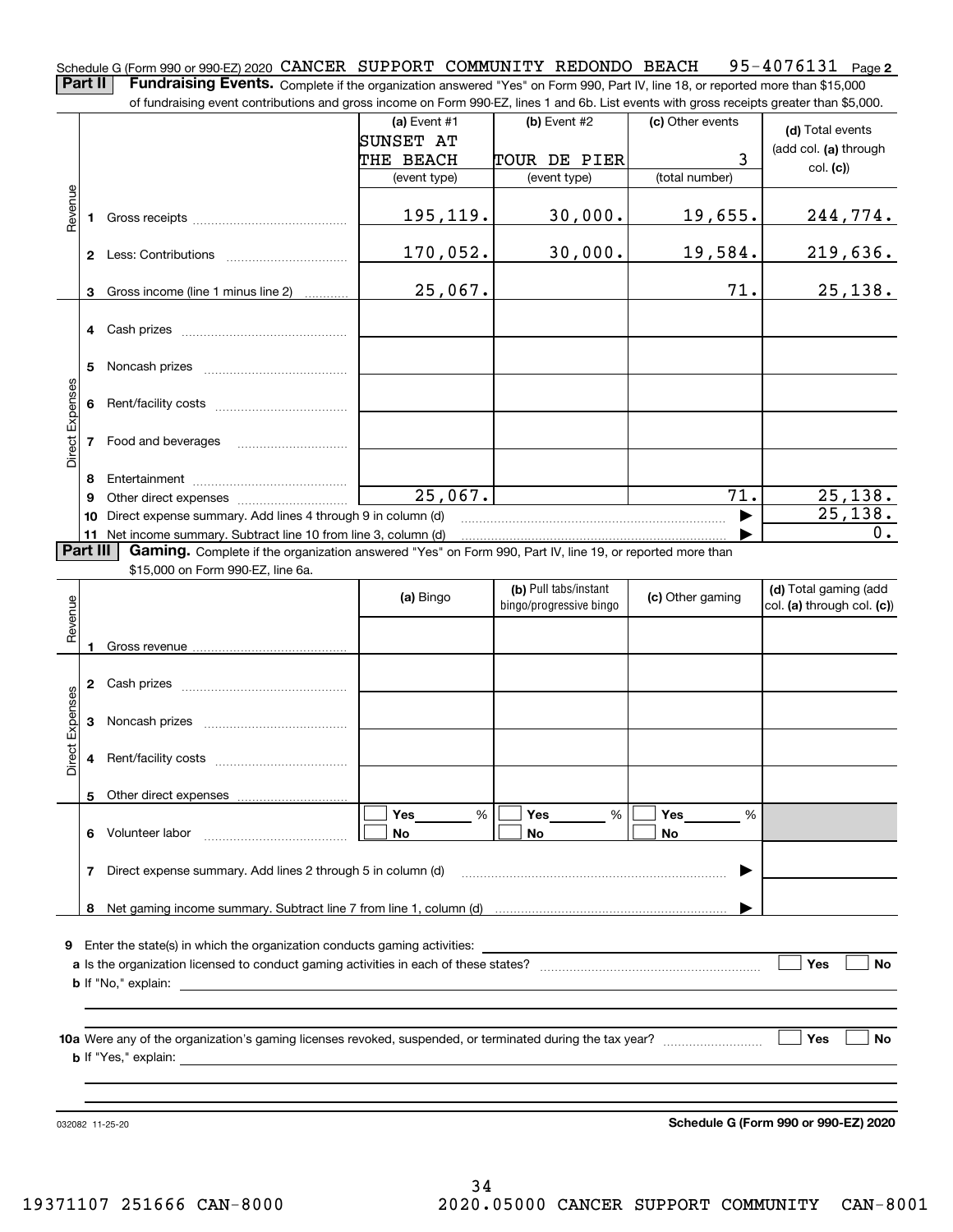| <b>Part IV</b><br>Supplemental Information. Provide the explanations required by Part I, line 2b, columns (iii) and (v); and Part III, lines 9, 9b, 10b,<br>15b, 15c, 16, and 17b, as applicable. Also provide any additional information. See instructions.      |
|-------------------------------------------------------------------------------------------------------------------------------------------------------------------------------------------------------------------------------------------------------------------|
| <b>b</b> Enter the amount of distributions required under state law to be distributed to other exempt organizations or spent in the<br>organization's own exempt activities during the tax year $\triangleright$ \$                                               |
| $\Box$ Yes<br>$\Box$ No<br>retain the state gaming license?                                                                                                                                                                                                       |
| <b>17</b> Mandatory distributions:<br>a Is the organization required under state law to make charitable distributions from the gaming proceeds to                                                                                                                 |
|                                                                                                                                                                                                                                                                   |
| Director/officer<br>Employee<br>Independent contractor                                                                                                                                                                                                            |
|                                                                                                                                                                                                                                                                   |
|                                                                                                                                                                                                                                                                   |
| Gaming manager compensation > \$                                                                                                                                                                                                                                  |
| $Name \rightarrow$                                                                                                                                                                                                                                                |
| Gaming manager information:<br>16                                                                                                                                                                                                                                 |
| Address $\blacktriangleright$                                                                                                                                                                                                                                     |
|                                                                                                                                                                                                                                                                   |
| <u> 1989 - Johann Barbara, marka a shekara ta 1989 - An tsaran a shekara tsa 1989 - An tsara tsara tsa 1989 - An</u><br>Name $\blacktriangleright$                                                                                                                |
| c If "Yes," enter name and address of the third party:                                                                                                                                                                                                            |
| of gaming revenue retained by the third party $\triangleright$ \$                                                                                                                                                                                                 |
| No<br>Yes                                                                                                                                                                                                                                                         |
|                                                                                                                                                                                                                                                                   |
|                                                                                                                                                                                                                                                                   |
| 14 Enter the name and address of the person who prepares the organization's gaming/special events books and records:                                                                                                                                              |
| 13 <sub>b</sub><br>%<br><b>b</b> An outside facility <b>contained an according to the contract of the contract of the contract of the contract of the contract of the contract of the contract of the contract of the contract of the contract of the contrac</b> |
| 13 Indicate the percentage of gaming activity conducted in:<br>13а<br>%                                                                                                                                                                                           |
| Yes<br>No                                                                                                                                                                                                                                                         |
| Yes<br>No<br>12 Is the organization a grantor, beneficiary or trustee of a trust, or a member of a partnership or other entity formed                                                                                                                             |
| 95-4076131<br>Schedule G (Form 990 or 990-EZ) 2020 CANCER SUPPORT COMMUNITY REDONDO BEACH<br>Page 3                                                                                                                                                               |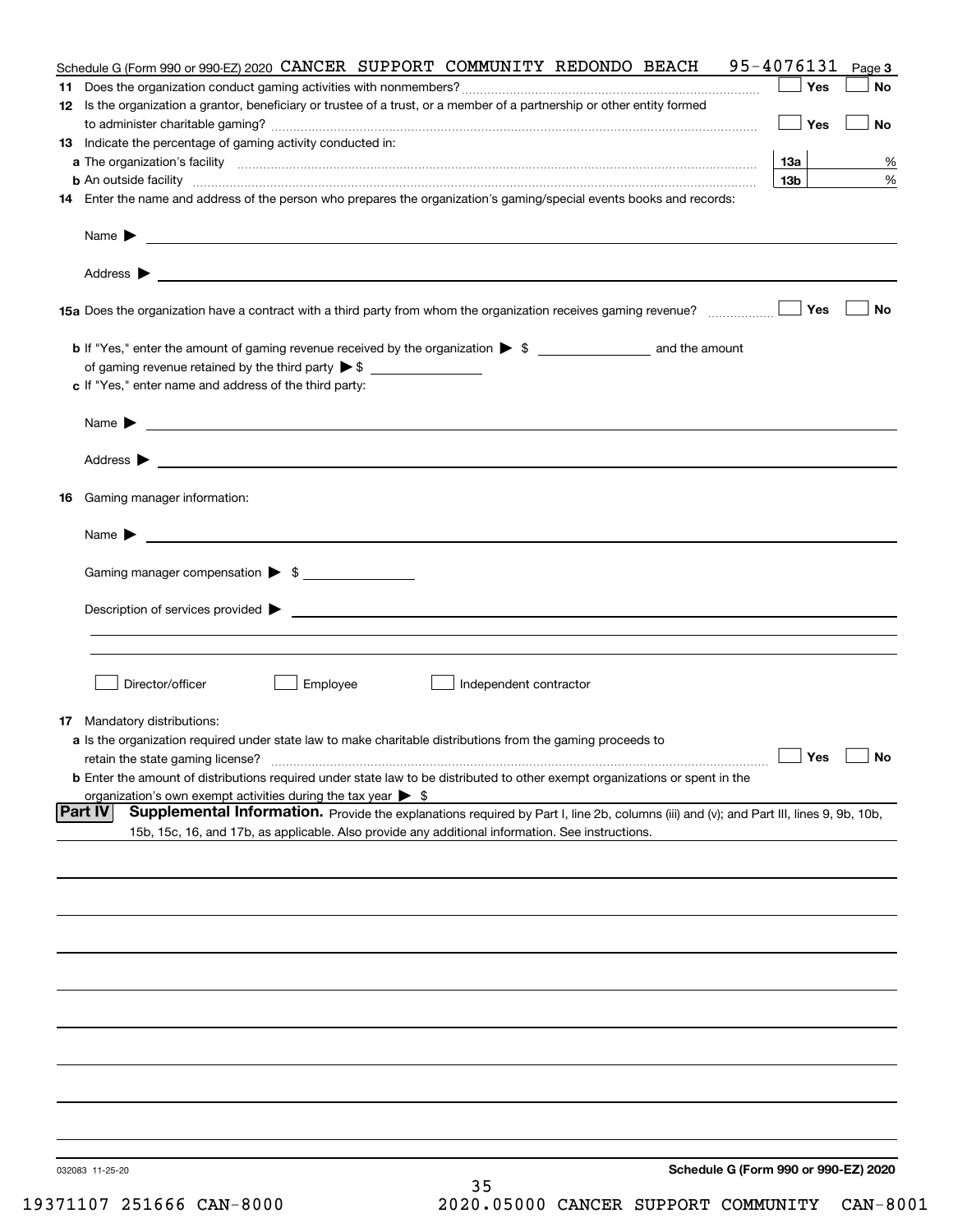|                                                                                            |  | CANCER SUPPORT COMMUNITY REDONDO BEACH |  | 95-4076131 Page 4               |  |
|--------------------------------------------------------------------------------------------|--|----------------------------------------|--|---------------------------------|--|
| Schedule G (Form 990 or 990-EZ) CANCER SUP<br>Part IV Supplemental Information (continued) |  |                                        |  |                                 |  |
|                                                                                            |  |                                        |  |                                 |  |
|                                                                                            |  |                                        |  |                                 |  |
|                                                                                            |  |                                        |  |                                 |  |
|                                                                                            |  |                                        |  |                                 |  |
|                                                                                            |  |                                        |  |                                 |  |
|                                                                                            |  |                                        |  |                                 |  |
|                                                                                            |  |                                        |  |                                 |  |
|                                                                                            |  |                                        |  |                                 |  |
|                                                                                            |  |                                        |  |                                 |  |
|                                                                                            |  |                                        |  |                                 |  |
|                                                                                            |  |                                        |  |                                 |  |
|                                                                                            |  |                                        |  |                                 |  |
|                                                                                            |  |                                        |  |                                 |  |
|                                                                                            |  |                                        |  |                                 |  |
|                                                                                            |  |                                        |  |                                 |  |
|                                                                                            |  |                                        |  |                                 |  |
|                                                                                            |  |                                        |  |                                 |  |
|                                                                                            |  |                                        |  |                                 |  |
|                                                                                            |  |                                        |  |                                 |  |
|                                                                                            |  |                                        |  |                                 |  |
|                                                                                            |  |                                        |  |                                 |  |
|                                                                                            |  |                                        |  |                                 |  |
|                                                                                            |  |                                        |  |                                 |  |
|                                                                                            |  |                                        |  |                                 |  |
|                                                                                            |  |                                        |  |                                 |  |
|                                                                                            |  |                                        |  |                                 |  |
|                                                                                            |  |                                        |  |                                 |  |
|                                                                                            |  |                                        |  |                                 |  |
|                                                                                            |  |                                        |  |                                 |  |
|                                                                                            |  |                                        |  |                                 |  |
|                                                                                            |  |                                        |  |                                 |  |
|                                                                                            |  |                                        |  |                                 |  |
|                                                                                            |  |                                        |  |                                 |  |
|                                                                                            |  |                                        |  |                                 |  |
|                                                                                            |  |                                        |  |                                 |  |
|                                                                                            |  |                                        |  |                                 |  |
|                                                                                            |  |                                        |  |                                 |  |
|                                                                                            |  |                                        |  |                                 |  |
|                                                                                            |  |                                        |  |                                 |  |
|                                                                                            |  |                                        |  |                                 |  |
|                                                                                            |  |                                        |  |                                 |  |
|                                                                                            |  |                                        |  |                                 |  |
|                                                                                            |  |                                        |  |                                 |  |
|                                                                                            |  |                                        |  |                                 |  |
|                                                                                            |  |                                        |  |                                 |  |
|                                                                                            |  |                                        |  |                                 |  |
|                                                                                            |  |                                        |  |                                 |  |
|                                                                                            |  |                                        |  |                                 |  |
|                                                                                            |  |                                        |  |                                 |  |
|                                                                                            |  |                                        |  |                                 |  |
|                                                                                            |  |                                        |  |                                 |  |
|                                                                                            |  |                                        |  |                                 |  |
|                                                                                            |  |                                        |  |                                 |  |
|                                                                                            |  |                                        |  |                                 |  |
|                                                                                            |  |                                        |  |                                 |  |
|                                                                                            |  |                                        |  |                                 |  |
|                                                                                            |  |                                        |  | Schedule G (Form 990 or 990-EZ) |  |

032084 04-01-20